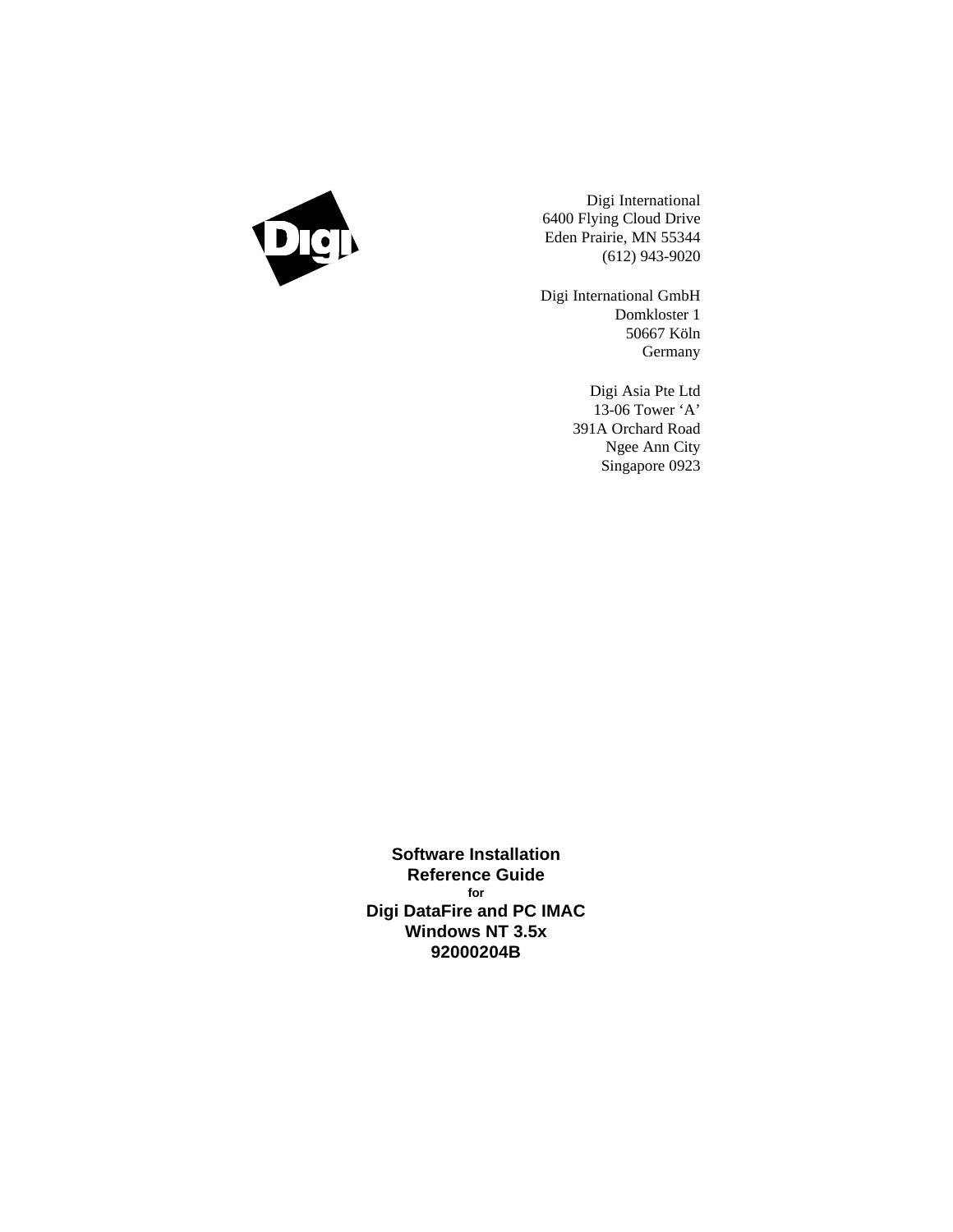Digi International™, DataFire™, PC IMAC™, PC IMAC/4™, IMAC™, Dual IMAC<sup>™</sup> and the **D**igi logo are trademarks of **Digi International Inc.** All other brand and product names are the trademarks of their respective holders.

#### © Digi International 1995 All Rights Reserved

| Digi International Inc.<br>6400 Flying Cloud Drive | Phone(800) 344-4273<br>$(612)$ 943-9020 |                  |  |
|----------------------------------------------------|-----------------------------------------|------------------|--|
| Eden Prairie, MN 55344                             | <b>FAX</b>                              | $(612)$ 943-5398 |  |
|                                                    | <b>BBS</b>                              | $(612)$ 943-0550 |  |
| Digi International GmbH                            | Phone                                   | +49 221 920520   |  |
| Domkloster 1                                       | FAX                                     | +49 221 9205210  |  |
| 50667 Köln                                         | <b>BBS</b>                              | +49 221 9205211  |  |
| Germany                                            |                                         |                  |  |
| Digi International Asia Pte Ltd                    | Phone                                   | $+657321318$     |  |
| 13-06 Tower 'A'                                    | FAX                                     | $+657321312$     |  |
| 391A Orchard Road                                  | <b>BBS</b>                              | $+65$ 735 2460   |  |
| Ngee Ann City                                      |                                         |                  |  |
| Singapore 0923                                     |                                         |                  |  |

Information in this document is subject to change without notice and does not represent a commitment on the part of Digi International. Digi International provides this document "as is," without warranty of any kind, either expressed or implied, including, but not limited to, the implied warranties of fitness or merchantability for a particular purpose. Digi International may make improvements and/or changes in this manual or in the product(s) and/or the program(s) described in this manual at any time.

This product could include technical inaccuracies or typographical errors. Changes are periodically made to the information herein; these changes may be incorporated in new editions of the publication.

#### RESTRICTED RIGHTS:

**For non-U. S. Government use:** These programs are supplied under a license. They may be used, disclosed, and/or copied only as permitted under such license agreement. Any copy must contain the above copyright notice and this restricted rights notice. Use, copying, and/or disclosure of the programs is strictly prohibited unless otherwise provided in the license agreement.

**For U.S. Government use:** Use, duplication, or disclosure by the Government is subject to restrictions as set forth in sub-paragraph (c)(1)(ii) of the Rights in Technical Data and Computer Software clause of DFARS 52.227-7013.

Page ii **Windows NT 3.5x Software**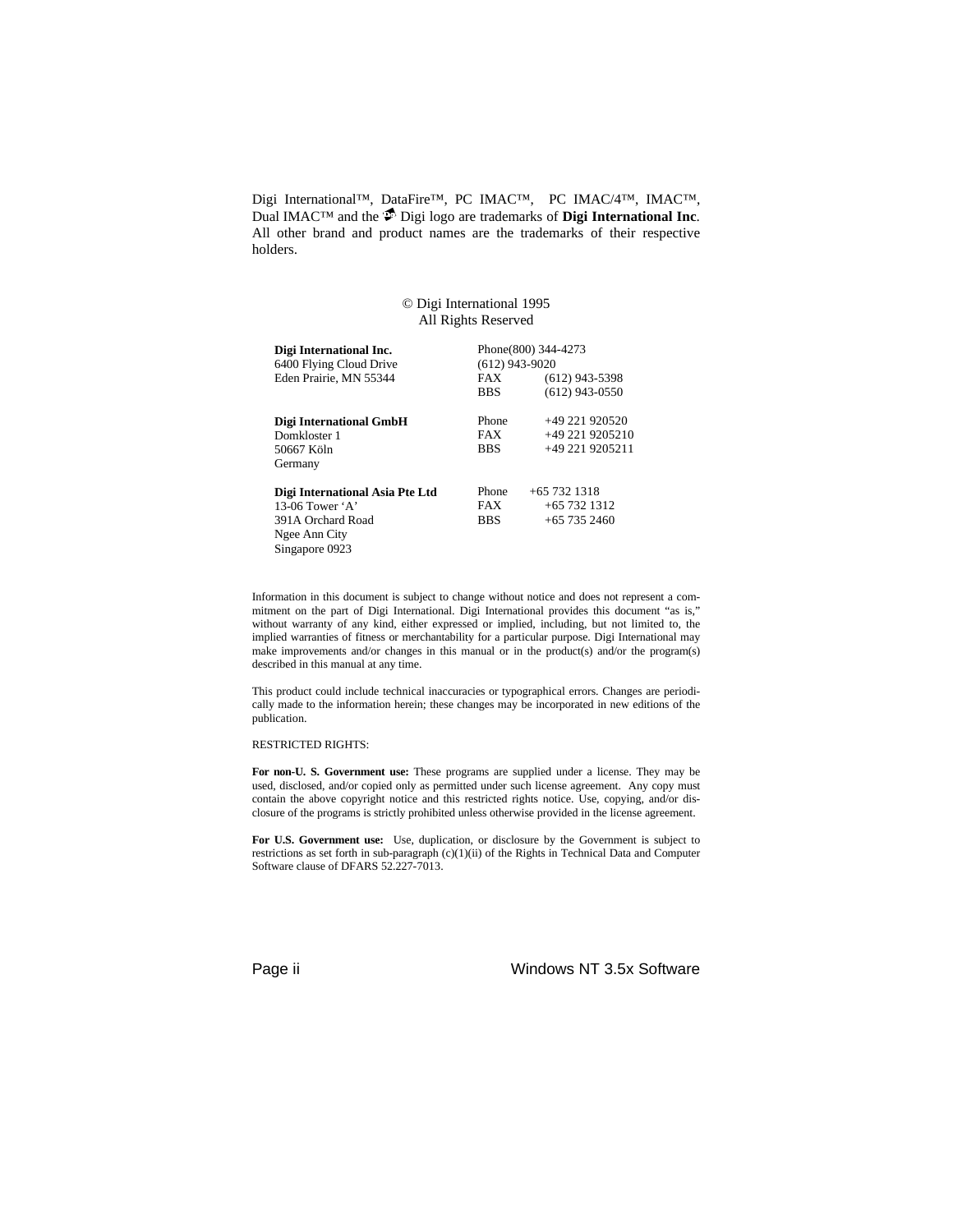# **Table of Contents**

| <b>INSTALLING THE DIGI WINDOWS NT 3.5X DRIVER</b> |  |
|---------------------------------------------------|--|
|                                                   |  |
|                                                   |  |
|                                                   |  |
|                                                   |  |
|                                                   |  |
|                                                   |  |
|                                                   |  |
|                                                   |  |
|                                                   |  |
| RECONFIGURING AN INSTALLED DIGI ADAPTER CARD  28  |  |
|                                                   |  |
| ON THE RECEIVING SIDE: REMOTE ACCESS SERVICE  29  |  |
|                                                   |  |
|                                                   |  |
| ON THE CALLING SIDE: SETTING UP AN ISDN CALL  35  |  |
|                                                   |  |
|                                                   |  |
|                                                   |  |
| ONCE AN RAS ISDN CONNECTION IS ESTABLISHED 47     |  |
|                                                   |  |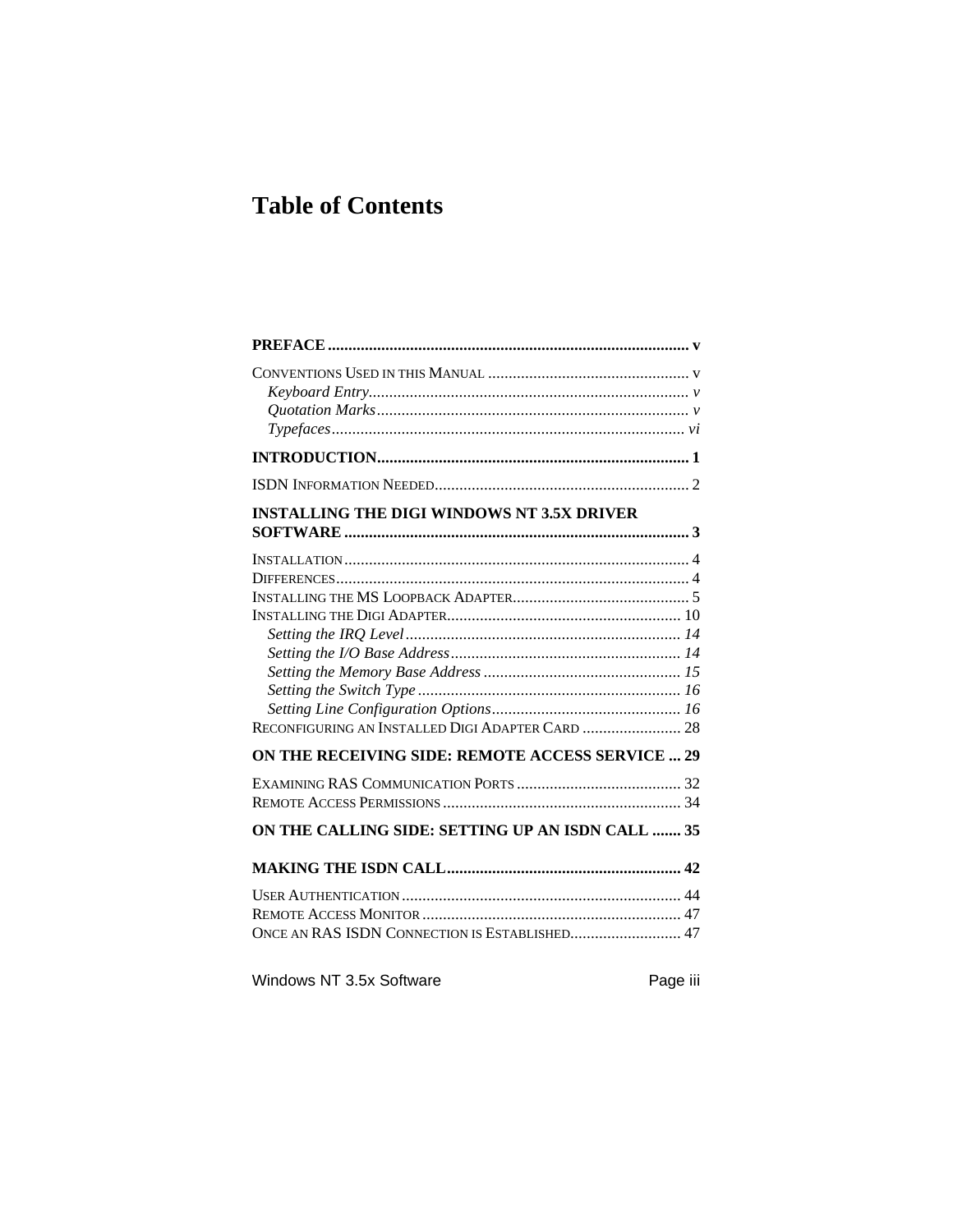Page iv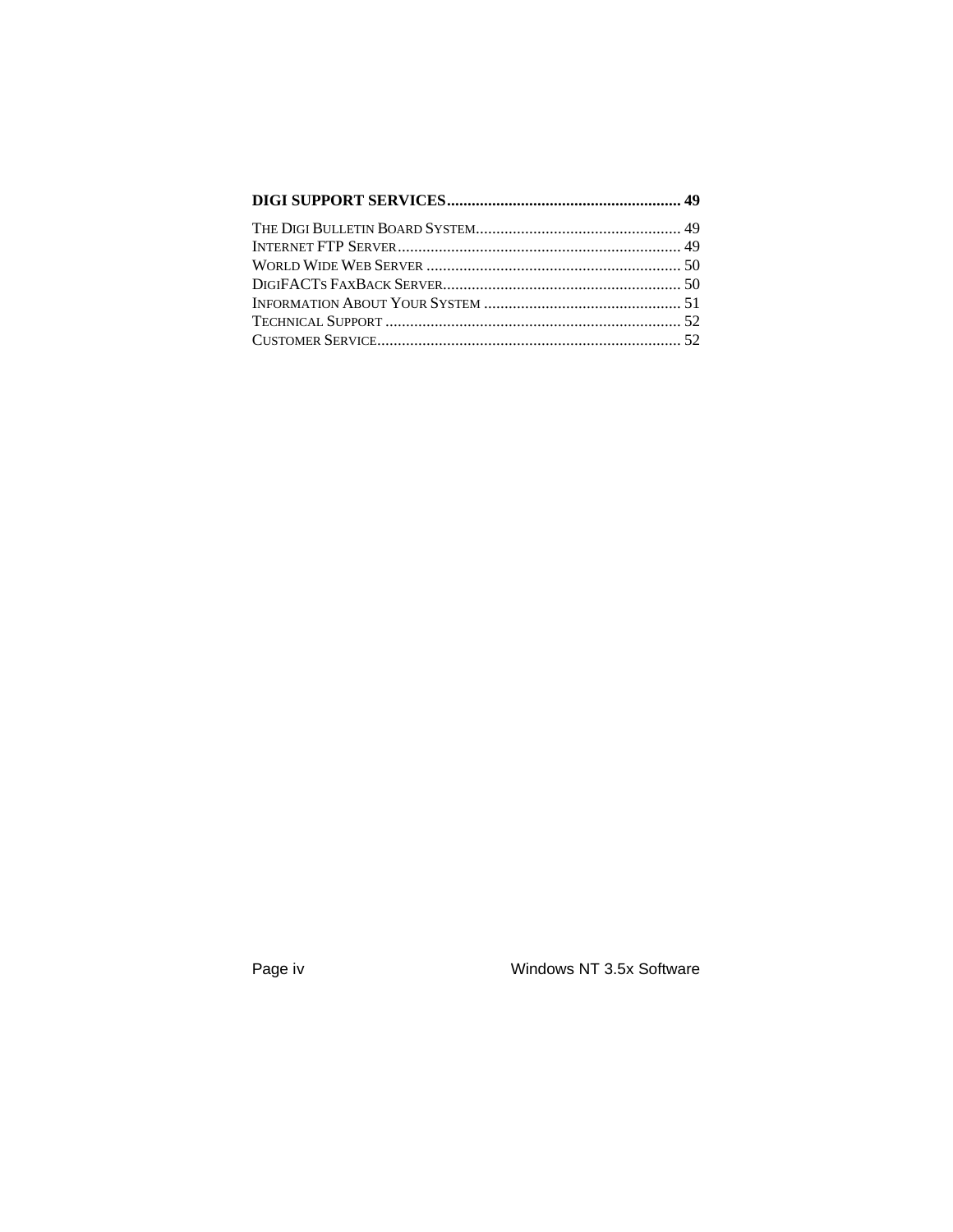## **Preface**

### **Conventions Used in this Manual**

Certain conventions are used in this manual with respect to keyboard entry, quotation marks and typefaces:

#### **Keyboard Entry**

- Single keystrokes are enclosed in angle brackets (e.g.  $\leq$ Enter>, <Esc>, etc.)
- Control keys (i.e. keys which are struck while holding down the <Ctrl> key) are shown as single keystrokes. For example, "<Ctrl-A>" means hold down the <Ctrl> key while striking the <A> key. Similarly, "<Alt-A>" means hold down the <Alt> key while striking the <A> key.
- "Arrow keys" refers to the up, down, right and left arrow keys  $(<\uparrow>, <\downarrow>, <\rightarrow>, <\rightarrow>, <<\downarrow>$ ).
- When you are asked to *enter* a command, type the text shown, then press <Enter>.

#### **Quotation Marks**

- Standard American practice is to include commas and periods *inside of* closing quotation marks: The diplomat said "Good evening."
- This manual will follow that standard *except* where the final period or comma might be confused with a command to be typed in: When the computer prompts, type "exit".

Windows NT 3.5x Software **Page v** Page v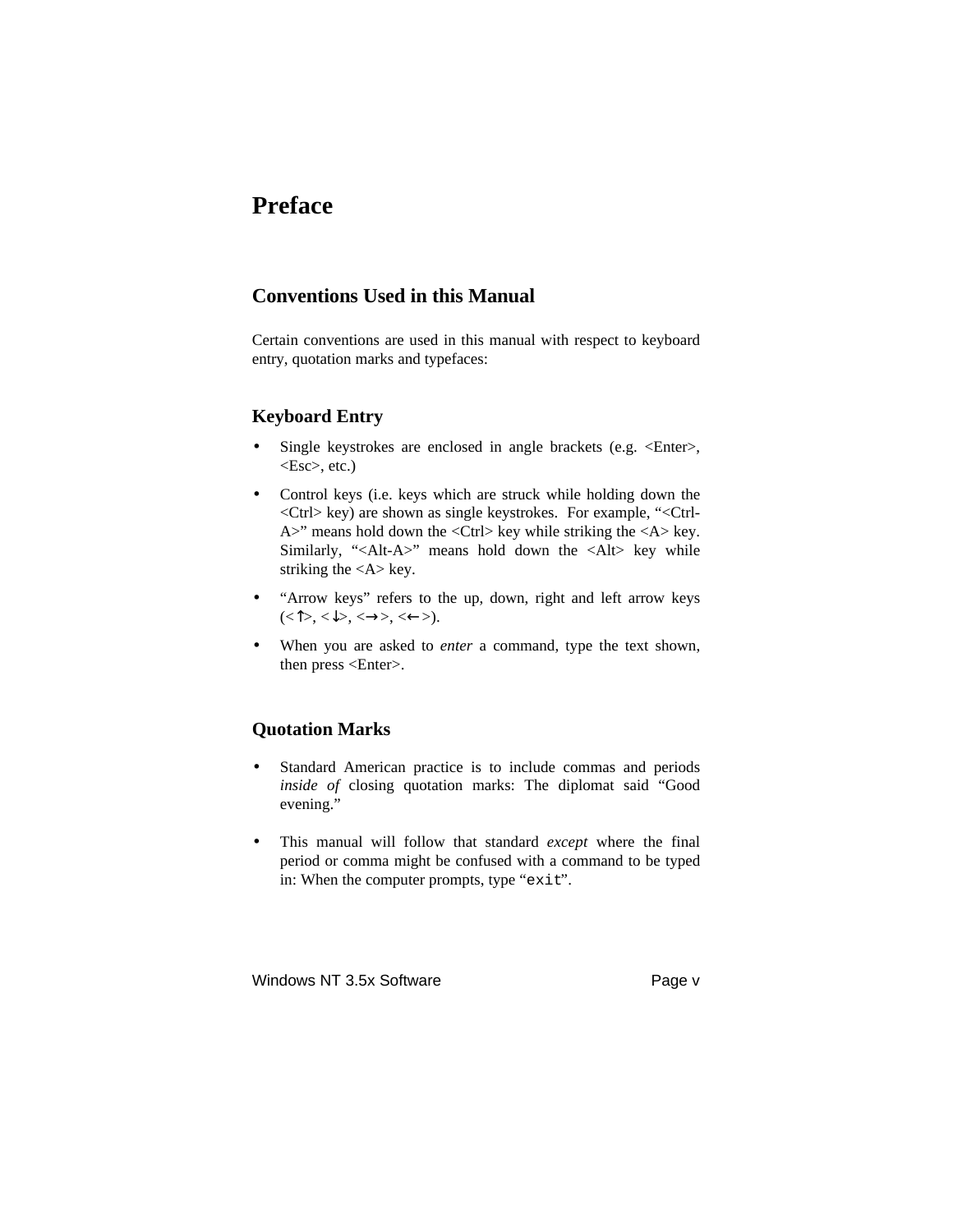## **Typefaces**

- Examples of Windows output to your computer screen are shown in **sans-serif** characters. Examples of DOS output to your computer screen are shown in mono-spaced characters.
- Commands and data that you are to enter via your keyboard are shown in mono-spaced characters.
- Variable information within a typed entry is shown in italics. For example, if you are asked to enter copy *file\_name path*, type "copy", followed by a space, then the name of the file to be copied, another space, and the directory path to which the file is to be copied.

Page vi **Page vi** Windows NT 3.5x Software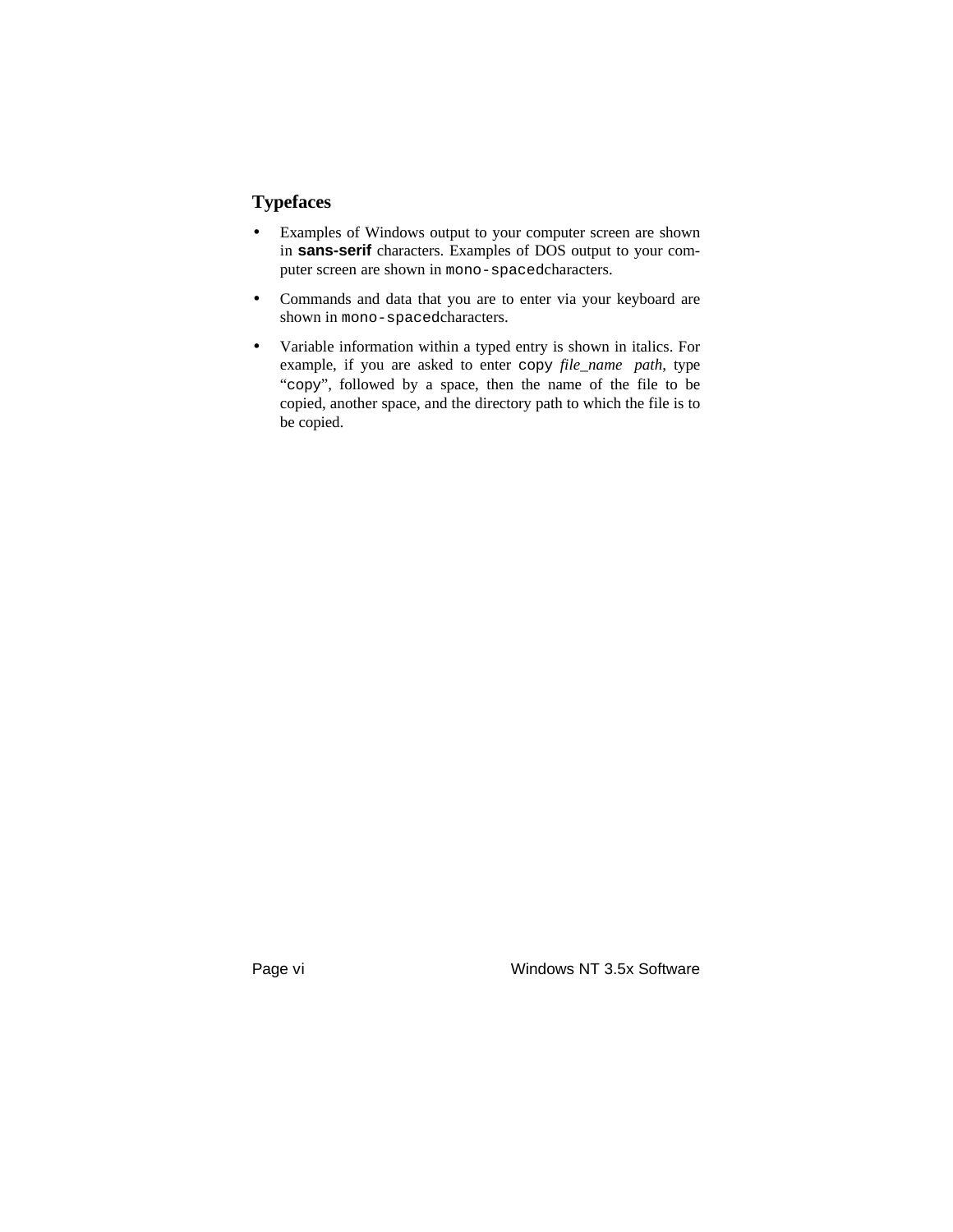## **Introduction**

This booklet will assist you in installing your Digi International Inc. PC IMAC, PC IMAC/4 or DataFire ISDN adapters for use under Microsoft Windows NT 3.5x. The driver software works with both the Workstation and Server versions of NT 3.5x.

Connecting a Workstation to a remote site with Digi ISDN adapters is similar in concept to adding an Ethernet card and configuring the computer as part of a LAN. The Digi adapter is added as a Network Adapter, Network protocols and permissions must be selected and configured *on both sides of the connection*. There are, of course. additional parameters related to ISDN itself that need to be configured.

The Digi ISDN adapters connect a Calling machine (generally a Workstation) to a Receiving machine (generally a Server). While you can use the Digi ISDN adapters to connect two Windows NT 3.5x Workstations, a Workstation is limited to only one ISDN "receive" connection. (A Windows NT 3.5x Server, on the other hand, can be set up for as many ISDN "receive" connections as desired.)

All connections require that one machine be set up for Calling, and another be set up for Receiving calls.

Installing the drivers requires working with Microsoft's RAS (Remote Access Service) and Network Setup. The instructions in this manual assume that neither is installed; because of this, your system's RAS and Network Setup screens may appear different from the examples.

This booklet does not duplicate the board installation instructions that came with your PC IMAC or DataFire adapter; you will still need that User Guide to set jumpers and physically install your adapter.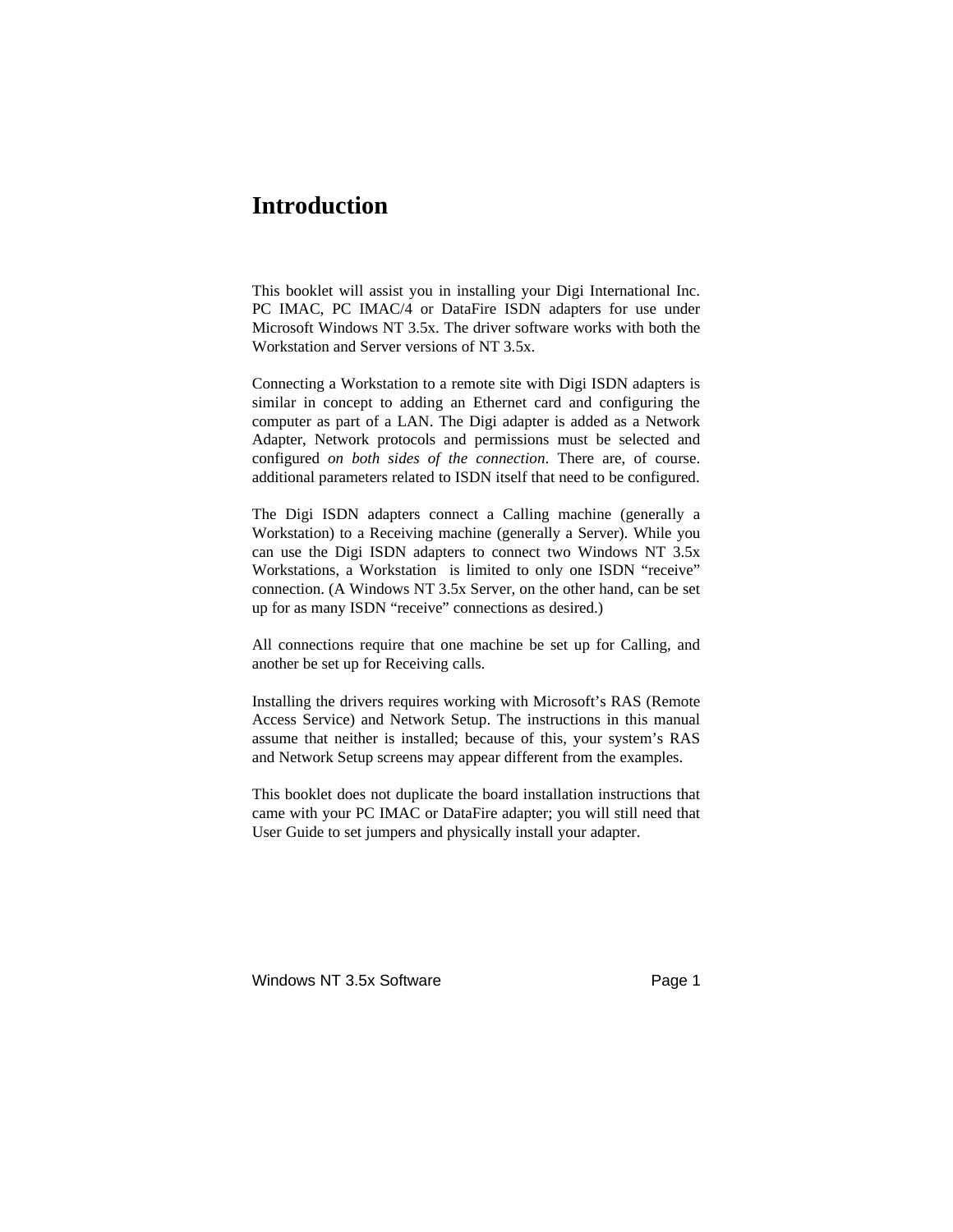## **ISDN Information Needed**

You must get the following information from your provider for each ISDN BRI line you order. It is important to note that this information will be different for each line—even the switch type(s) may vary between lines and/or locations.

- Switch type (AT&T 5E, etc.) and Protocol. Make sure your provider gives you *explicit* information regarding National ISDN-1. It is not uncommon for the provider to identify the switch type according to manufacturer & model number (Northern TeleCom DMS-100), but neglect to mention that National ISDN-1 software is running on the switch.
- If it is a Northern TeleCom switch, your provider should verify that EKTS is **disabled** (=No).
- If it is a National ISDN-1 switch, your provider should verify that EKTS is set to **Basic** or **None**.
- Number of Logical Terminals (typically 1 or 2).
- Multipoint or Point-to-Point service; multiple Logical Terminal & SPIDs per BRI line usually indicates Multipoint service.
- The "DN" Directory (phone) Number assigned to each Logical Terminal.
- The SPID assigned to each Logical Terminal.
- The protocol subscribed to on each B Channel (B1 and B2). This will be Circuit Switched Data (CSD) and/or Circuit Switched Voice (CSV) on either or both channels.

Page 2 Windows NT 3.5x Software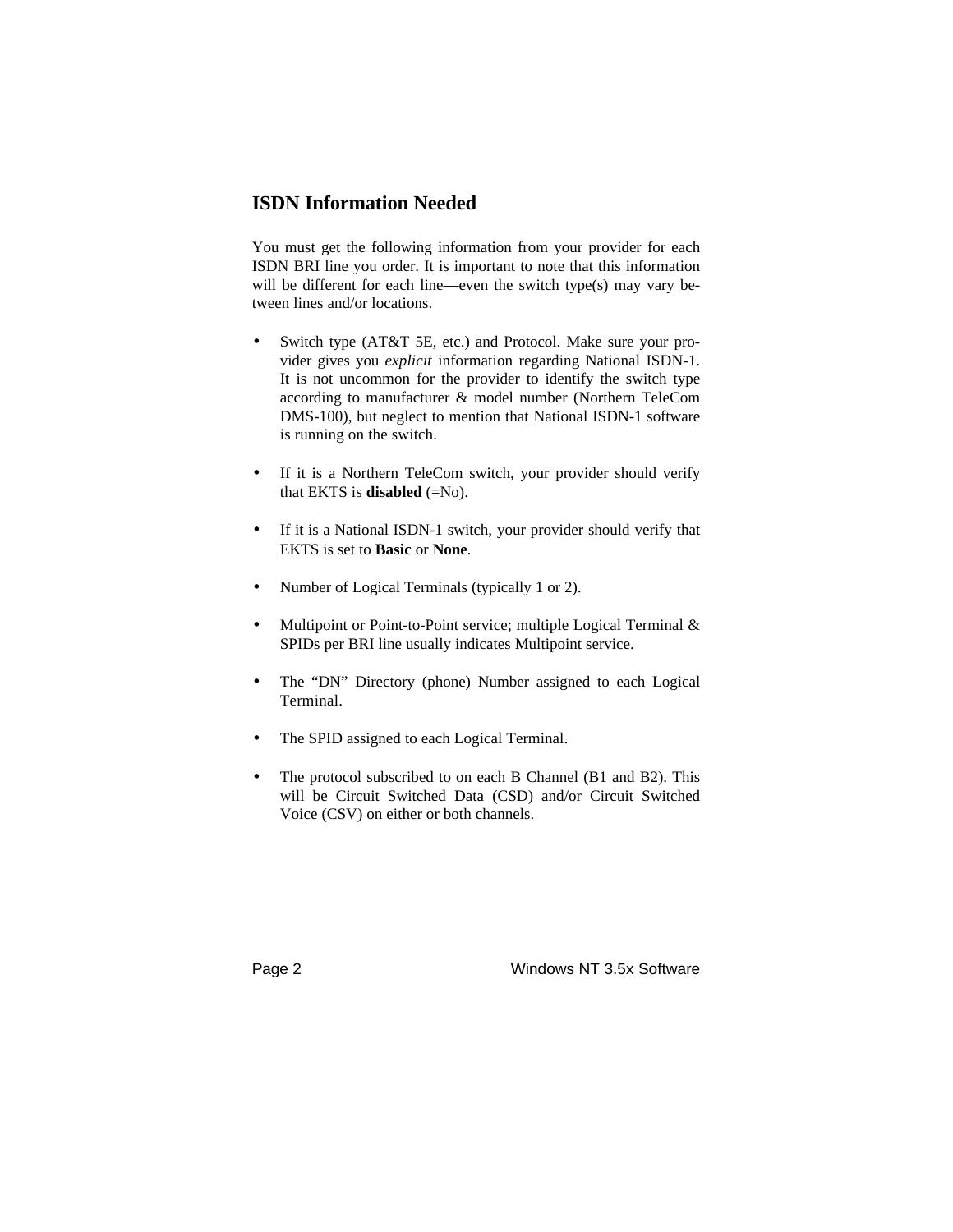## **Installing the Digi Windows NT 3.5x Driver Software**



These installation instructions also assume that you have already set the DIP switches on the board(s) to *unique* I/O port addresses, installed the board(s) in the server, and have connected the board $(s)$  to  $NT1(s)$ that are connected to ISDN lines that are configured and in service.

See the Users' Guide that came with your Digi International Inc. PC IMAC or DataFire ISDN board.

The driver software must be installed on the same machine as the adapter board or boards.

The PC IMAC/DataFire for Windows NT software is installed using the Network Settings Control Panel. The board(s) can be installed in either a Server or a Workstation. The driver software must be installed on the same machine as the adapter board or boards.

Begin the installation of the software by booting Microsoft Windows NT 3.5x and logging in as Administrator. These instructions assume that your server already has Windows NT 3.5x loaded and configured, and that the server or workstation is bootable.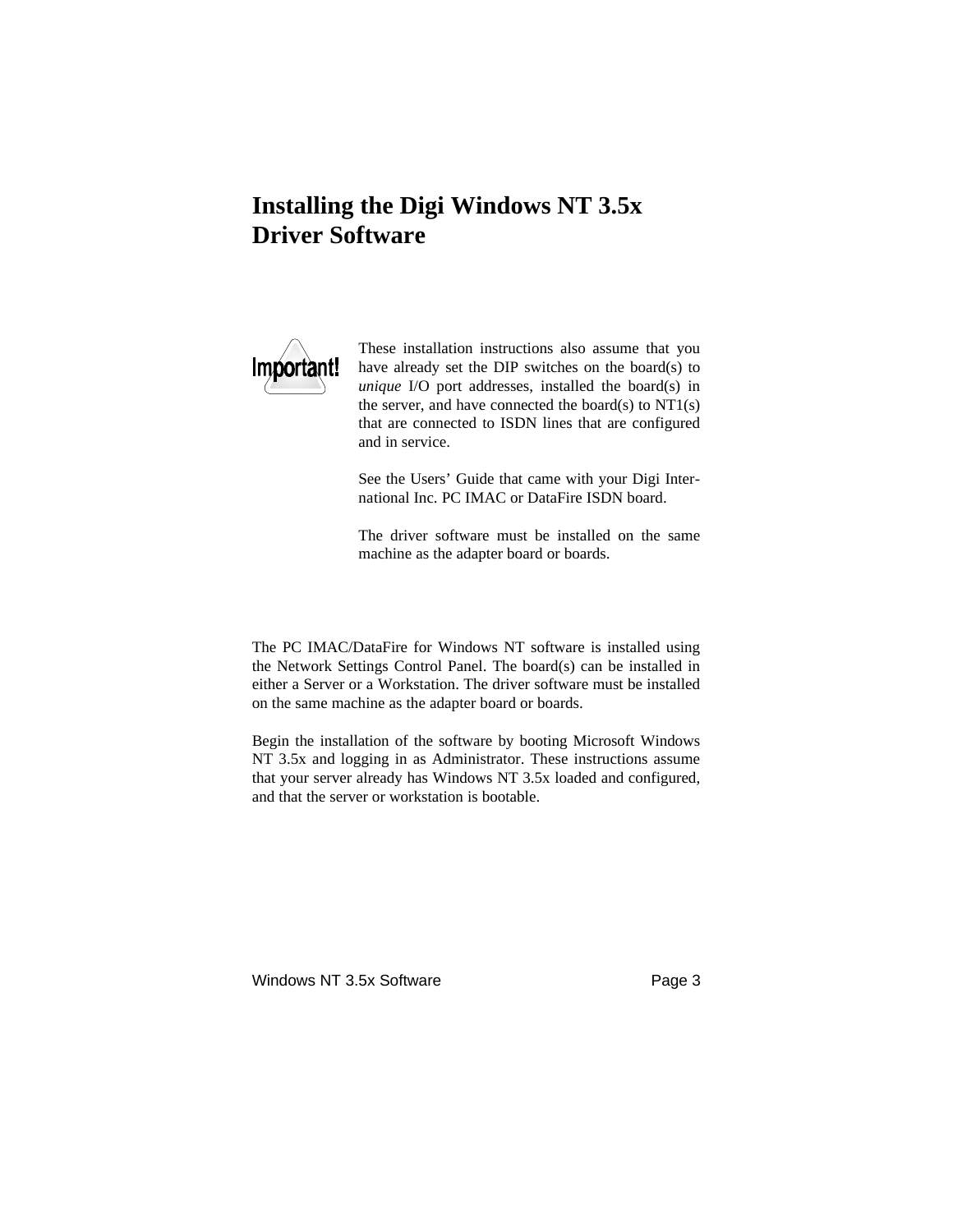## **Installation Differences**



Because individual systems vary greatly in their installed adapters and software, the installation process described here may not be exactly the same that you see on your machine.

The installation described assumes that the Digi ISDN adapter is being installed in a Windows NT workstation with no other networking installed, and without RAS or the MS Loopback Adapter installed.

If you have already installed RAS, an Ethernet or other network card, or the MS Loopback Adapter, you will not see some of the screens described in this installation. In this case, you can skip over the parts you have already installed, although it is strongly suggested that you read through the installation procedure for those parts and check for any special requirements that the Digi ISDN adapters may need.

Page 4 Windows NT 3.5x Software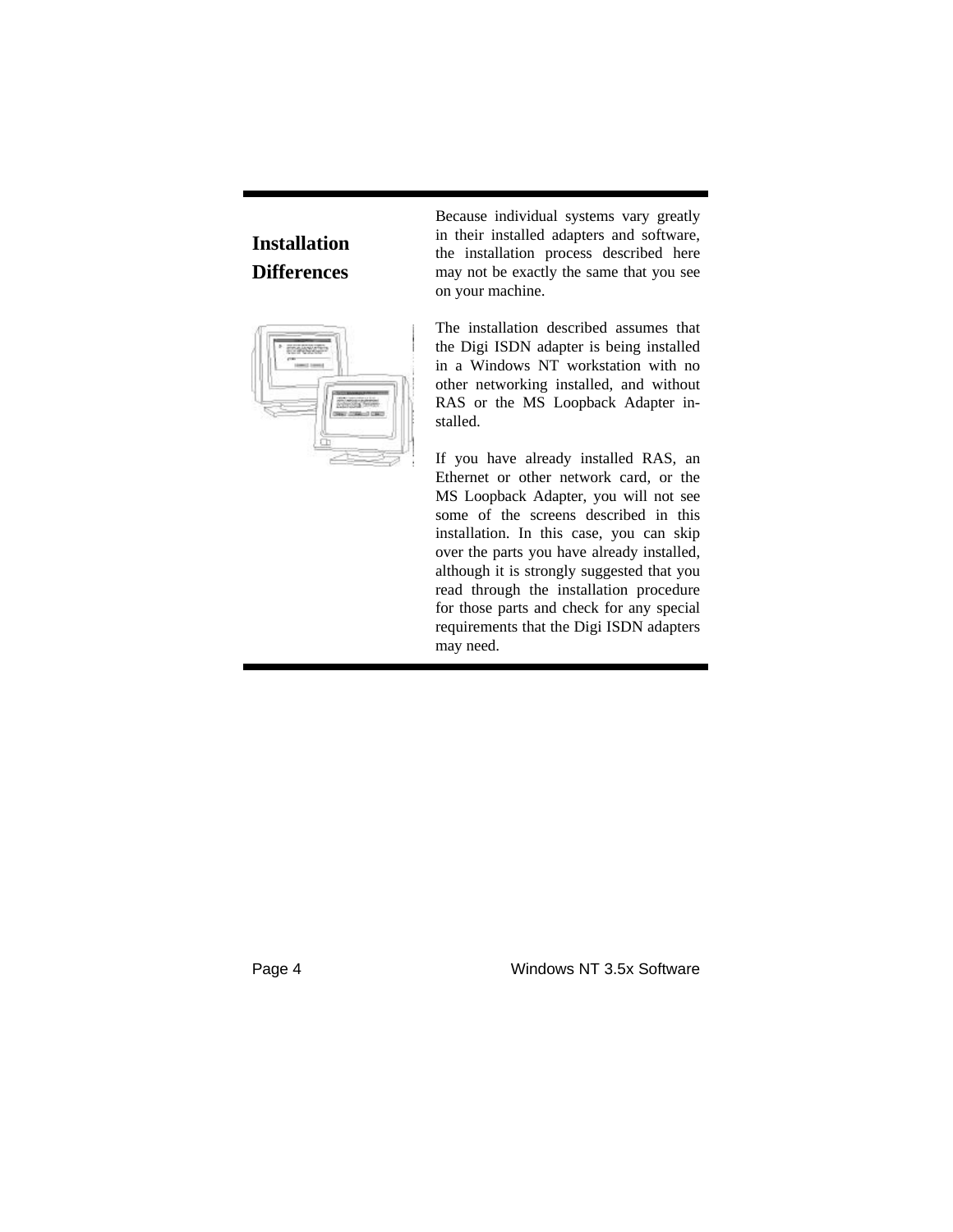### **Installing the MS Loopback Adapter**



Installing Microsoft's Loopback Adapter is only necessary if you do not already have an Ethernet or other network interface card installed. If you *do* have a "NIC" already installed, you can proceed with "Installing the Digi Adapter" on page 10.

You must install the Microsoft Loopback Adapter software before the Digi ISDN adapter can be installed. The Loopback Adapter allows the computer to connect to network resources that are actually local. Note that while this is entirely a software package, it pretends to be a hardware network adapter—after installation, you will actually see MS Loopback Adapter under Installed Adapter Cards in the Network Settings window.

Step 1. While logged in as the Administrator, double-click on the Control Panel program group icon to open the Control Panel window:

|               |        |                                   | <b>Control Panel</b> |            |               |                  |  |
|---------------|--------|-----------------------------------|----------------------|------------|---------------|------------------|--|
| Settings      | Help   |                                   |                      |            |               |                  |  |
| Color         | Fonts  | $\overline{\phantom{a}}$<br>Ports | Mouse                | Desktop    | Keyboard      | Printers         |  |
| International | System | Date/Time                         | ↸<br>Cursors         | Display    | ্ৰি©<br>Sound | minni<br>Drivers |  |
| Network       | Server | Services                          | Devices              | <b>UPS</b> |               |                  |  |
|               |        | Network Configuration and Control |                      |            |               |                  |  |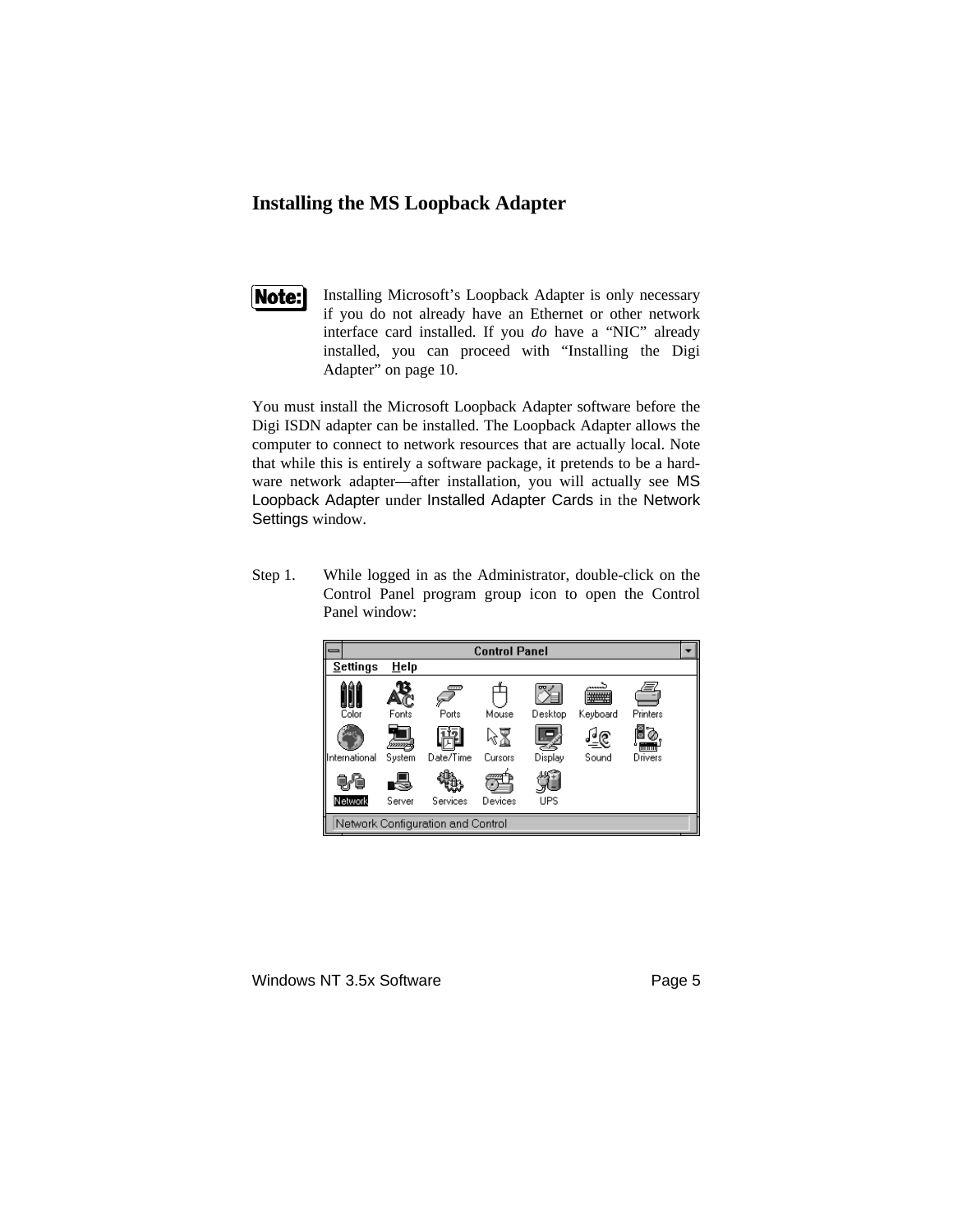Step 2. From the Control Panel, double-click on the Network icon. Assuming you have no network installed, you will see:



Step 3. Click on the Yes button. Windows NT will now ask you to confirm where its source CD-ROM or floppies are loaded from:

| <b>Windows NT Setup</b>                                                                                                                                                                                                                                 |
|---------------------------------------------------------------------------------------------------------------------------------------------------------------------------------------------------------------------------------------------------------|
| Please enter the full path of the Windows NT<br>distribution files. If you want to install files from<br>the original Setup floppy disks, type a drive path<br>(such as A:\i386) and Setup will prompt you for<br>the correct disk Then choose Continue |
| D:\i386\                                                                                                                                                                                                                                                |
| Continue<br>Cancel                                                                                                                                                                                                                                      |

Assuming for this installation that our computer has an Intel processor and that our CD-ROM drive is D:, we enter D: \i386\ as shown, then press the Continue button.

Page 6 Windows NT 3.5x Software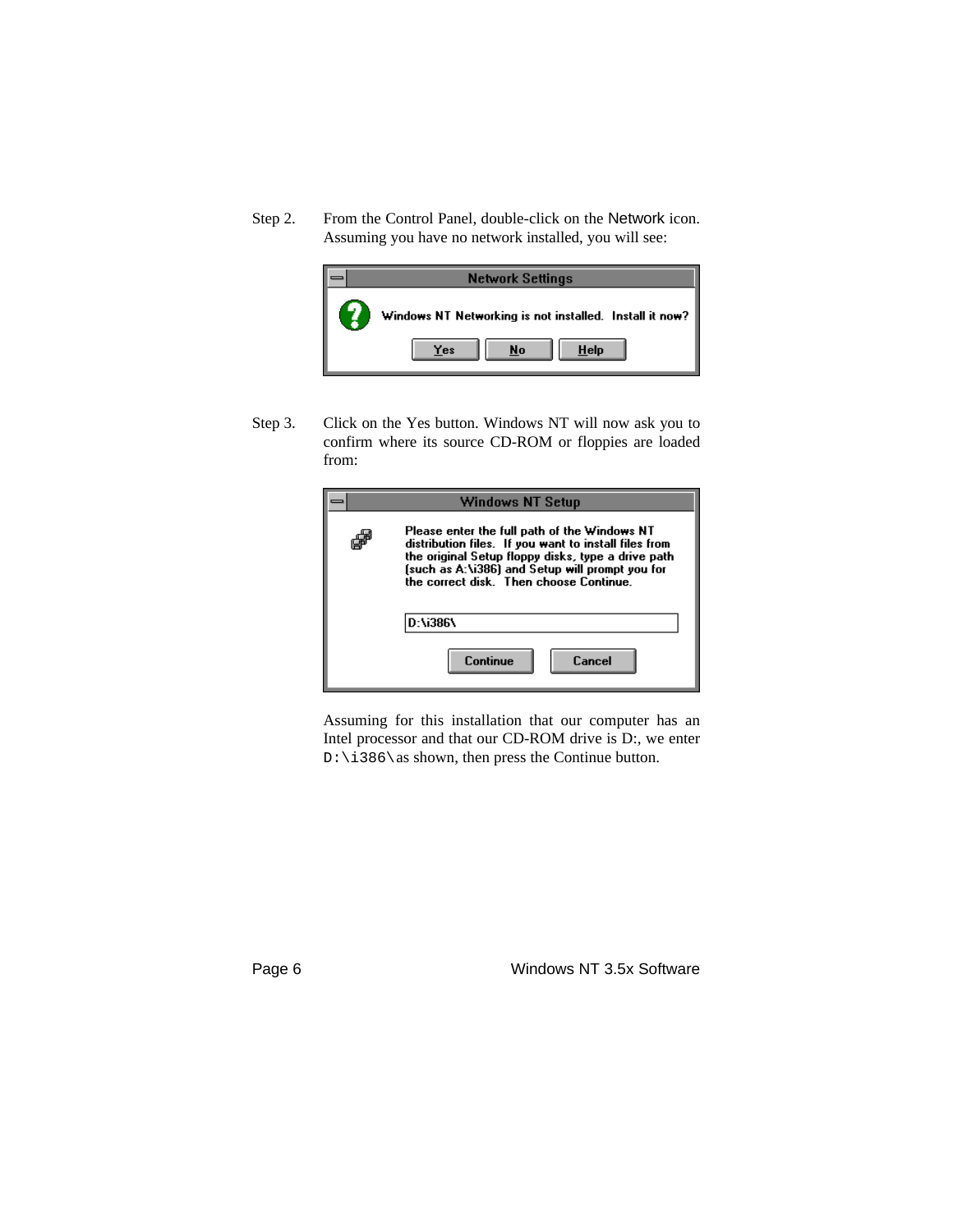Step 4. Windows NT next asks if we want it to try and detect the network card automatically:



We do not, so press the center Do Not Detect button.

Step 5. Next, Windows NT tells us that it did not detect a network card:



At this point, press the left Continue button.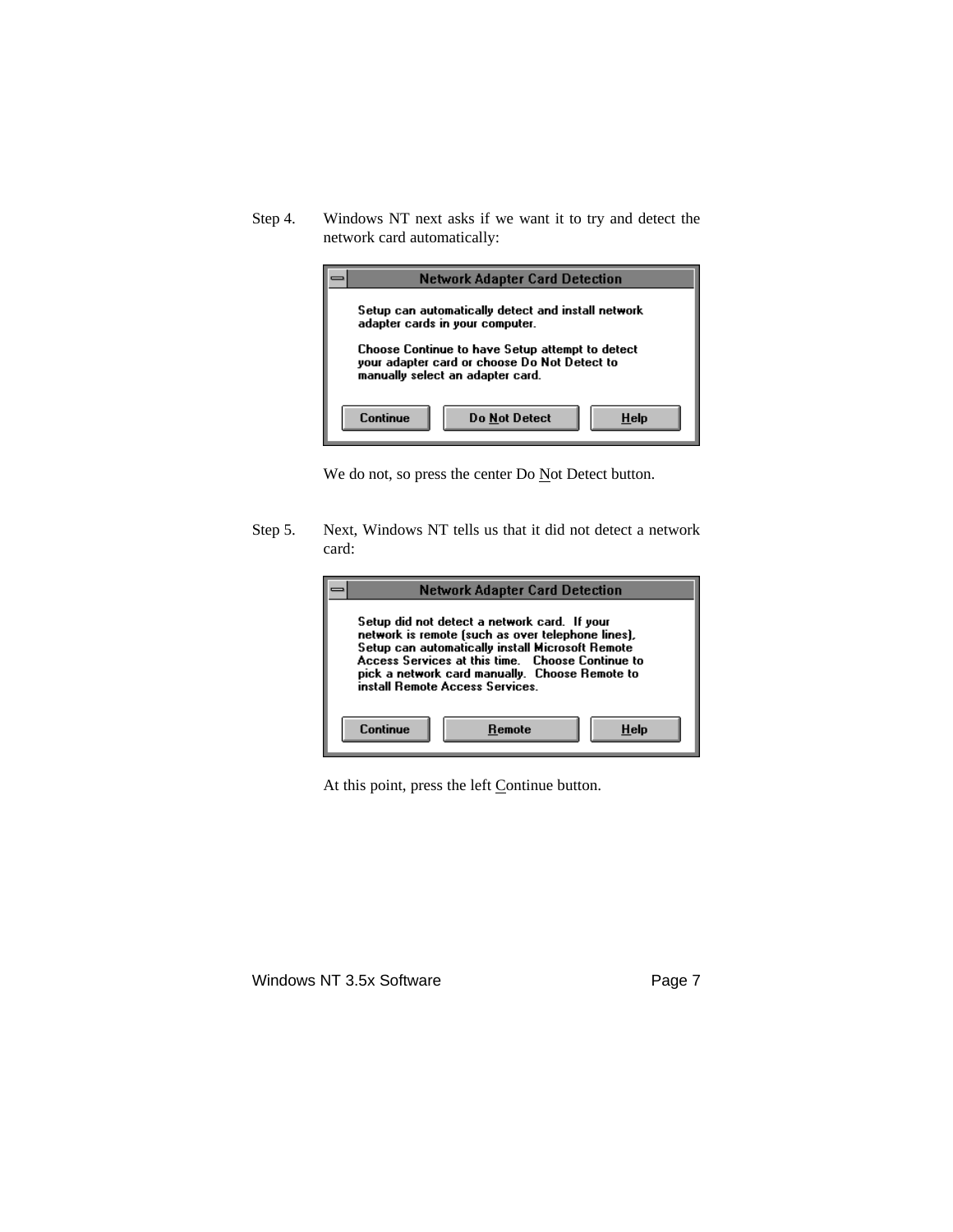Step 6. Press the **c** control to open the list box, then select  $MS$ Loopback Adapter so that it appears in the selection box as shown. When ready, press the Continue button on the right.

|                       | <b>Add Network Adapter</b>                                                                                                                                                                                                                                                                                |                           |
|-----------------------|-----------------------------------------------------------------------------------------------------------------------------------------------------------------------------------------------------------------------------------------------------------------------------------------------------------|---------------------------|
| Network Adapter Card: | <b>MS Loopback Adapter</b>                                                                                                                                                                                                                                                                                | Continue                  |
|                       | Setup needs to know which type of network adapter card is installed in your<br>computer. If you do not want to install the network, or do not have a network<br>adapter, choose No Network. If you have more than one network card, you can<br>install others from the Network icon of the Control Panel. | <b>No Network</b><br>Help |

Step 7. Windows NT asks for the Frame Type:

|                    | <b>MS Loopback Adapter Card Setup</b> |                                      |
|--------------------|---------------------------------------|--------------------------------------|
| <b>Frame Type:</b> | 802.3<br>固                            | <b>Continue</b><br>Cancel<br>$He$ lp |

If the default 802.3 is not correct, change it to one of the other choices. When finished, press the Continue button.

Page 8 Windows NT 3.5x Software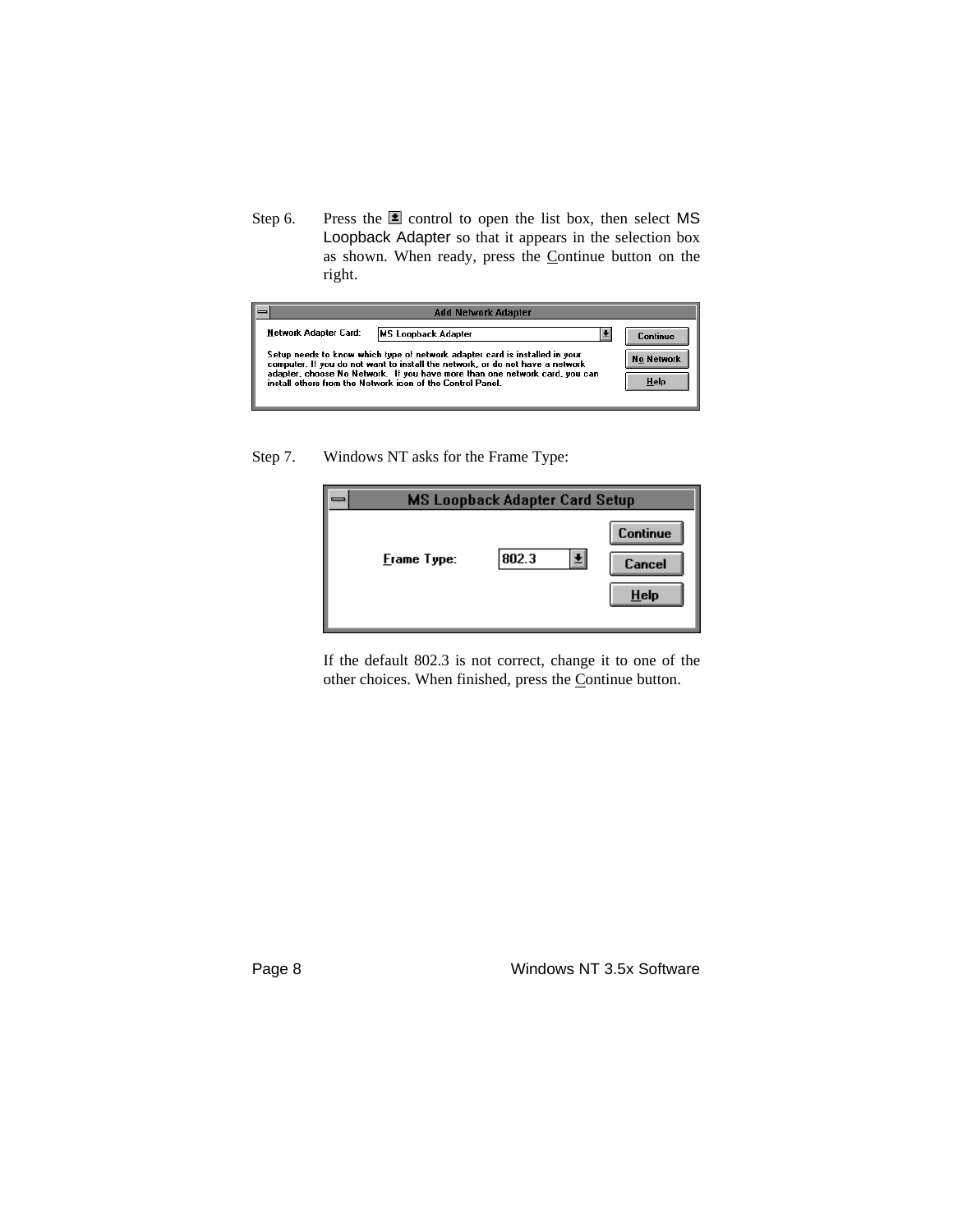Step 8. Windows NT gives you a chance to select one or more network protocols.



Check the ones you are going to be using, then press the Continue button. (You will have to wait a bit while NT copies files.) If you are to be accessing another Windows NT machine only, you may wish to select NetBEUI Transport and de-select all other choices.

Step 9. The main Network Settings window appears:



Note how the software-only MS Loopback Adapter shows up both as Installed Network Software and as an Installed Adapter Card.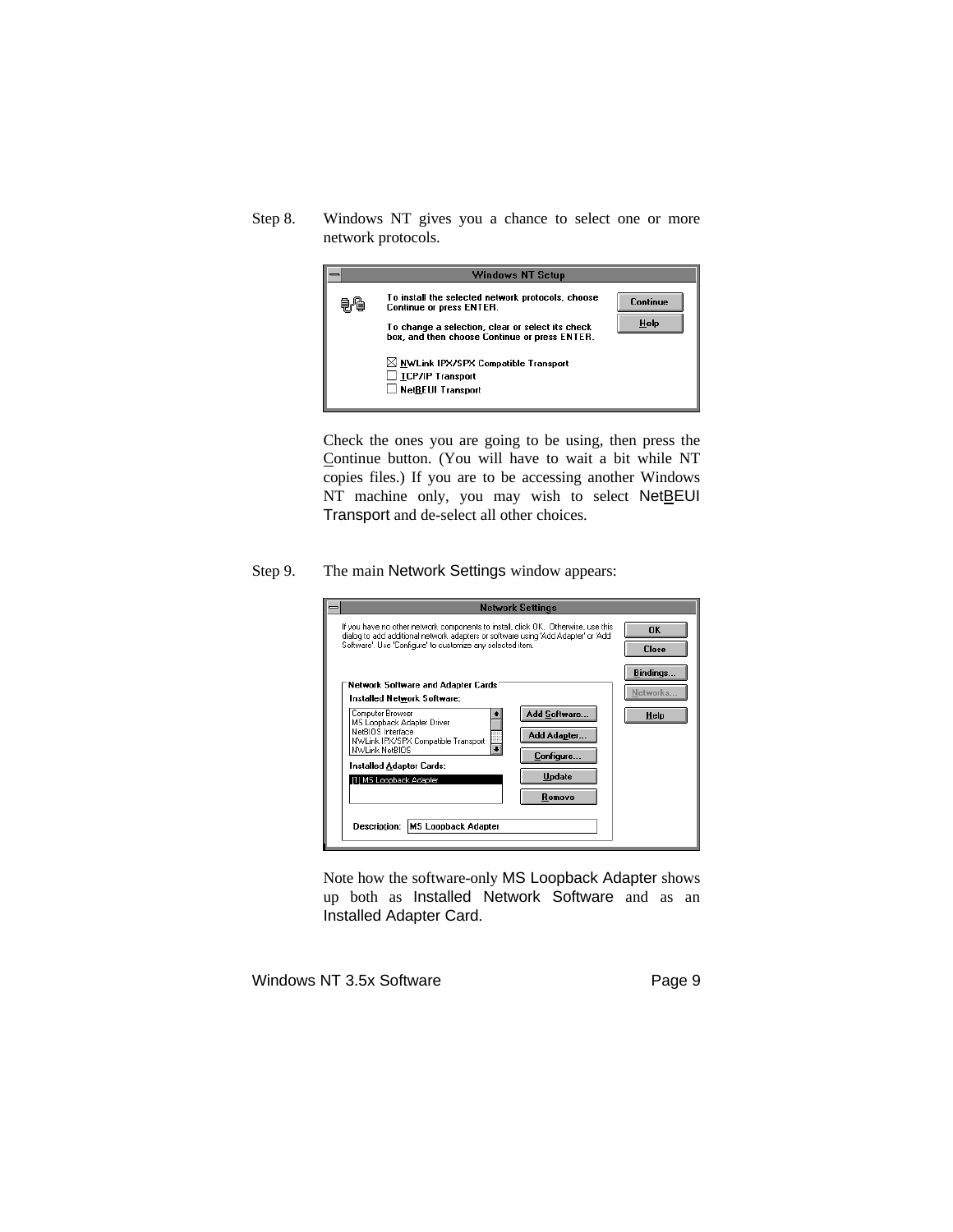## **Installing the Digi Adapter**

Step 1. (If you're continuing from the previous "Installing the MS Loopback Adapter" procedure, you can skip this step.)

> While logged in as the Administrator, double-click on the Control Panel program group icon to open the Control Panel window. From the Control Panel, double-click on the Network icon to open the Network Settings window:

|                                                                                                                                                                                                                                               | <b>Network Settings</b>                                             |                               |
|-----------------------------------------------------------------------------------------------------------------------------------------------------------------------------------------------------------------------------------------------|---------------------------------------------------------------------|-------------------------------|
| If you have no other network components to install, click OK. Otherwise, use this<br>dialog to add additional network adapters or software using 'Add Adapter' or 'Add<br>Software'. Use 'Configure' to customize any selected item.          |                                                                     | <b>OK</b><br><b>Close</b>     |
| Network Software and Adapter Cards<br>Installed Network Software:                                                                                                                                                                             |                                                                     | <b>Bindings.</b><br>Networks. |
| <b>Computer Browser</b><br>MS Loopback Adapter Driver<br>NetBIOS Interface<br>NWLink IPX/SPX Compatible Transport<br>$\bullet$<br>NWLink NetBIOS<br>Installed Adapter Cards:<br>11 MS Loopback Adapter<br>MS Loopback Adapter<br>Description: | Add Software<br>Add Adapter<br>Configure<br><b>Update</b><br>Remove | Help                          |

Step 2. Press the Add Adapter button to add your Digi ISDN adapter. The Add Network Adapter window shown in the following figure will be opened:

|                       | <b>Add Network Adapter</b>                                                                                                                                            |          |
|-----------------------|-----------------------------------------------------------------------------------------------------------------------------------------------------------------------|----------|
| Network Adapter Card: | <other> Requires disk from manufacturer</other>                                                                                                                       | Continue |
|                       | Network Setup needs to know which type of network adapter card is to be installed<br>in your computer. If you do not want to install a network adapter, press CANCEL. | Cancel   |
|                       |                                                                                                                                                                       | Help     |
|                       |                                                                                                                                                                       |          |

Page 10 **Windows NT 3.5x Software**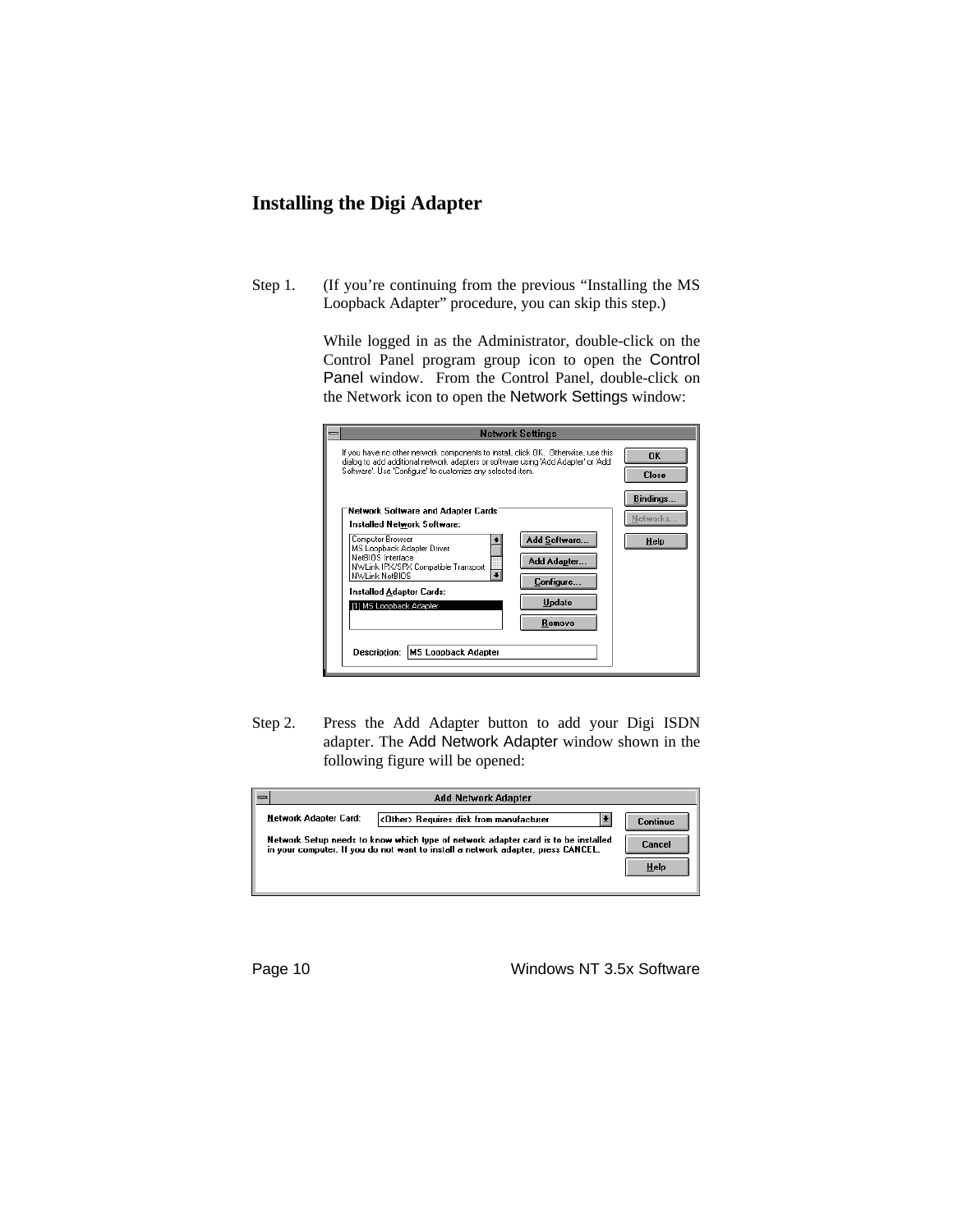Step 3. Open the Network Adapter Card selection box by pressing the  $\blacktriangleright$  control. Use the vertical scroll bar to scroll down the list of installable adapter cards until you can select <Other> Requires disk from manufacturer.

At this point, press the Continue button; you will see:

| <b>Insert Disk</b>                                                                                                                                                                                           |
|--------------------------------------------------------------------------------------------------------------------------------------------------------------------------------------------------------------|
| Insert disk with software provided by the<br>software or hardware manufacturer. If the files<br>can be found at a different location, for example<br>on another drive type a new path to the files<br>helow. |
| A:\i386                                                                                                                                                                                                      |
| Cancel<br>OK                                                                                                                                                                                                 |

Assuming for this installation that our computer has an Intel processor and that our floppy drive is A:, we enter A:\i386 as shown, insert the Digi distribution disk in drive A, then press the Continue button.

Step 4. The Select OEM option window appears:

| <b>Select OEM Option</b>                                                            |  |
|-------------------------------------------------------------------------------------|--|
| Please choose a network adapter driver.                                             |  |
| Digi DATAFIRE - ISA1U Adapter<br>Digi PCIMAC - ISA Adapter<br>Digi PCIMAC/4 Adapter |  |
| Cancel<br>Help<br><b>OK</b>                                                         |  |

Select the type of PC IMAC or DataFire adapter you have installed in your server by highlighting its entry in the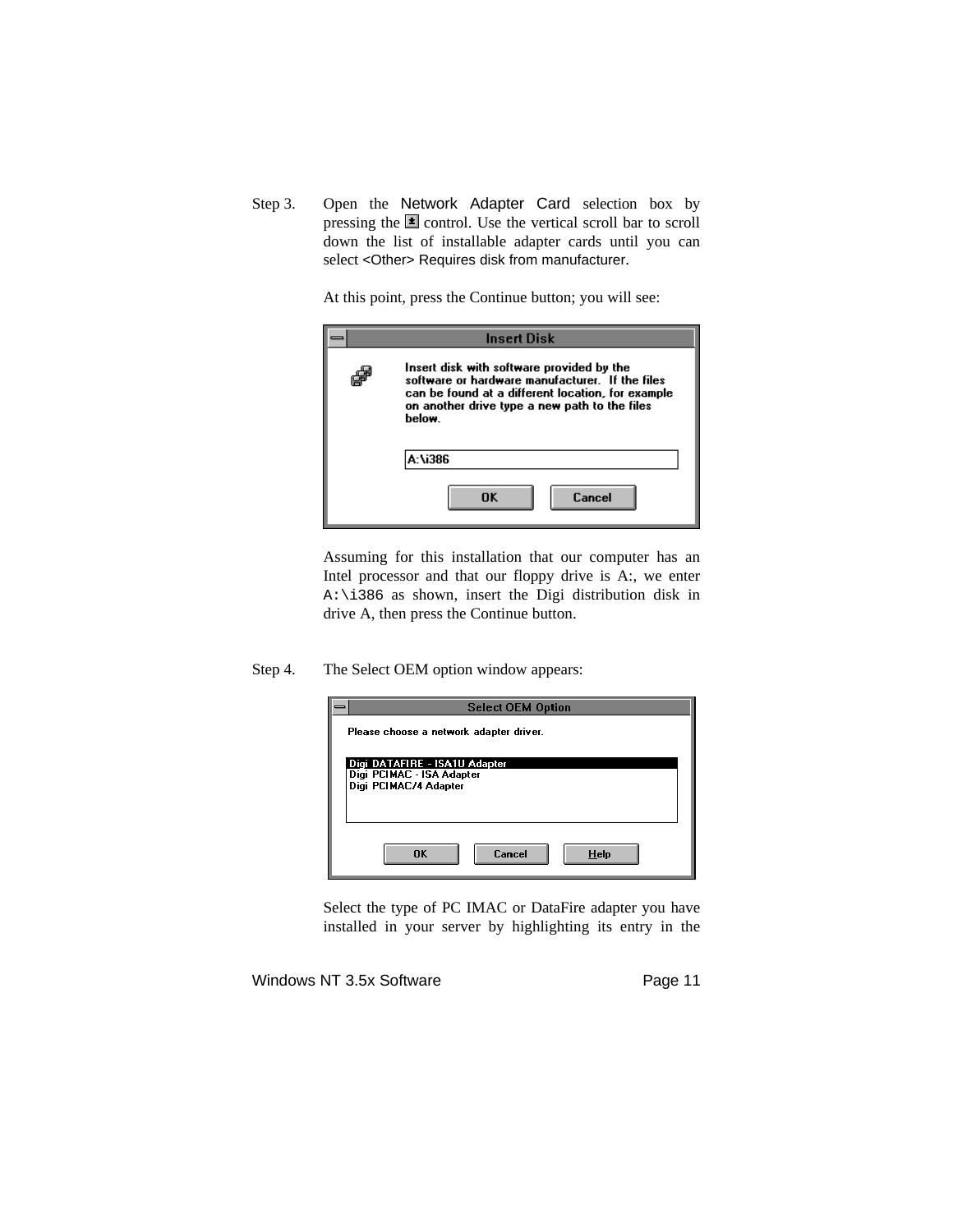selection box. The examples in the rest of these instructions assume it to be a DataFire adapter. Do not worry if you're installing a PC IMAC or PC IMAC/4; notes included will alert you to variations in the installation procedure relative to those boards.

Once you have selected your ISDN Adapter Type, press the OK button. Windows NT will search the path you specified. If the path is valid, the Digi software files will be copied from the distribution media into the Windows NT directories. As the files are copied, you will see the usual progress screen:

| <b>Windows NT Setup</b> |
|-------------------------|
| Copying: DIGIINST.DLL   |
| To: C:\WINNT35\System32 |
|                         |
|                         |
| 73%                     |
|                         |
| Cancel                  |
|                         |





Page 12 **Windows NT 3.5x Software**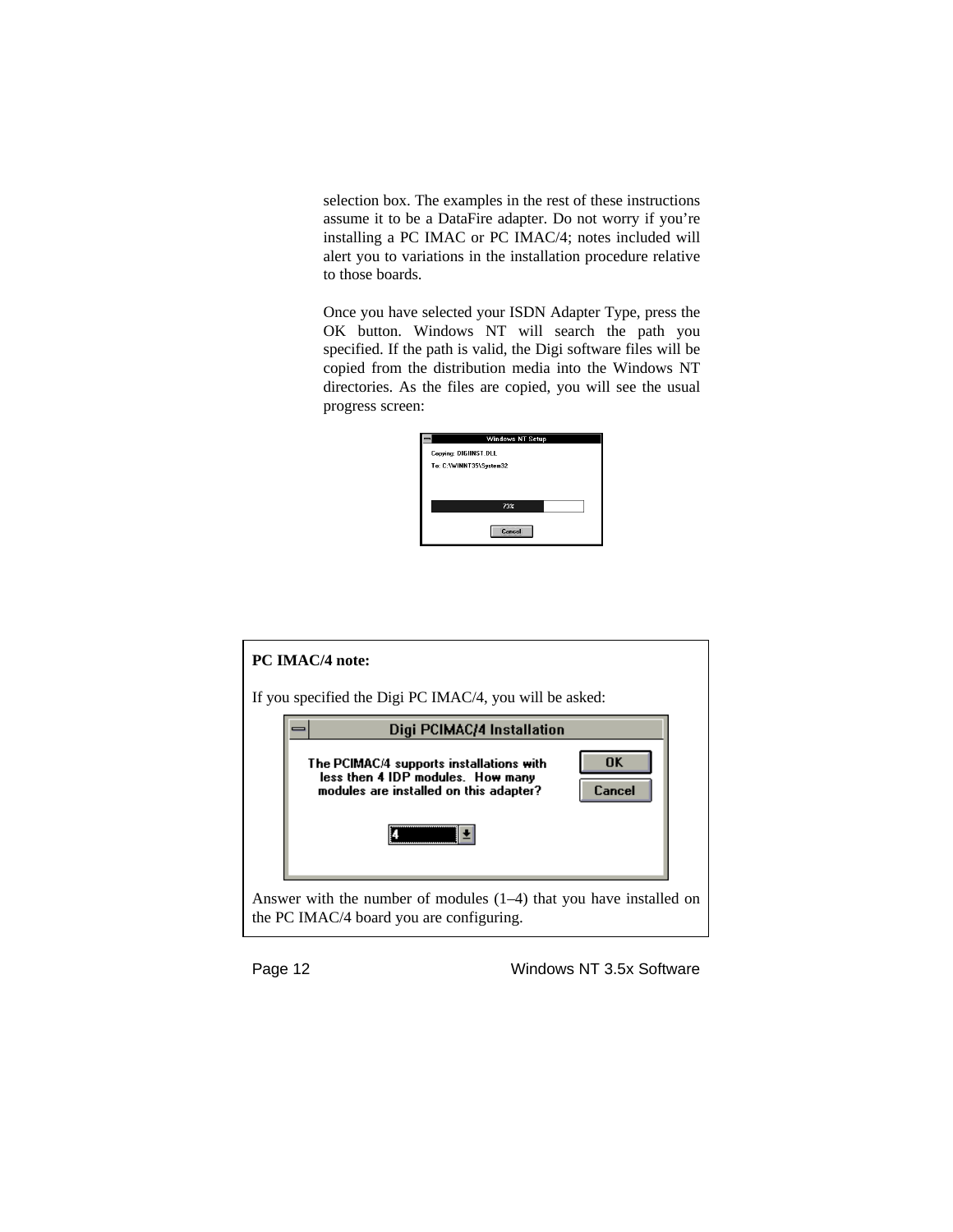Step 5. When Setup has successfully copied the PC IMAC or Data-Fire files into the server's system directories, the appropriate setup window will be displayed:

| Digi PCIMAC ISDN Adapter Card Setup |         |              |
|-------------------------------------|---------|--------------|
| <b>IRQ Level:</b>                   | וו      | 0K           |
| 1/0 Base Address:                   | 0x320   | Cancel       |
| <b>Memory Base Address:</b>         | 0xD0000 | <b>Help</b>  |
| <b>Switch Type:</b>                 | AT&T    | LineOptions. |

or:

| Digi DataFire ISDN Adapter Card Setup |                 |             |  |
|---------------------------------------|-----------------|-------------|--|
| <b>1/0 Base Address:</b>              | 0x350           | OK          |  |
|                                       |                 | Cancel      |  |
| Switch Type:                          | <b>AT&amp;T</b> | $He$ lp     |  |
|                                       |                 |             |  |
|                                       |                 | LineOptions |  |

Note that the PC IMAC or DataFire setup window displays the *default* IRQ Level, I/O Base Address, Memory Base Address and Switch Type settings for the card. (The DataFire has no Memory Base address to set, and does not use IRQs.)

If you have set your Digi ISDN adapter(s) to settings other than these defaults, you will have to use the following steps as appropriate to change the settings in the setup window.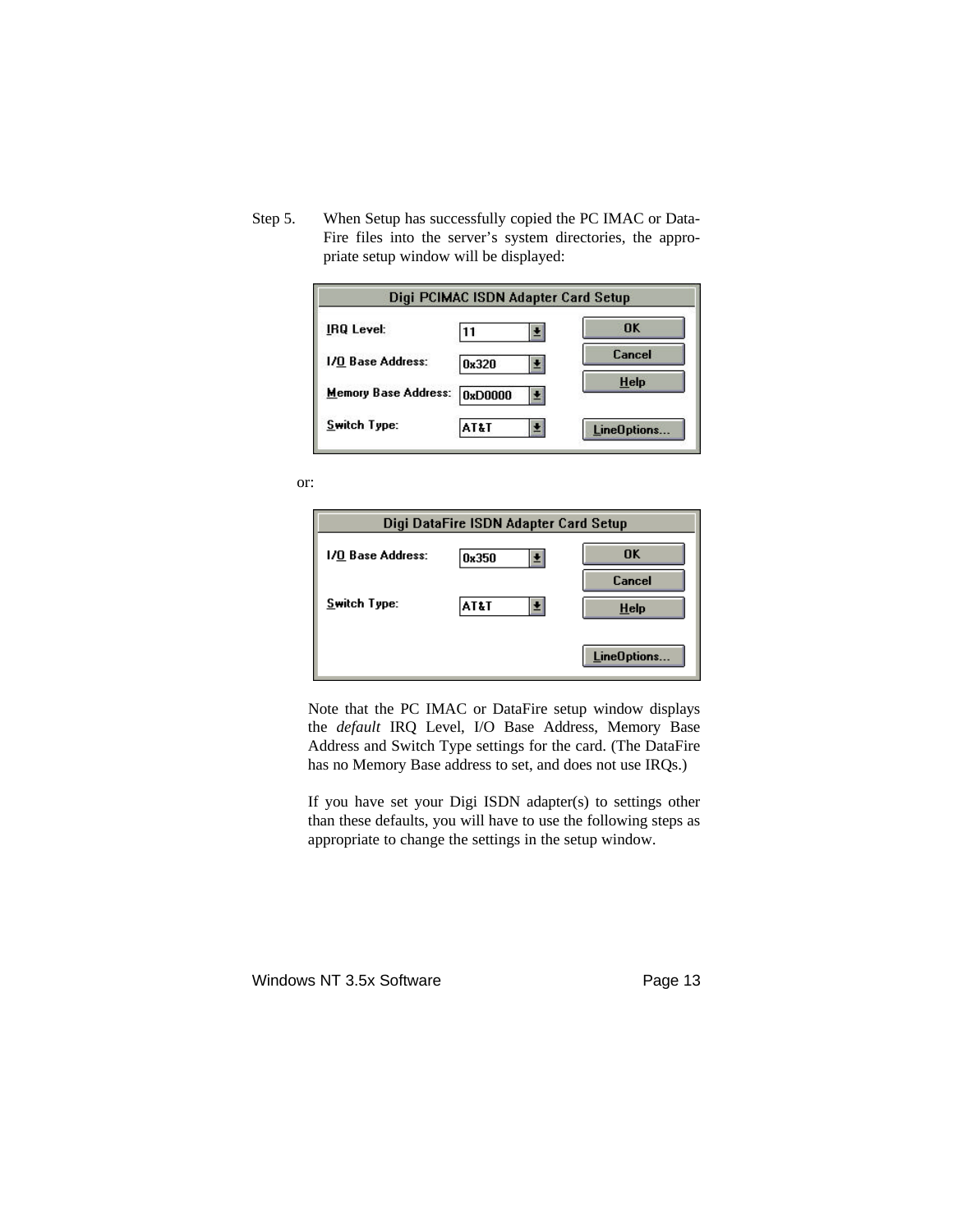### Step 6. **Setting the IRQ Level**

(PC IMAC or PC IMAC/4 only; DataFire users can skip to Step 7, "Setting the I/O Base Address.")

This one is easy: leave the IRQ Level for the PC IMAC card at its default setting (Disabled). The current version of the PC IMAC Windows NT 3.5x software does not require a hardware IRQ, or use it if you select one.

Future versions of the software may use and/or require a Hardware IRQ to be selected.

### Step 7. **Setting the I/O Base Address**

**Note:** The I/O Base Address initially displayed is the *default* address, which is not necessarily the address you set on the board with the I/O Base Address DIP switches. The I/O Base Address in this Setup window must match the address set on the board.

To select an I/O Base Address (that matches the address you set with the DIP switches), simply open the I/O Base Address selection box, and select the appropriate address by clicking on it. Valid PC IMAC addresses are (in hex) 0x100, 0x110, 0x120, 0x200, 0x220, 0x300, and 0x320. Valid DataFire addresses are (in hex) 0x110, 0x140, 0x150, 0x300, 0x310, 0x340, and 0x350. Note that these are *starting* addresses, and that eight bytes are used starting at this address.

A final reminder: The I/O Base Address set for the PC IMAC card *must not conflict* with any other card in the system. If multiple PC IMAC cards are installed in an individual machine, each PC IMAC card installed must be assigned a *unique, non-conflicting* I/O Base Address.

Page 14 Windows NT 3.5x Software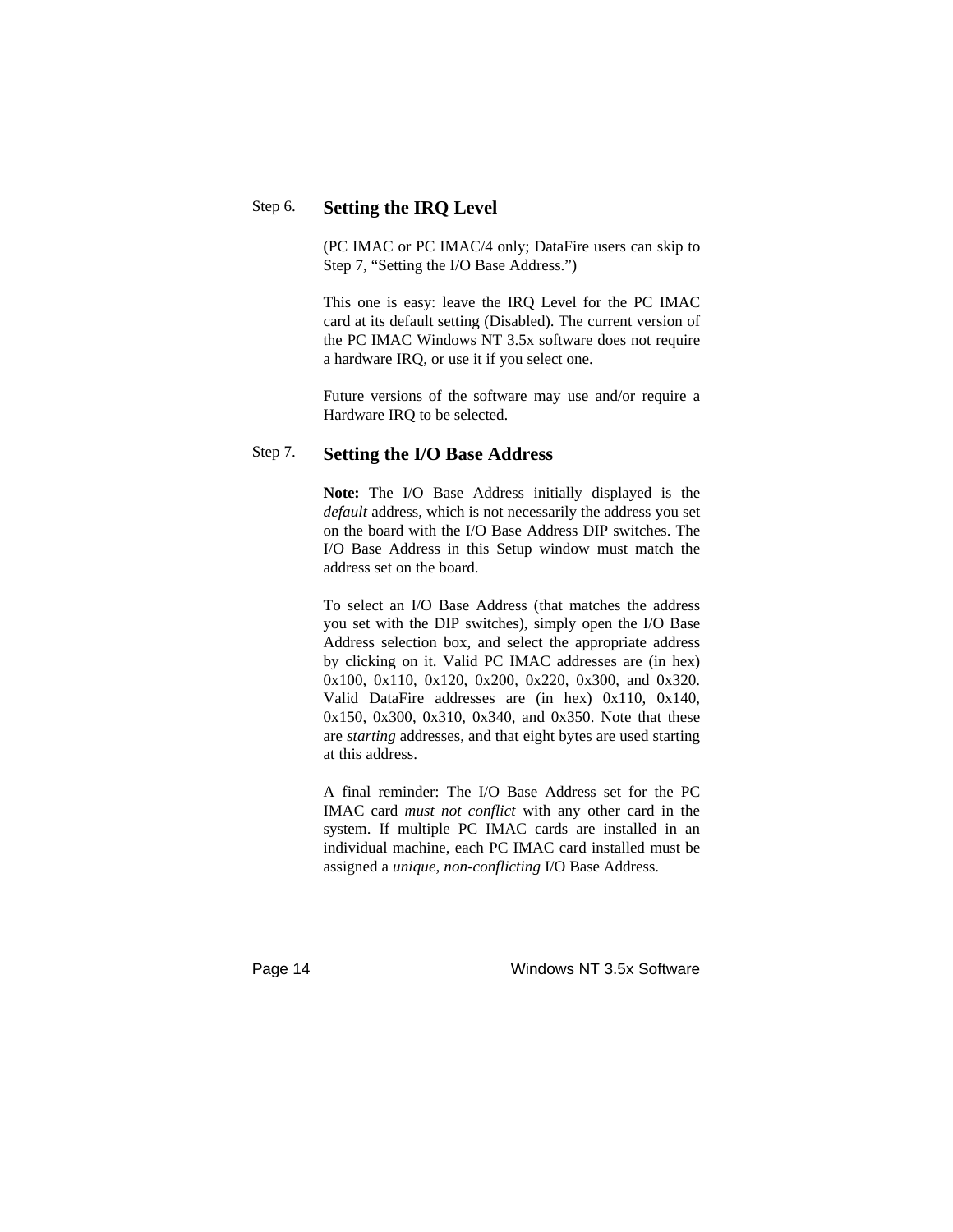### Step 8. **Setting the Memory Base Address**

(PC IMAC or PC IMAC/4 only; DataFire users can skip to Step 9, "Setting the Switch Type.")

The Memory Base Address initially displayed, 0xD0000, is the *default* start address for the 16 KB Dual-ported Memory Window address used by the PC IMAC card.

You must choose a start address for the PC IMAC's 16 KB Dual-ported Memory Window that *does not conflict* with other cards or devices installed in the system that may also be using memory in the 0xC0000 to 0xEFFFF range. Some Network and SCSI adapters use memory in this range.



Multiple PC IMAC cards installed in the same machine *may* share the same Dualported Memory Window / Memory Base Address.

To select an appropriate Memory Base Address, simply open the Memory Base Address selection box, and select the appropriate address by clicking on it. The selection box will close and the Memory Base Address you picked will be displayed in the Memory Base Address field.

Valid Memory Base Addresses for the PC IMAC (in hex) are:

| 0xC0000 | 0xC4000  | 0xC8000   |
|---------|----------|-----------|
| 0xCC000 | (XD0000) | (1xD4000) |
| 0xD8000 | 0xDC000  | 0xE(0000) |
| 0xE4000 | 0xE8000  | 0xEC000   |

A final reminder: The Memory Base Address set for the PC IMAC card's 16 KB Memory Window must not conflict with any other card or device in the system. *This includes System BIOS extensions which may be in the 0xE0000 segment.*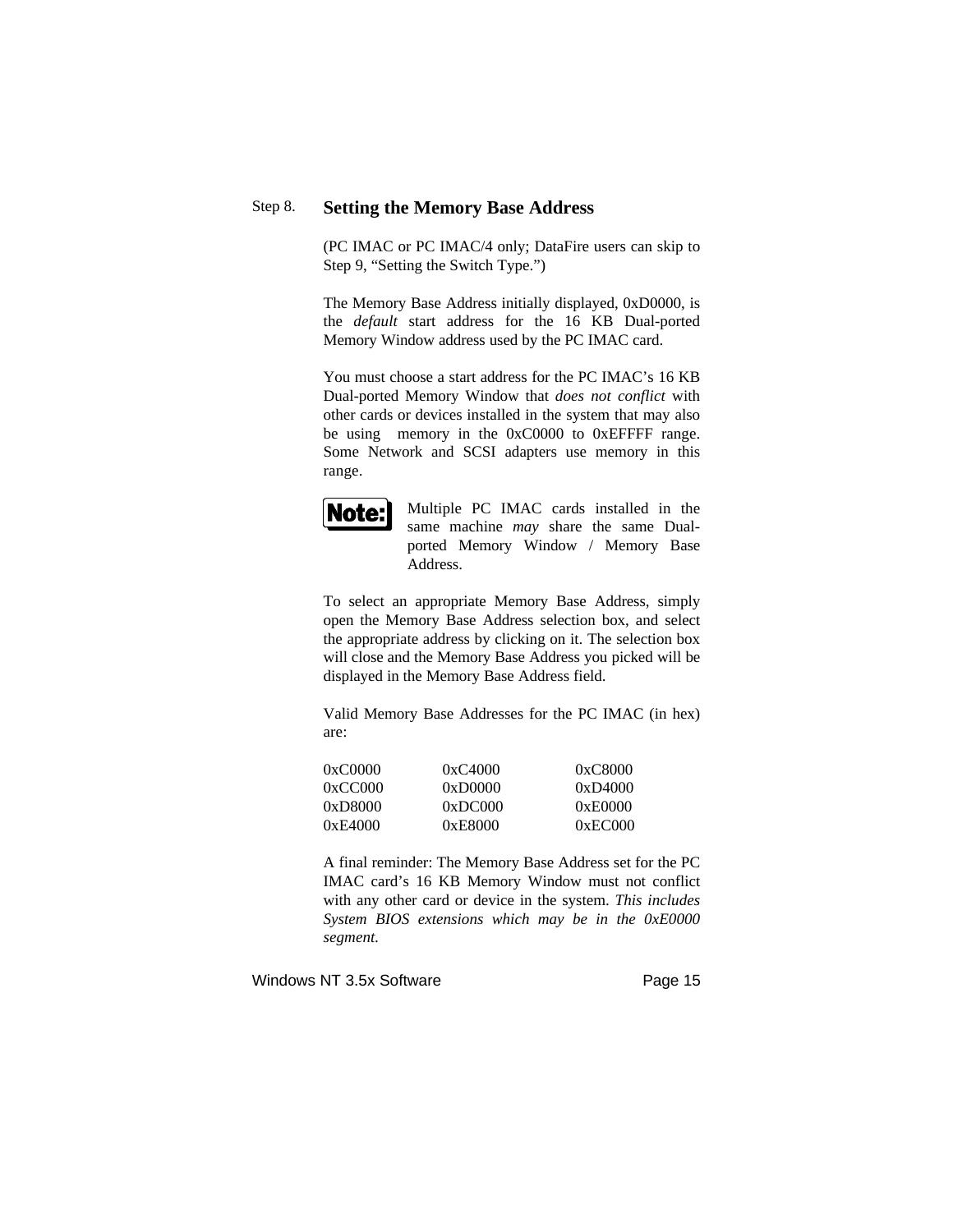## Step 9. **Setting the Switch Type**

Set the ISDN Switch Type to match that specified by your ISDN Service Provider by opening the Switch Type selection box and clicking on the appropriate switch ttype. The selection box will close and the switch type you picked will be displayed in the Switch Type field.

Valid Switch Types are AT&T (AT&T 5ESS running Custom 5E4.2 or greater), Definity, NTI (Northern Telecom Inc. DMS-100 running BCS-29 Functional or greater), NI-1 (National ISDN-1 Compatible switch), NET3, 1TR6, VN3, INS64, Generic and Auto.

## Step 10. **Setting Line Configuration Options**

Once you have selected I/O Base, Memory Base Addresses and Switch Type in the Adapter Card Setup window, press the Line Options button in the lower right corner of the window. This will open the Line Configuration Options window:

| Line Number:<br>Line1                                       | <b>OK</b>   |
|-------------------------------------------------------------|-------------|
| Enable Terminal Management                                  | Cancel      |
| Number of Logical <u>T</u> erminals:<br>11<br>회             | <b>Help</b> |
| Logical Terminal #1<br>Service Profile ID:                  |             |
| <b>Phone Number:</b>                                        |             |
| Logical Terminal #2<br>Service Profile ID:<br>Phone Number: |             |



Page 16 **Windows NT 3.5x Software**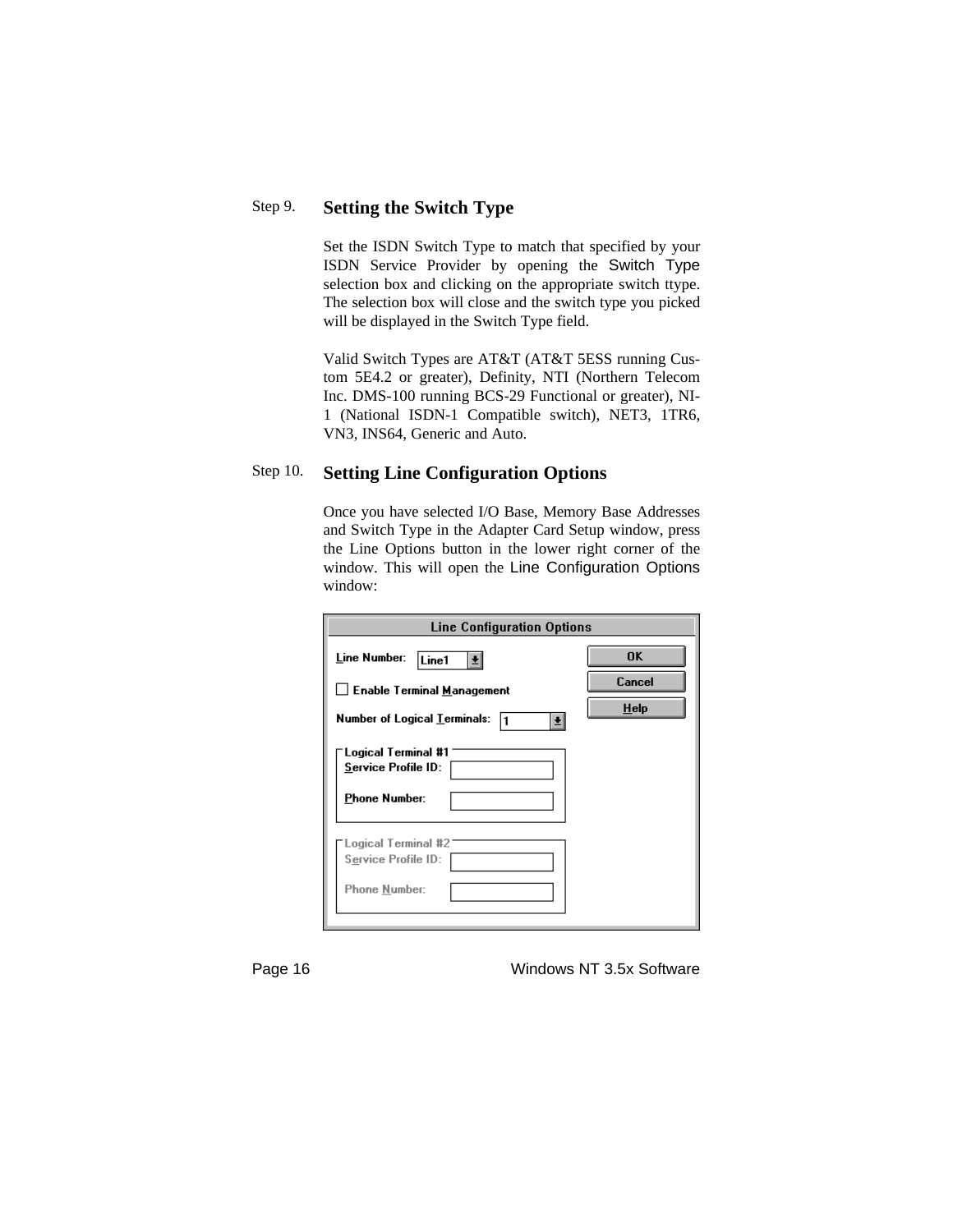When the window is first opened, Line Number defaults to Line 1, Enable Terminal Management will *not* be enabled, Number of Logical Terminals defaults to 1, and the Service Profile ID (SPID) and Phone Number (DN or Directory Number) fields are blank.

Enter the Line Configuration information for your ISDN line as provided by your ISDN Service Provider. Recall that your ISDN Service Provider *must* tell you the type of switch you are connected to, the number of logical terminals supported by your ISDN service, the DNs (directory numbers), and the SPID numbers (if used) assigned to you. (See "ISDN Information Needed" on page 2.)

**PC IMAC/4 Users:** If you are installing a PC IMAC/4 card, be aware that a single PC IMAC/4 can support up to four ISDN lines. The number of ISDN lines supported by a PC IMAC/4 is dependent on the number of IDP modules installed on the card (minimum one, maximum four).

PCIMAC/4 users will have four lines (Line 1, Line 2, Line 3 and Line 4) available for configuration in the Line Number selection box in the Line Configuration Options window. If PCIMAC or DataFire was selected, only Line 1 will be available for configuration.

**PCIMAC/4 Users** should enter the **Line Configuration Options** for *each* line the PCIMAC/4 is equipped to support (has IDP modules installed for).

**CAUTIONS** 

*Do not configure lines that have no supporting IDP modules.*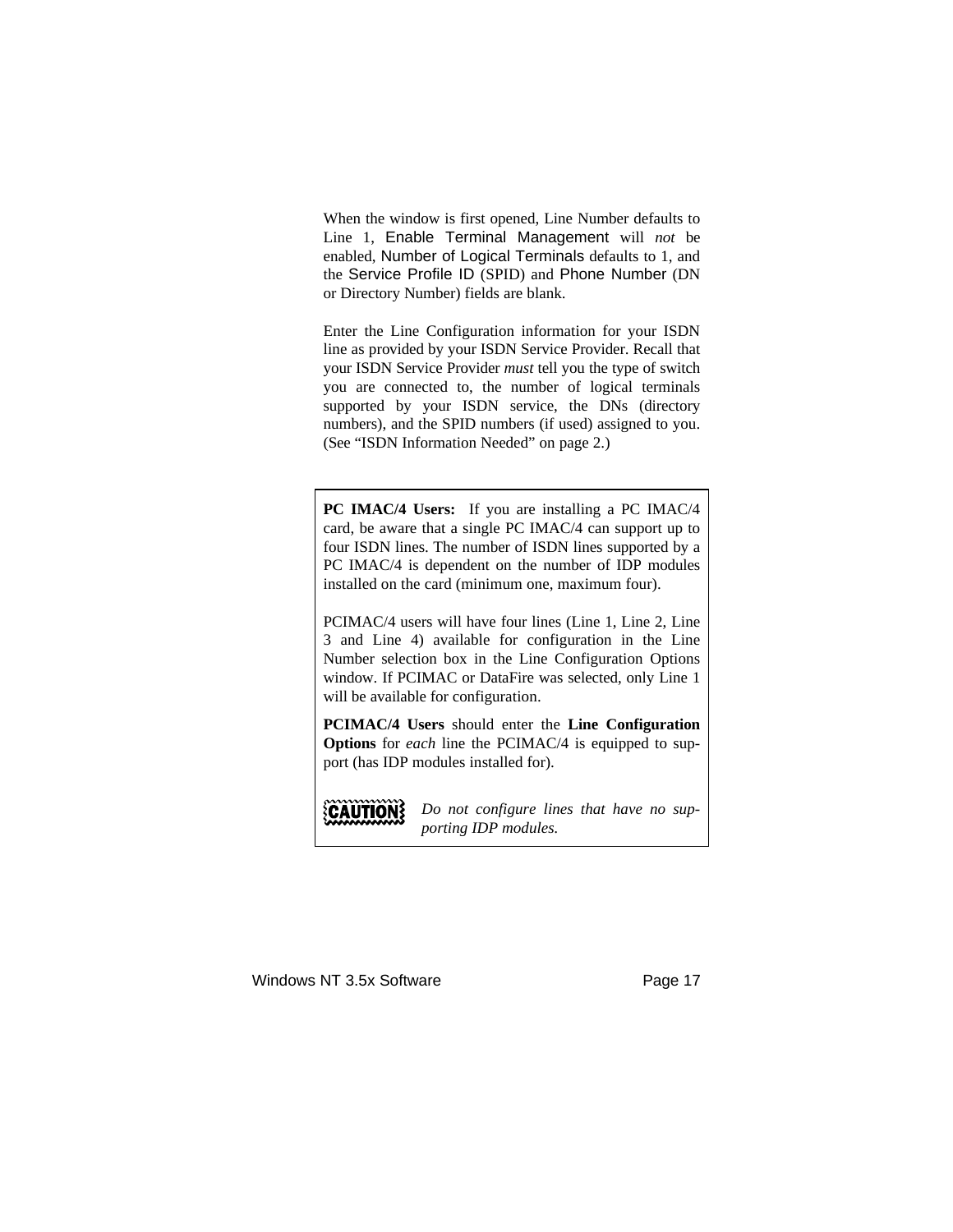Select a line for configuration by opening the Line Number selection box and click on the line you want to configure. Continue this process until all (IDP supported) lines are configured.

Here is an example of line configuration entries for two logical terminals. (Note that the numbers are "dummies" and not real ISDN numbers.)

| <b>Line Configuration Options</b>                                                                     |                         |  |  |
|-------------------------------------------------------------------------------------------------------|-------------------------|--|--|
| Line Number:<br>Line1<br>$\boxtimes$ Enable Terminal Management<br>Number of Logical Terminals:<br>12 | 0K<br>Cancel<br>$He$ lp |  |  |
| Logical Terminal #1<br><b>Service Profile ID:</b><br>0155512120<br><b>Phone Number:</b><br>9995551212 |                         |  |  |
| Logical Terminal #2<br>Service Profile ID:<br>0155512130<br>Phone Number:<br>9995551213               |                         |  |  |

Step 11. Once you have completed Line Configuration Options for all ISDN lines supported by the PC IMAC or DataFire card being installed, press theOK button in the Line Configuration Options window. You will return to the Adapter Card Setup window appropriate for your board:

|                      | Digi PCIMAC ISDN Adapter Card Setup |             | Digi Da             |
|----------------------|-------------------------------------|-------------|---------------------|
| IRO Level:           | ÷                                   | <b>OK</b>   | 1/0 Base Address:   |
| I/O Base Address:    | 0x320<br>圭                          | Cancel      | <b>Switch Type:</b> |
| Memory Base Address: | 회<br>0xC000                         | Help        |                     |
| Switch Type:         | <b>AT&amp;T</b><br>회                | LineOptions |                     |

| Digi DataFire ISDN Adapter Card Setup |                 |              |  |
|---------------------------------------|-----------------|--------------|--|
| I/O Base Address:                     | 0x350<br>÷      | <b>OK</b>    |  |
|                                       |                 | Cancel       |  |
| Switch Type:                          | <b>AT&amp;T</b> | Help         |  |
|                                       |                 |              |  |
|                                       |                 | LineOptions. |  |

Page 18 Mindows NT 3.5x Software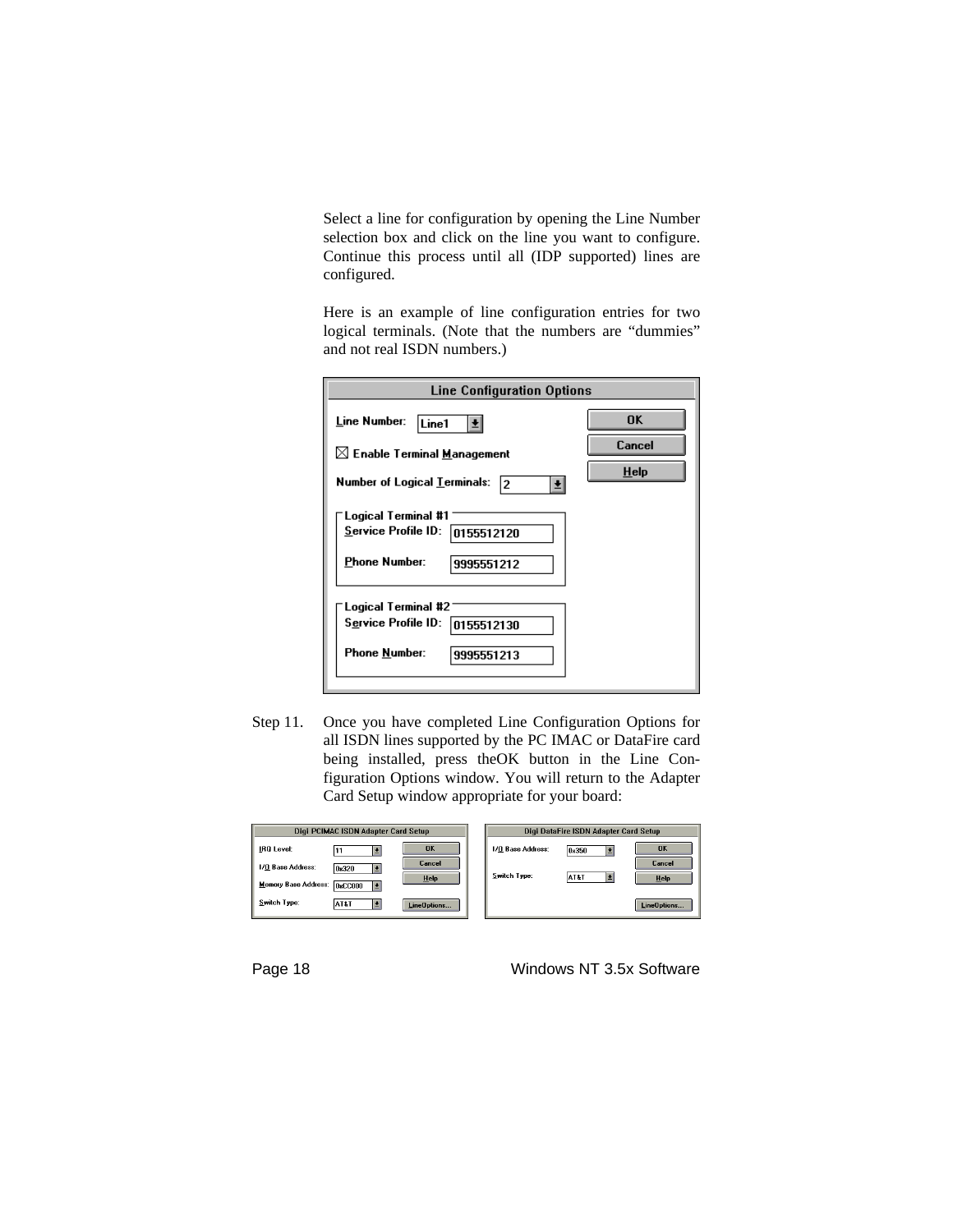Step 12. Press the OK button in this ISDN Adapter Card Setting window. You will see:



Press the OK button.

Step 13. Windows NT needs to go back to its source disks, and asks you to confirm where they are:

| <b>Windows NT Setup</b>                                                                                                                                                                                                                                   |  |  |
|-----------------------------------------------------------------------------------------------------------------------------------------------------------------------------------------------------------------------------------------------------------|--|--|
| Please enter the full path of the Windows NT<br>distribution files. If you want to install files from<br>the original Setup floppy disks, type a drive path<br>(such as A:\i386) and Setup will prompt you for<br>the correct disk. Then choose Continue. |  |  |
| A:\i386\                                                                                                                                                                                                                                                  |  |  |
| Continue<br>Cancel                                                                                                                                                                                                                                        |  |  |

Unfortunately, the default points to where you last loaded the Digi distribution disks from; you will have to manually change the information in the text box.

Again assuming for this installation that our computer has an Intel processor and that our CD-ROM drive is D:, we change the entry to  $D:\iota386\setminus$  as shown below, then press the Continue button.



Again, we will have to wait a bit while NT copies files.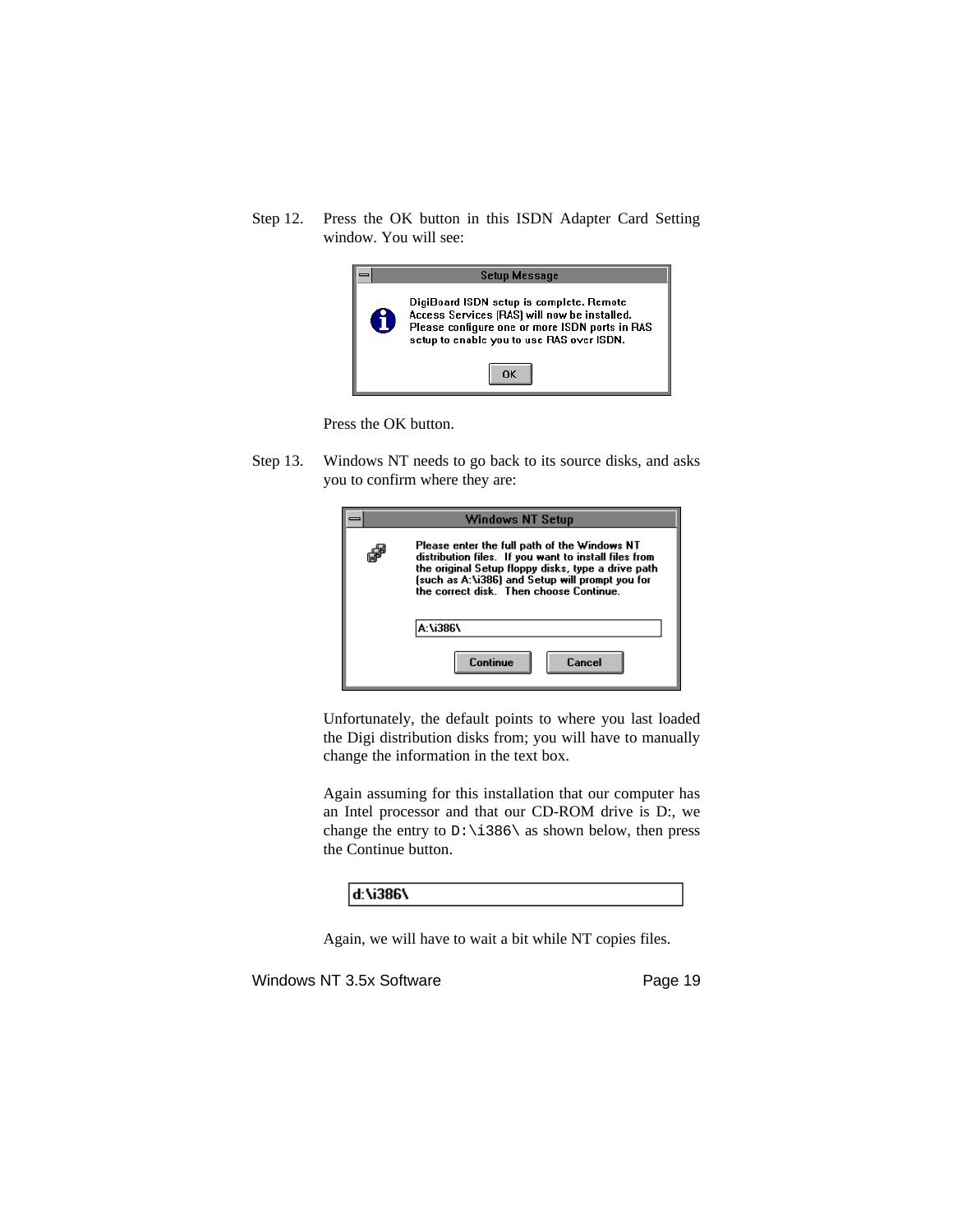Step 14. A small Add Port window appears:

|                   | <b>Add Port</b> |           |
|-------------------|-----------------|-----------|
| Port: PcimacISDN1 | 회               | <b>OK</b> |
|                   |                 | Cancel    |
|                   |                 | Help      |
|                   |                 |           |

Note:

The name in this and other screens will always be PCIMACISDN*n*, even if you are using a DataFire ISDN adapter.

Step 15. Select the first Digi ISDN port as shown and press the OK button. The Configure Port window appears:

|                                                                                                                | <b>Configure Port</b> |                                                |
|----------------------------------------------------------------------------------------------------------------|-----------------------|------------------------------------------------|
| <b>Attached Device</b>                                                                                         | Type                  | <b>OK</b>                                      |
| Peimae                                                                                                         | <b>ISDN</b>           | Cancel<br>Settings<br><b>Detect</b><br>$He$ lp |
| Port Usage<br>$\bigcirc$ Dial out only<br>$\bigcirc$ Receive calls only<br><b>1</b> Dial out and Receive calls |                       |                                                |

Step 16. Choose the Dial Out and Receive Calls radio button as shown, and press OK.

Page 20 Windows NT 3.5x Software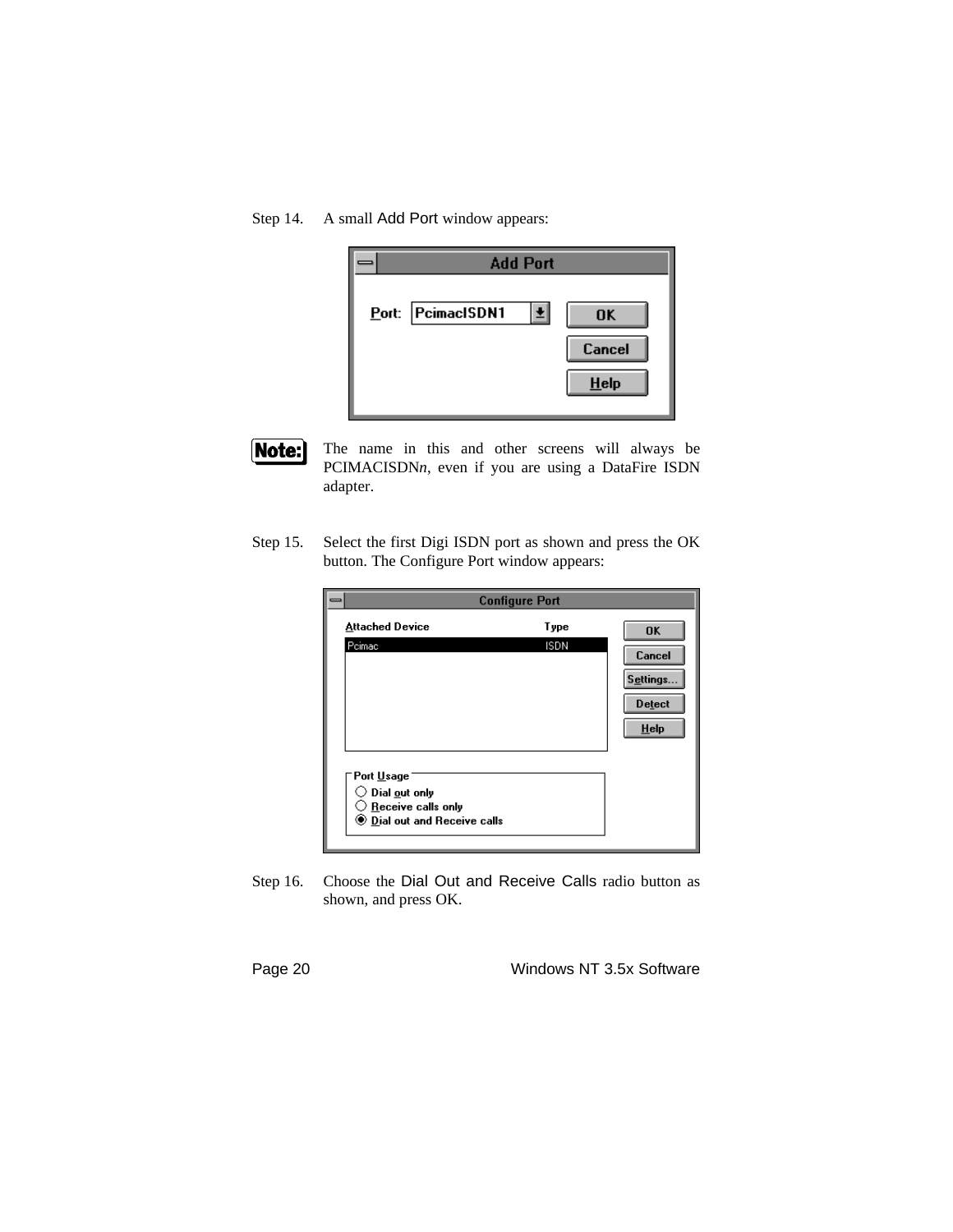Step 17. You are sent to the Remote Access Setup window, which now shows the new ISDN port:

|             |        | <b>Remote Access Setup</b>                                    |              |                 |
|-------------|--------|---------------------------------------------------------------|--------------|-----------------|
| Port        | Device |                                                               | Type         |                 |
| PcimacISDN1 | Pcimac |                                                               | <b>ISDN</b>  | <b>Continue</b> |
|             |        |                                                               |              | Cancel          |
|             |        |                                                               |              | Network.        |
|             |        |                                                               |              | $He$ lp         |
| Add         | Remove | Configure                                                     | <b>Clone</b> |                 |
|             |        | Disable automatic restoration of network connections at logon |              |                 |

Step 18. Press the "Add..." button on the lower left to add a second ISDN port; this time the example selects PCIMACISDN2:

| <b>Add Port</b>        |                |
|------------------------|----------------|
| Port: PcimacISDN2<br>회 | OK             |
|                        | Cancel<br>Help |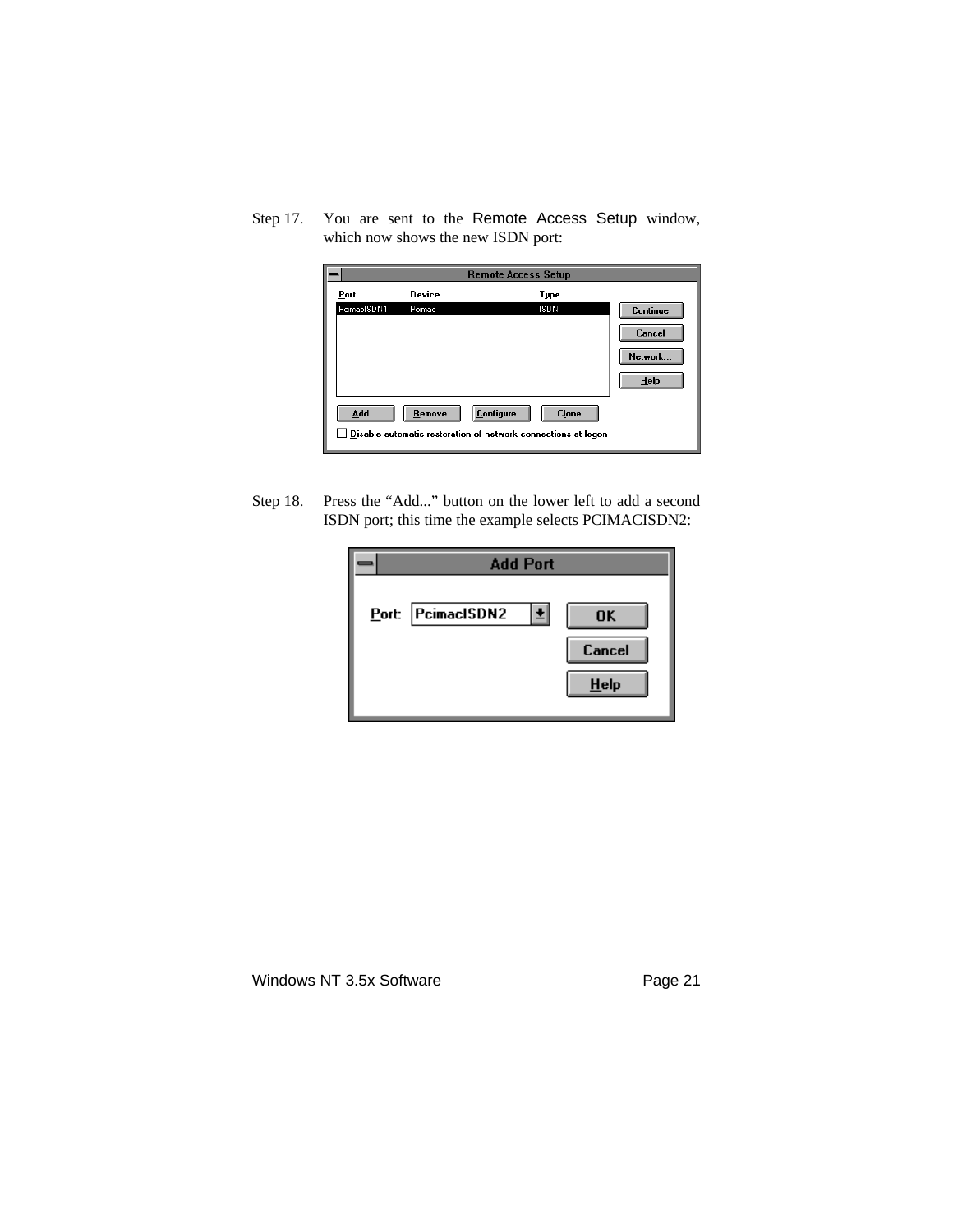|                                                                                                               | <b>Configure Port</b> |                                                              |
|---------------------------------------------------------------------------------------------------------------|-----------------------|--------------------------------------------------------------|
| <b>Attached Device</b><br>Peimae                                                                              | Type<br><b>ISDN</b>   | <b>OK</b><br>Cancel<br>Settings.<br><b>Detect</b><br>$He$ lp |
| Port Usage<br><b>♦ Dial out only</b><br>$\bigcirc$ Receive calls only<br>$\supset$ Dial out and Receive calls |                       |                                                              |

Step 19. After you press OK, the Configure Port window comes up again.

> **This time, select the Dial Out Only radio button if you are installing on a machine running NT Workstation software.** (Windows NT 3.5x Server users can select Dial Out and Receive if appropriate for your situation.) When finished setting the Port Usage, press OK.

Step 20. You are returned to the Remote Access Setup window. This time both new ports show up:

| $=$ |             |        | <b>Remote Access Setup</b>                                    |                 |
|-----|-------------|--------|---------------------------------------------------------------|-----------------|
|     | Port        | Device | Type                                                          |                 |
|     | PcimacISDN1 | Pcimac | <b>ISDN</b>                                                   | <b>Continue</b> |
|     | PcimacISDN2 | Pcimac | <b>ISDN</b>                                                   |                 |
|     |             |        |                                                               | Cancel          |
|     |             |        |                                                               |                 |
|     |             |        |                                                               | Network.        |
|     |             |        |                                                               | $He$ lp         |
|     |             |        |                                                               |                 |
|     | Add         | Remove | Configure<br><b>Clone</b>                                     |                 |
|     |             |        | Disable automatic restoration of network connections at logon |                 |



Page 22 Windows NT 3.5x Software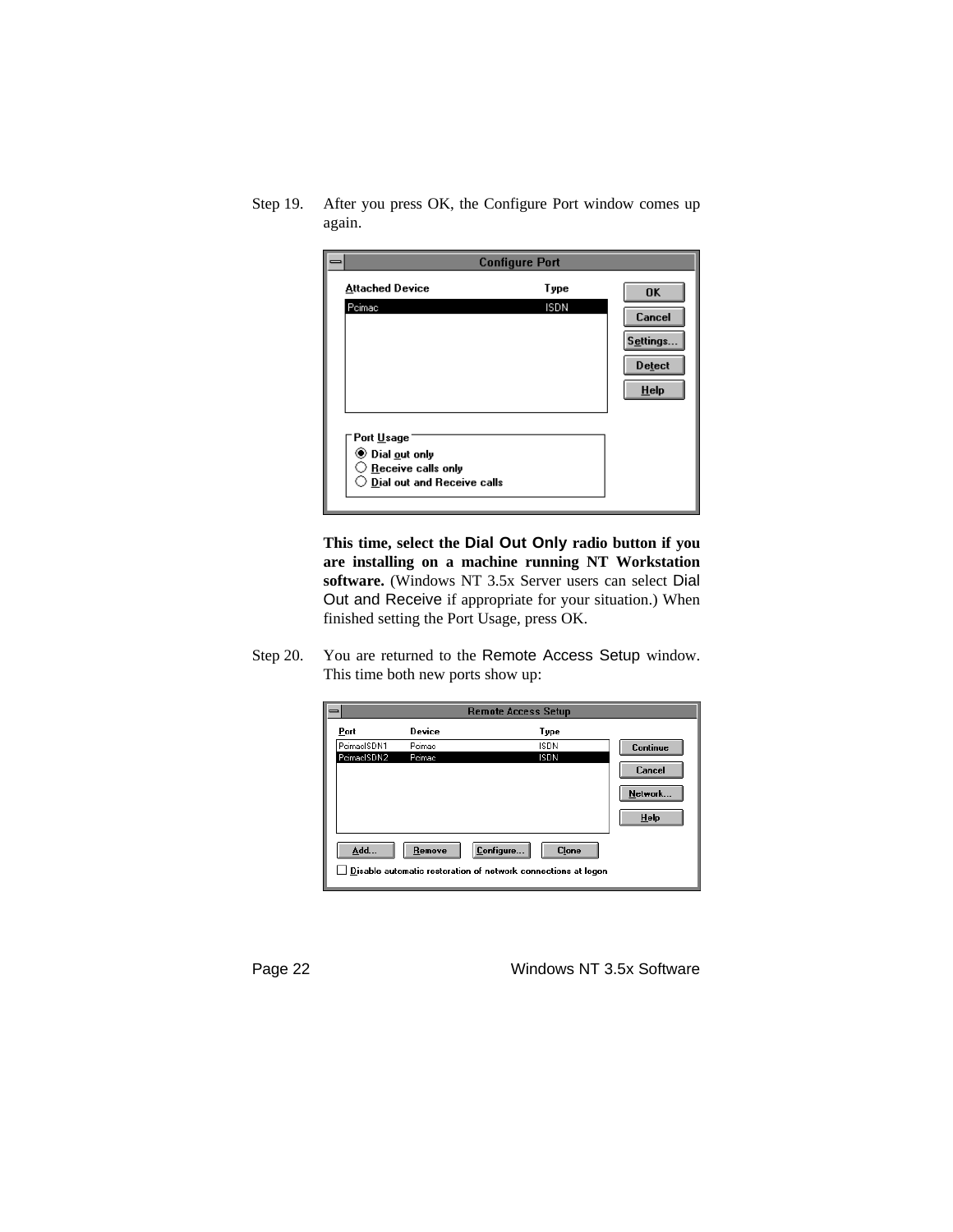Note the check box at the bottom of the window. When this box is checked, Windows NT disables automatic restoration of network connections at logon. (See your Microsoft documentation for more details on this RAS feature.)

Step 21. Press the Continue button. You will see:



Workstation users will probably wish to select This Computer Only, while Server users may wish to allow full access; this is more a System Administrator issue than ISDN, so select what is appropriate to your installation. (You may see other choices of a like nature for any other protocols you have used; answer as appropriate to your own network.)

Step 22. If you had checked the IPX Compatible Transport box (Step 8 on page 9), Windows NT will need to go back to its source disks, and asks you to confirm where they are:



This time, you should be able to just press the Continue button.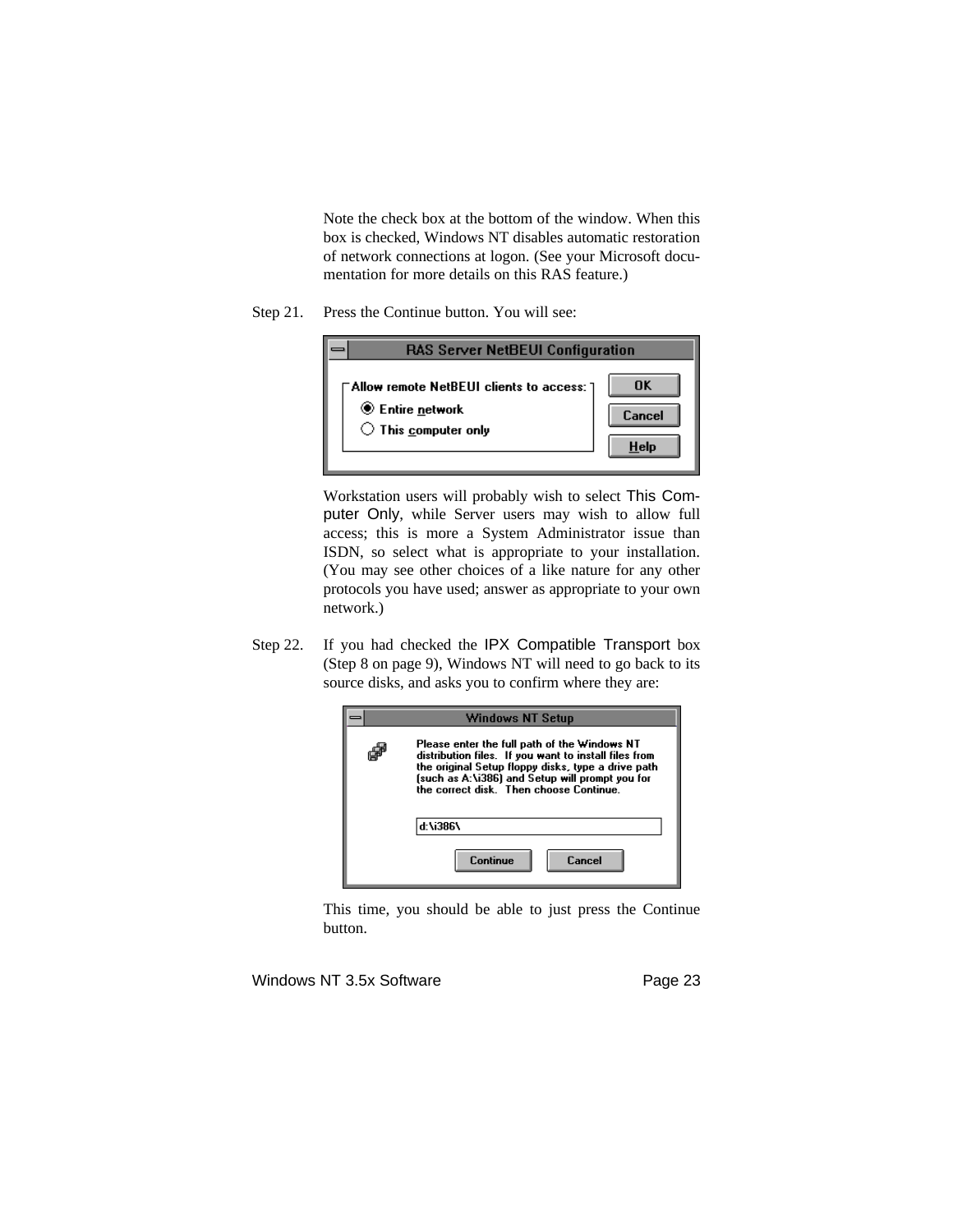Step 23. As the installation continues, you can see Windows NT create the Remote Access Service program group; it will show briefly, then be minimized:



You will also see:

| Remote Access Service Setup                                                                                                                                                                                                                                |  |  |  |  |  |
|------------------------------------------------------------------------------------------------------------------------------------------------------------------------------------------------------------------------------------------------------------|--|--|--|--|--|
| <b>Bemote Access Service has been installed</b>                                                                                                                                                                                                            |  |  |  |  |  |
| Please use the Remote Access Admin program to assign<br>Remote Access permissions to users. Start Remote Access<br>Admin from the Program Manager by double-clicking the<br><b>Remote Access Admin icon in the Remote Access Service</b><br>program group. |  |  |  |  |  |
| OK<br>Help                                                                                                                                                                                                                                                 |  |  |  |  |  |

Page 24 Windows NT 3.5x Software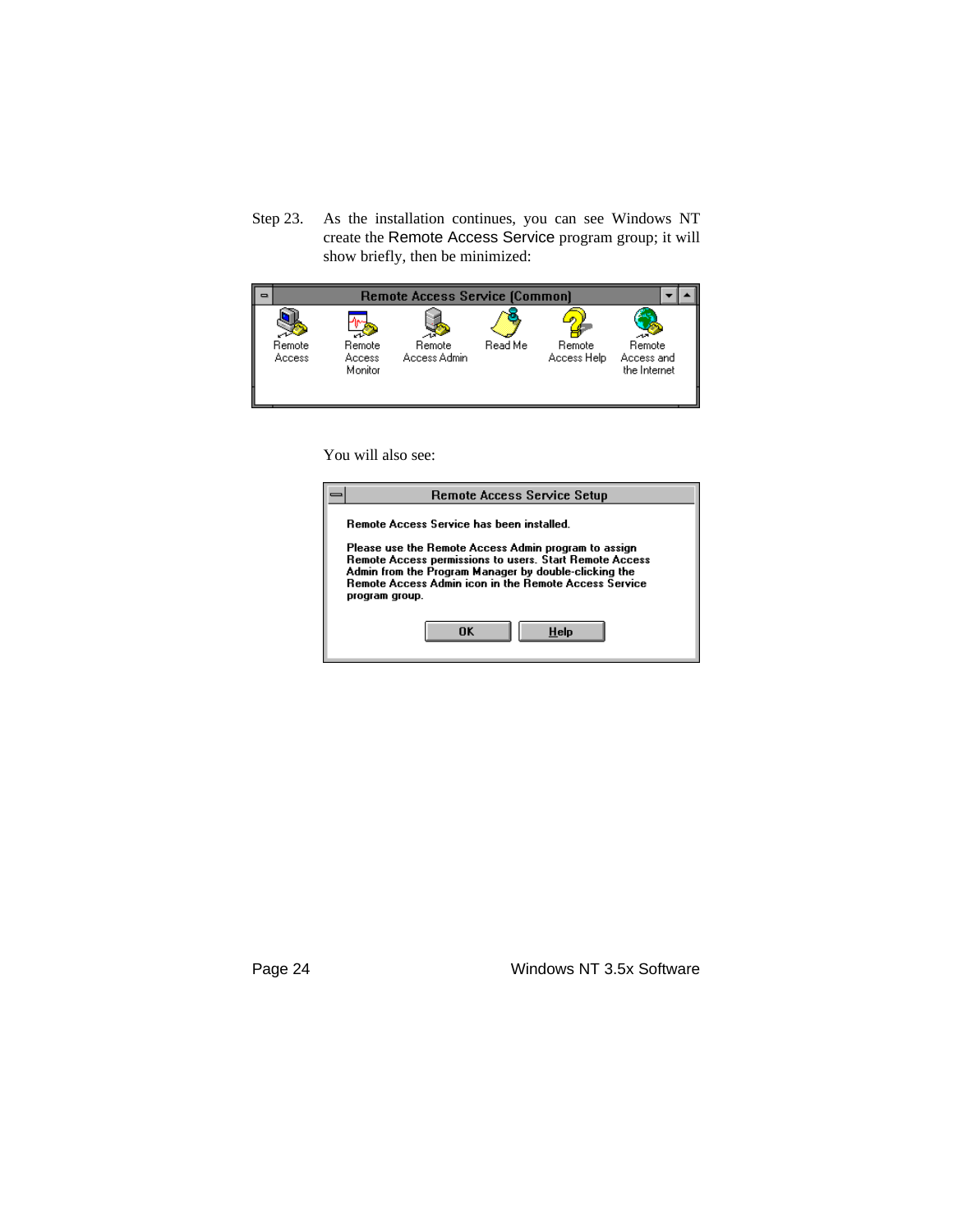Step 24. Finally, the Network Settings window reappears, with the PCIMAC, PCIMAC/4 ISDN or DataFire adapter you just installed appearing in the Installed Adapter Cards selection box:

| <b>Network Settings</b>                                                                                                                                                                                                                                                                                                                                                                                                                       |                                              |
|-----------------------------------------------------------------------------------------------------------------------------------------------------------------------------------------------------------------------------------------------------------------------------------------------------------------------------------------------------------------------------------------------------------------------------------------------|----------------------------------------------|
| If you have no other network components to install, click OK. Otherwise, use this<br>dialog to add additional network adapters or software using 'Add Adapter' or 'Add<br>Software'. Use 'Configure' to customize any selected item.                                                                                                                                                                                                          | <b>OK</b><br><b>Close</b>                    |
| Network Software and Adapter Cards<br>Installed Network Software:<br>Computer Browser<br>Add Software<br>DigiBoard PCIMAC ISDN Adapter Family II<br>MS Loopback Adapter Driver<br>Add Adapter.<br>NetBEUI Protocol<br>NetBIOS Interface<br>Configure<br>Installed Adapter Cards:<br><b>Update</b><br>[1] MS Loopback Adapter<br>[2] DigiBoard DATAFIRE - ISA1U ISDN Adap<br>Remove<br>DigiBoard DATAFIRE - ISA1U ISDN Adapter<br>Description: | <b>Bindings.</b><br>Networks.<br><b>Help</b> |

The exact Installed (Digi) Adapter Card displayed, of course, depends on which card was added.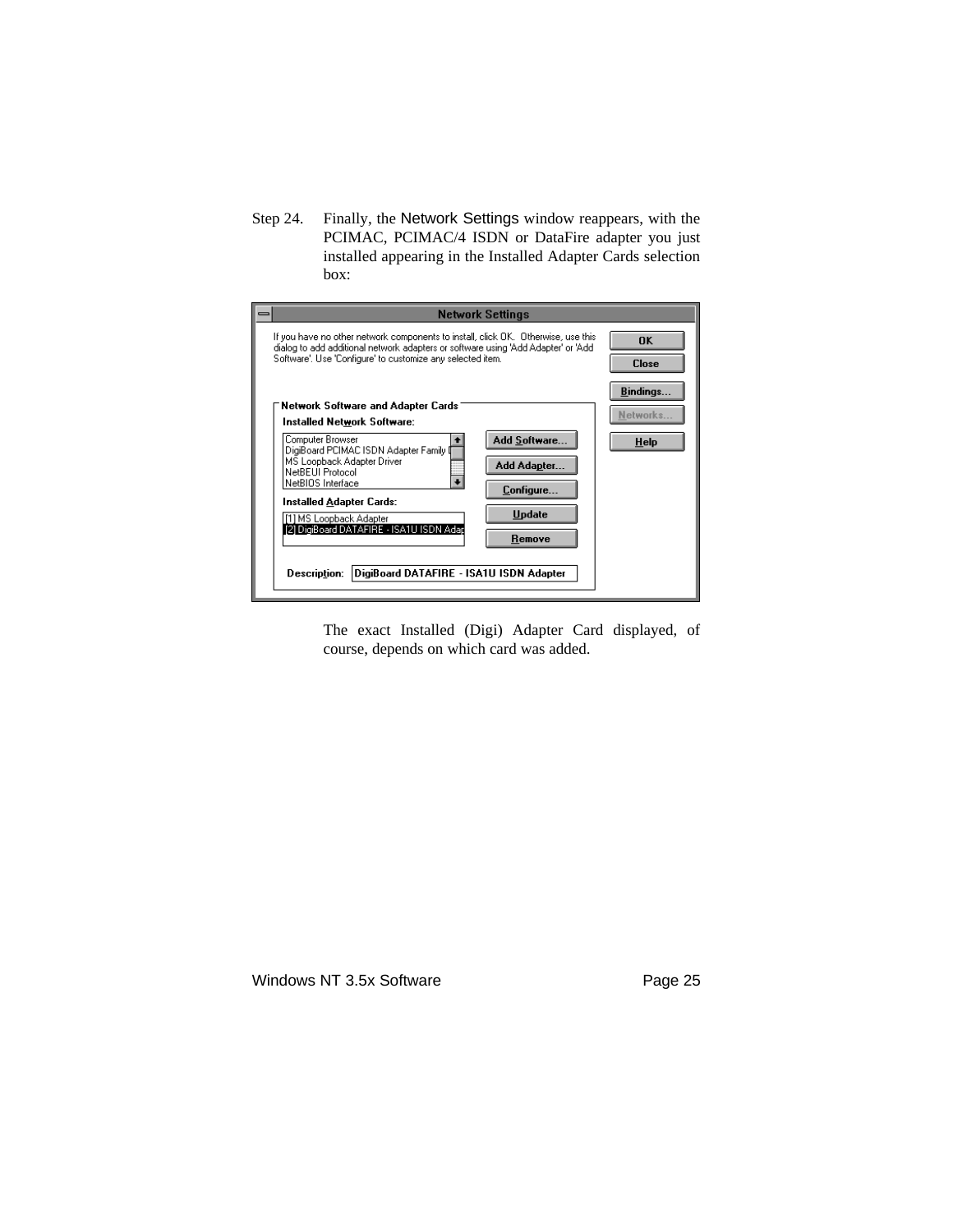Step 25. From the Network Settings window, press OK. Windows NT 3.5x will spend some time configuring the network; you will see the usual progress screen.



Step 26. If you had checked the IPX Compatible Transport box (Step 8 on page 9), Windows NT will ask for some information for the Loopback Adapter; press OK to accept the default values:

|             | NWLink IPX/SPX Protocol Configuration       |
|-------------|---------------------------------------------|
|             | ∏ <u>A</u> dapter: 1[1] MS Loopback Adapter |
| Frame Type: | Auto Detected                               |
|             |                                             |
| 0K          | Advanced<br>Cancel<br><b>Help</b>           |

Page 26 Windows NT 3.5x Software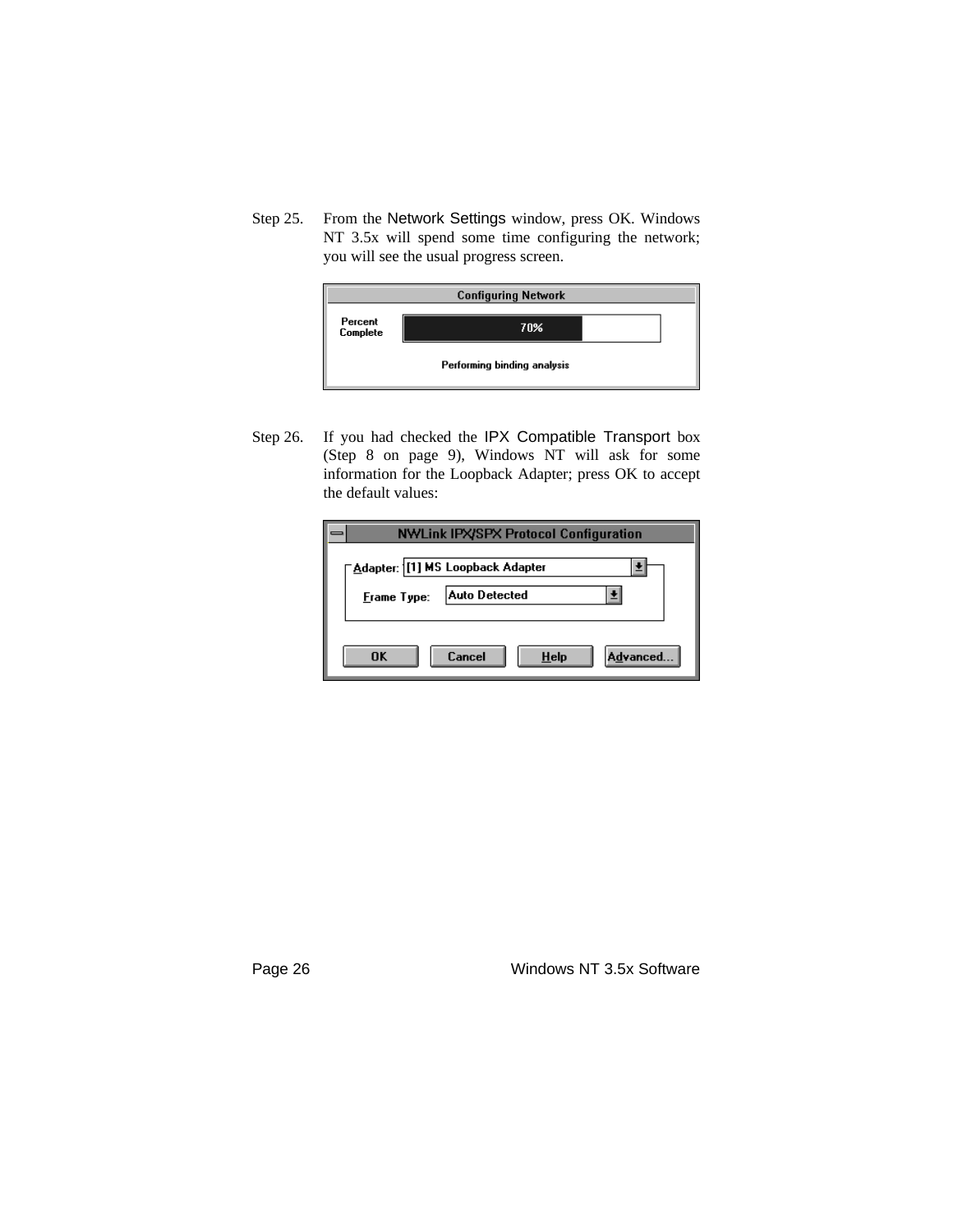Step 27. Finally, Windows NT will display the following Domain / Workgroup Settings window. Change the default "Workgroup" name to what is appropriate for your installation, then press the OK button.

|                                | Domain/Workgroup Settings                                                                                                                                  |           |
|--------------------------------|------------------------------------------------------------------------------------------------------------------------------------------------------------|-----------|
| Computer Name:                 | <b>APPSI AR1</b>                                                                                                                                           | <b>NK</b> |
| Member of:                     |                                                                                                                                                            | Cancel    |
| ◉ Workgroup:                   | <b>WORKGROUP</b>                                                                                                                                           | HeIp      |
| $\bigcirc$ Domain:             |                                                                                                                                                            |           |
|                                | Create Computer Account in Domain                                                                                                                          |           |
| User Name:                     |                                                                                                                                                            |           |
| Password:                      |                                                                                                                                                            |           |
| add workstations to the domain | This option will create a computer account on the domain for this<br>computer. You must specify a user account with the ability to                         |           |
|                                | To join a workgroup, enter its name and click OK.                                                                                                          |           |
| and click OK .                 | To join a domain which already has an account for this computer, enter its name                                                                            |           |
| to domain privilege.           | If a computer account must be added for this computer, select the 'Username'<br>option and enter the name and password of an account with 'Add workstation |           |
|                                |                                                                                                                                                            |           |



Depending on the order and timing of how you installed the network and Digi software, Windows NT 3.5x may or may not tell us that we should restart Windows. However, we *must restart Windows* for all of the changes we have just made to properly take effect. Restart Windows.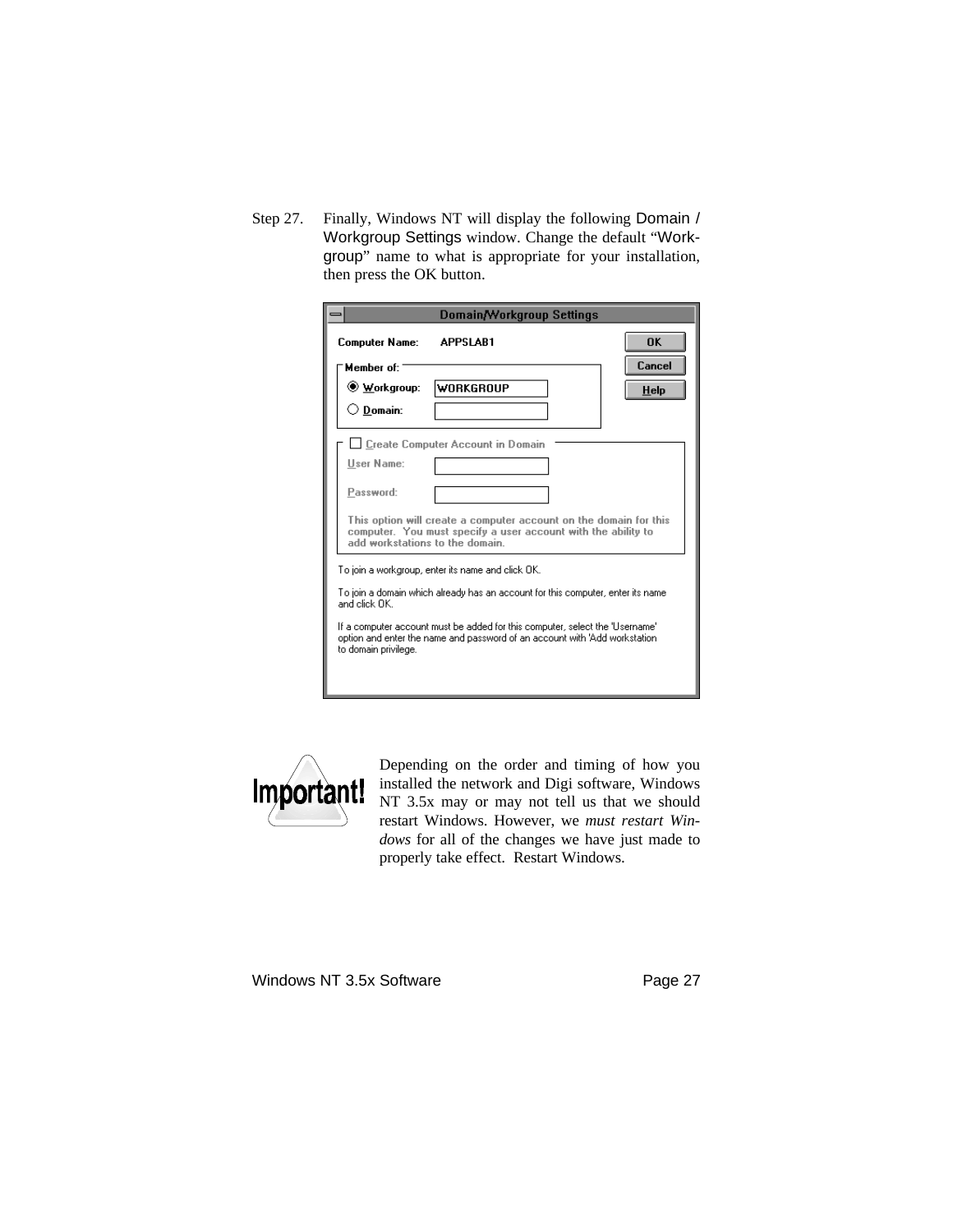## **Reconfiguring an Installed Digi Adapter Card**

Should you have a need to reconfigure an installed Digi PC IMAC or DataFire card (to change the Line Configuration or Switch type, for example), simply access the Network Settings window from the Control Panel. In the Network Settings window, select the card to be reconfigured by clicking on its entry in the Installed Adapter Cards selection window. Then, press the Configure button.

The appropriate ISDN Adapter Card Setup window will be opened, and you can proceed to adjust the board hardware settings, Switch Type, or Line Options as necessary.

Page 28 Windows NT 3.5x Software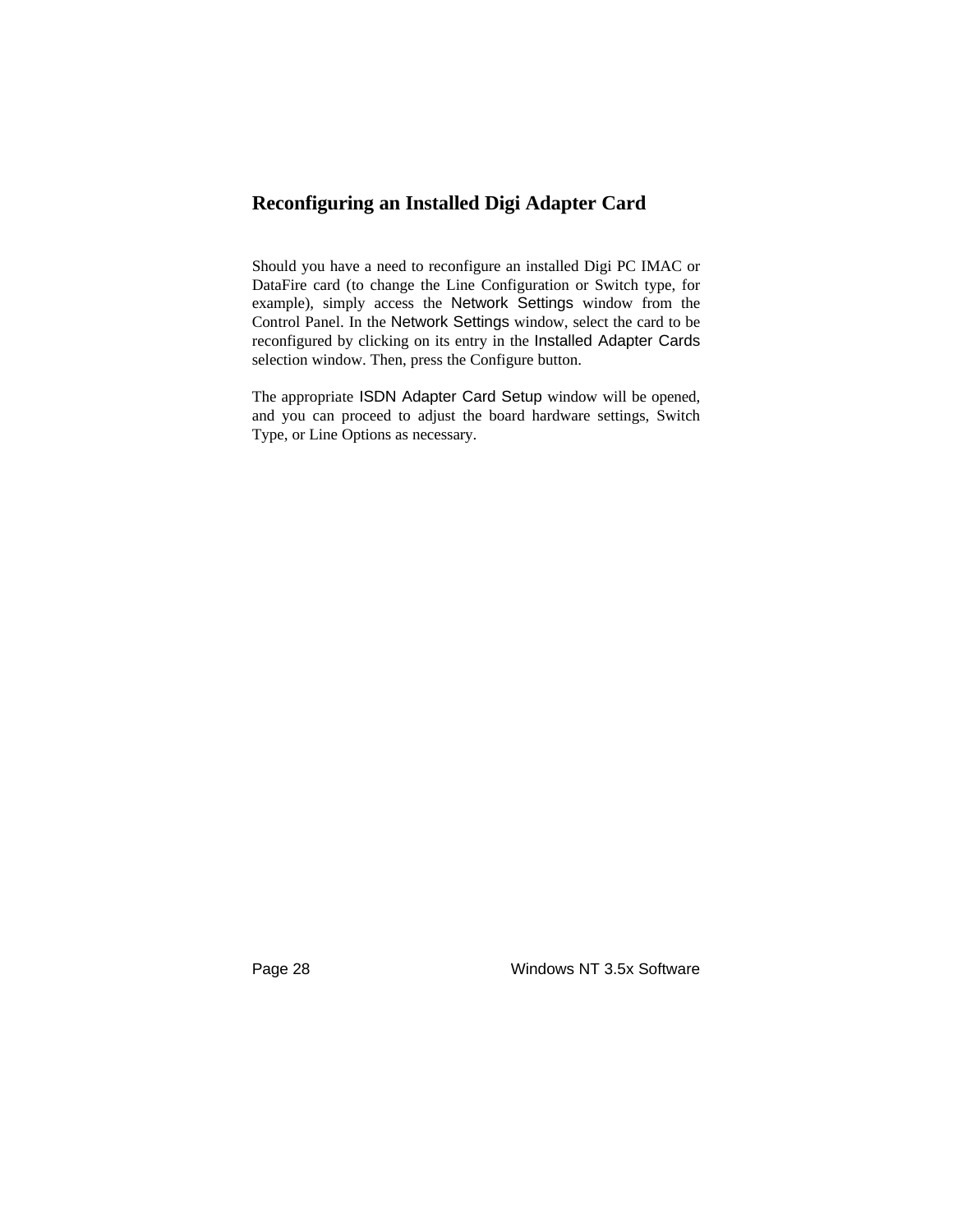## **On the Receiving Side: Remote Access Service**

In this section, we will look at some of the RAS parameters that need to be set for the Receiving machine, and set user permissions. (The Calling machine is set up in the next section, "Setting Up an ISDN Call" on page 35.)

Remember that both Windows NT 3.5x Server software machines and Workstation software machines can be set up to receive calls; a limitation is that machines running Workstation software are limited to receiving one call only.

"Server" in the balance of this section refers to the machine being set up to receive calls; it does not necessarily have to be running Microsoft's Windows NT 3.5x Server software.

#### Step 1. Open the Remote Access Service Program Group:

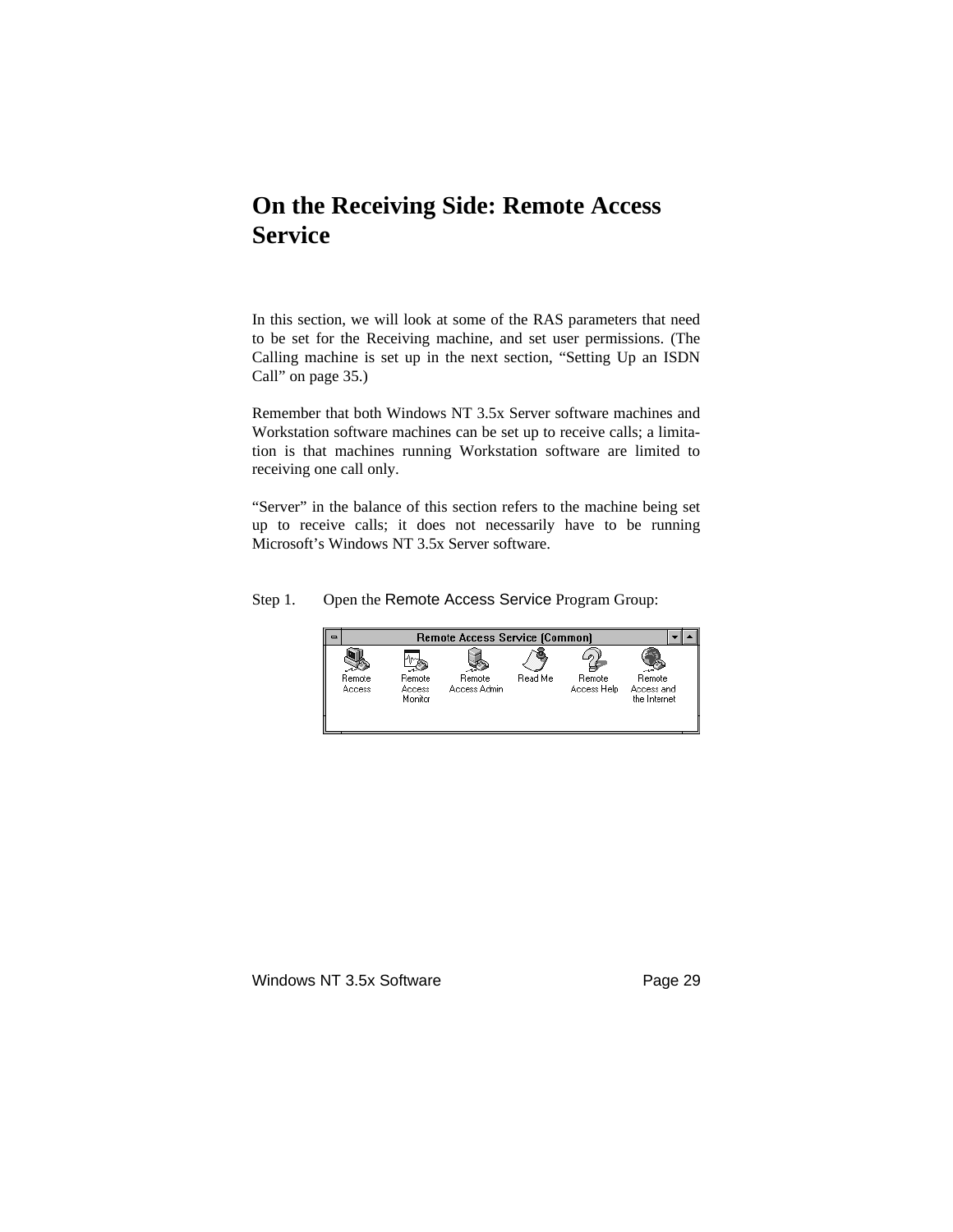Step 2. Double-click on the Remote Access Admin icon. The Remote Access Admin window will be displayed:

| Remote Access Admin on WAPPSLAB3 |  |  |                                                              |      |                    |              |         |  |
|----------------------------------|--|--|--------------------------------------------------------------|------|--------------------|--------------|---------|--|
| Server                           |  |  | Users View Options                                           | Help |                    |              |         |  |
| Server                           |  |  | Condition                                                    |      | <b>Total Ports</b> | Ports In Use | Comment |  |
|                                  |  |  | Remote Access Service is not started on the selected server. |      |                    |              |         |  |
|                                  |  |  |                                                              |      |                    |              |         |  |
|                                  |  |  |                                                              |      |                    |              |         |  |
|                                  |  |  |                                                              |      |                    |              |         |  |
|                                  |  |  |                                                              |      |                    |              |         |  |
|                                  |  |  |                                                              |      |                    |              |         |  |
|                                  |  |  |                                                              |      |                    |              |         |  |
|                                  |  |  |                                                              |      |                    |              |         |  |
|                                  |  |  |                                                              |      |                    |              |         |  |
|                                  |  |  |                                                              |      |                    |              |         |  |
|                                  |  |  |                                                              |      |                    |              |         |  |
|                                  |  |  |                                                              |      |                    |              |         |  |

Step 3. Pull down the Server menu, and select Start Remote Access Service...

| ∣—   | Remote Access Admin on WAPPSLAB3<br>Server Users View Options |  |  |        |             |              |         |  |
|------|---------------------------------------------------------------|--|--|--------|-------------|--------------|---------|--|
|      |                                                               |  |  | Help   |             |              |         |  |
|      | Communication Ports                                           |  |  |        | Total Ports | Ports In Use | Comment |  |
|      | Start Remote Access Service                                   |  |  |        |             |              |         |  |
|      |                                                               |  |  |        |             |              |         |  |
|      |                                                               |  |  |        |             |              |         |  |
|      |                                                               |  |  |        |             |              |         |  |
|      | Select Domain or Server                                       |  |  |        |             |              |         |  |
| Exit |                                                               |  |  | Alt+F4 |             |              |         |  |
|      |                                                               |  |  |        |             |              |         |  |
|      |                                                               |  |  |        |             |              |         |  |
|      |                                                               |  |  |        |             |              |         |  |
|      |                                                               |  |  |        |             |              |         |  |
|      |                                                               |  |  |        |             |              |         |  |
|      |                                                               |  |  |        |             |              |         |  |

Page 30 Windows NT 3.5x Software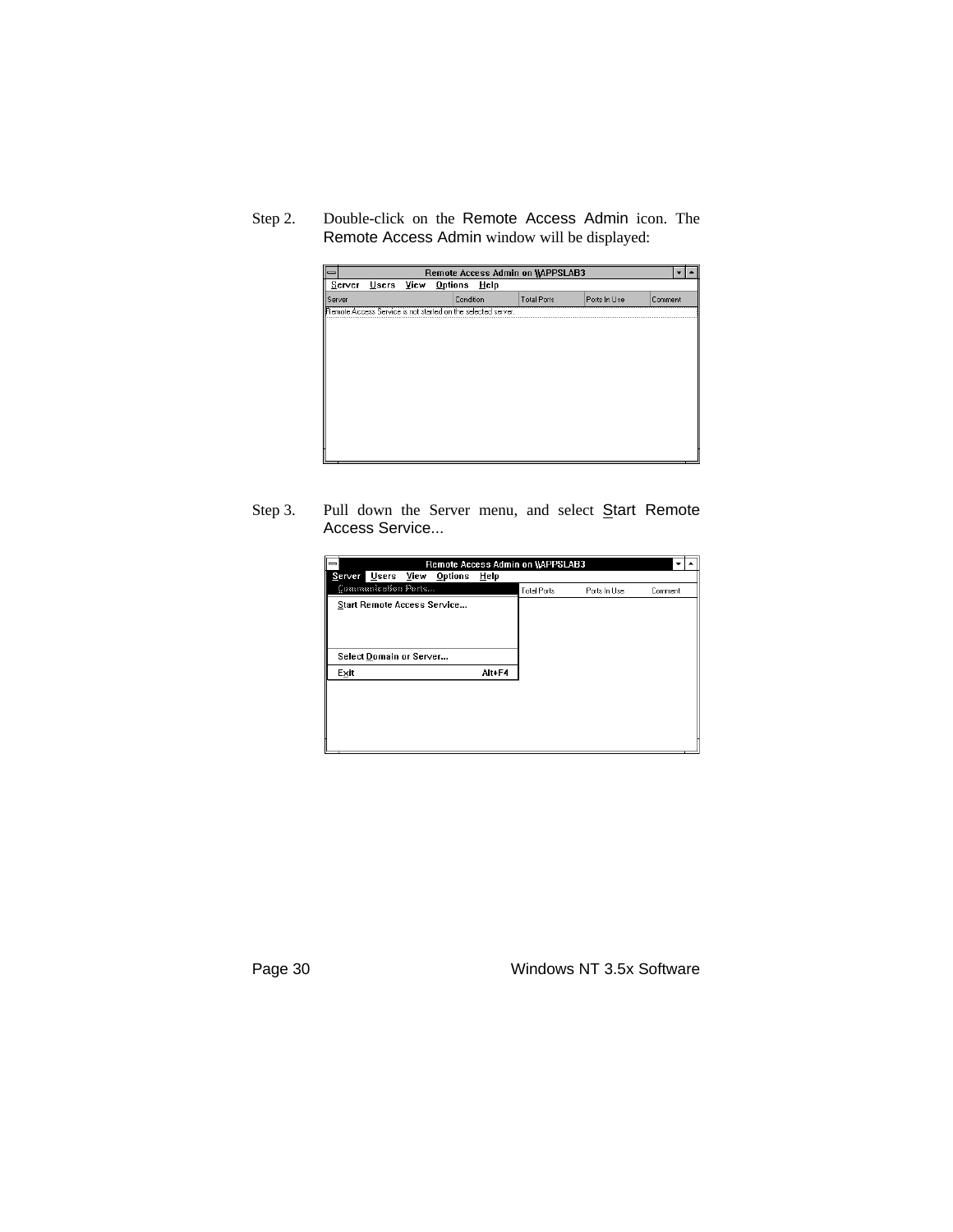Step 4. You are asked for the name of the server. Your answer of course depends on your own network's setup. "Server" here should be the name of the machine you are setting up to receive calls on.



Step 5. Windows NT informs you that it is attempting to start up the Remote Access server service:



Step 6. After the Remote Access service is started, you are returned to the Remote Access Admin window:

|          |       |      |         |           | Remote Access Admin on WAPPSLAB3 |              |         |  |
|----------|-------|------|---------|-----------|----------------------------------|--------------|---------|--|
| Server   | Users | View | Options | Help      |                                  |              |         |  |
| Server   |       |      |         | Condition | <b>Total Ports</b>               | Ports In Use | Comment |  |
| APPSLAB3 |       |      |         | Running   |                                  | $\bf{0}$     |         |  |
|          |       |      |         |           |                                  |              |         |  |
|          |       |      |         |           |                                  |              |         |  |
|          |       |      |         |           |                                  |              |         |  |
|          |       |      |         |           |                                  |              |         |  |
|          |       |      |         |           |                                  |              |         |  |
|          |       |      |         |           |                                  |              |         |  |
|          |       |      |         |           |                                  |              |         |  |
|          |       |      |         |           |                                  |              |         |  |
|          |       |      |         |           |                                  |              |         |  |
|          |       |      |         |           |                                  |              |         |  |
|          |       |      |         |           |                                  |              |         |  |
|          |       |      |         |           |                                  |              |         |  |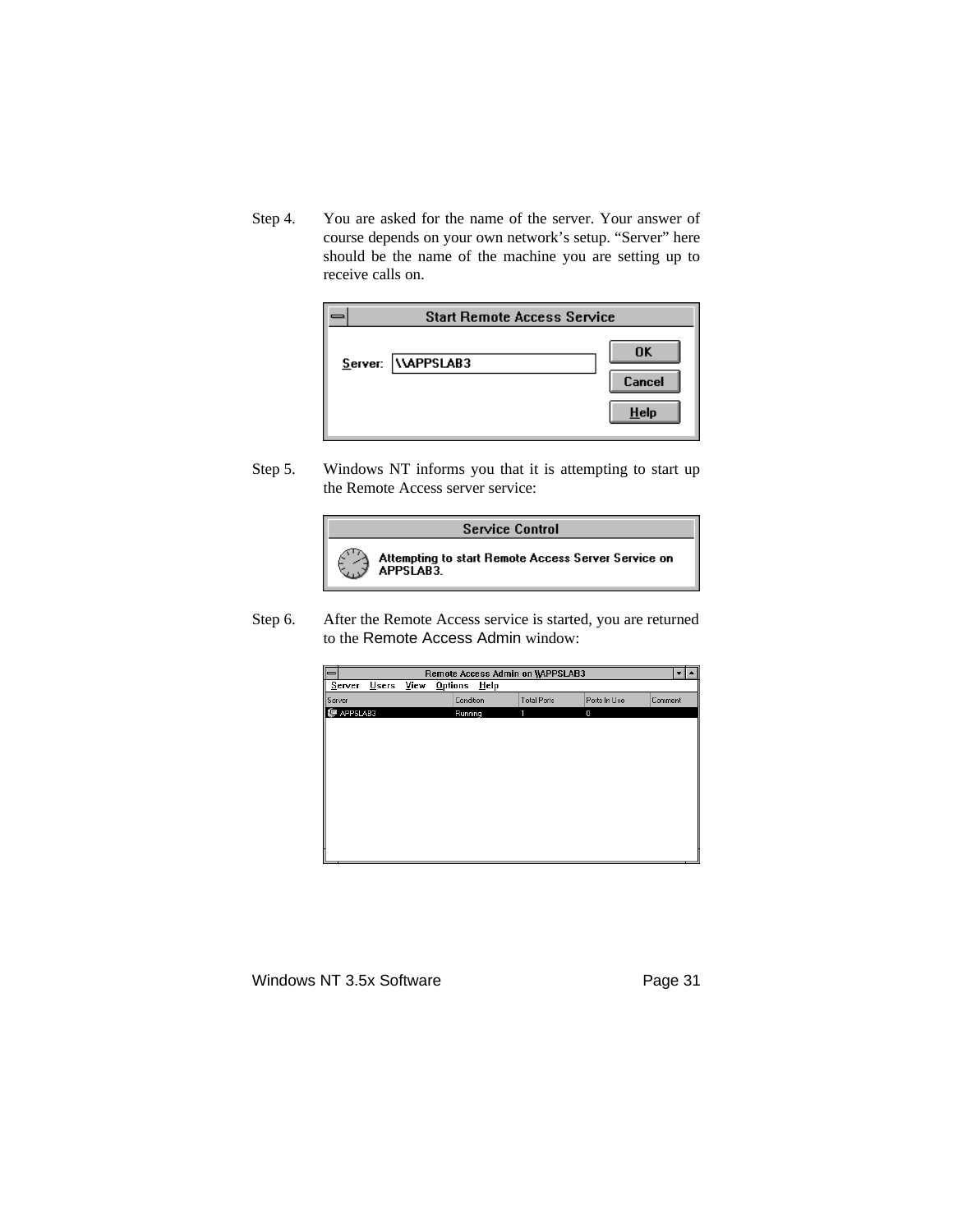The Server field should show the name of the Windows NT 3.5x "server" that will be receiving the calls. The Condition field should indicate that RAS is Running. Total Ports should indicate the total number of ports (ISDN *and other port types*) added to and configured for RAS. *Ports In Use* indicates the number of currently active ports (probably 0).

## Step 7. **Examining RAS Communication Ports**

You may wish to examine the activity of the ISDN connection. Open the Server drop-down menu and select *Communication Ports*. A window similar to this will be opened:

| $=$              |      | <b>Communication Ports</b> |                 |
|------------------|------|----------------------------|-----------------|
| Server: APPSLAB3 |      |                            | <b>OK</b>       |
| Port             | User | <b>Started</b>             | Port Status     |
| PcimacISDN1      | ł    | ļ                          |                 |
|                  |      |                            | Disconnect User |
|                  |      |                            | Send Message    |
|                  |      |                            | Send To All     |
|                  |      |                            | HeIp            |
|                  |      |                            |                 |
|                  |      |                            |                 |
|                  |      |                            |                 |

Step 8. Note that any Digi ISDN Ports you have configured to receive calls are displayed in the window, along with any other ports you (or Windows NT) might have added outside of this installation.

> Select one of the new ISDN ports by clicking on it, then press the "Port Status..." button to open the port status window for the selected ISDN port. You will see something like:

Page 32 Windows NT 3.5x Software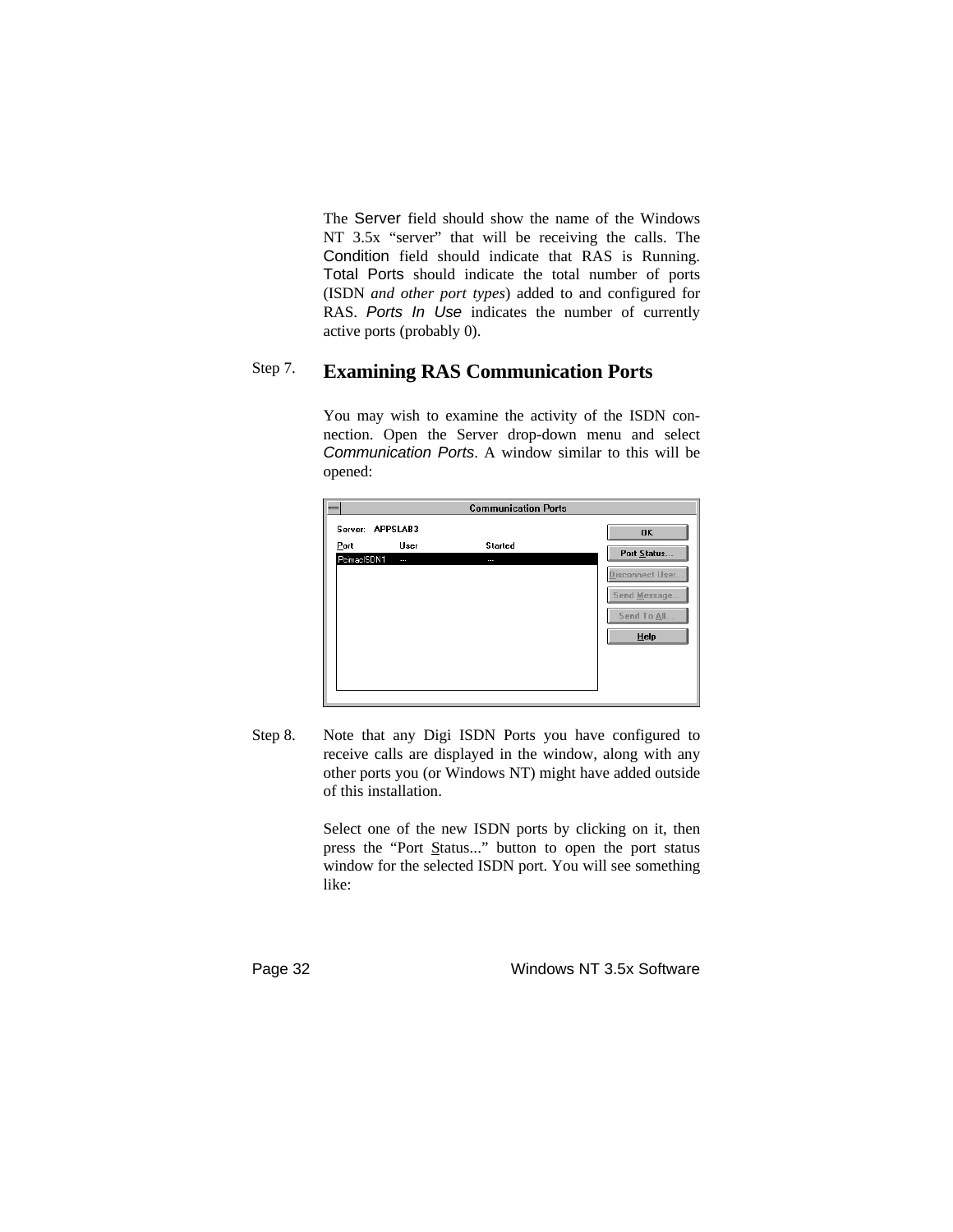|                           |                    | <b>Port Status</b>      |              |
|---------------------------|--------------------|-------------------------|--------------|
| Port:                     | <b>PCIMACISDN1</b> | 회                       | <b>OK</b>    |
| Server:                   | APPSLAB3           |                         | <b>Reset</b> |
| <b>Modem Condition:</b>   | <b>Normal</b>      |                         |              |
| <b>Line Condition:</b>    | Waiting for call   |                         | HeIp         |
| Port Speed (bps):         | 64000              |                         |              |
| Incoming                  |                    | Outgoing                |              |
| Bytes:                    | O                  | Bytes:                  | O            |
| Frames:                   | Λ                  | Frames:                 | U            |
| <b>Compression:</b>       | O%                 | <b>Compression:</b>     | O%           |
| <b>Errors</b>             |                    |                         |              |
| CRC:                      | U                  | Framing:                | U            |
| Timenuts:                 | U                  | Hardware Overruns:      | U            |
| Alignment:                | 0                  | <b>Buffer Overruns:</b> | 0            |
| <b>Remote Workstation</b> |                    |                         |              |
| <b>NetBEUI</b> name:      |                    |                         |              |
| IP address:               |                    |                         |              |
| IPX address:              |                    |                         |              |

The example Port Status window shows the typical status for an idle ISDN Port. Note the Line Condition status: "Waiting for call." This indicates the port is in a "listening" state, and ready to answer an incoming ISDN call. We will examine the Port Status window for an active ISDN port further on.

Press the OK button in the Port Status window to return to the Communications Ports window. From the Communication Ports window, press the OK button to return to the Remote Access Admin window.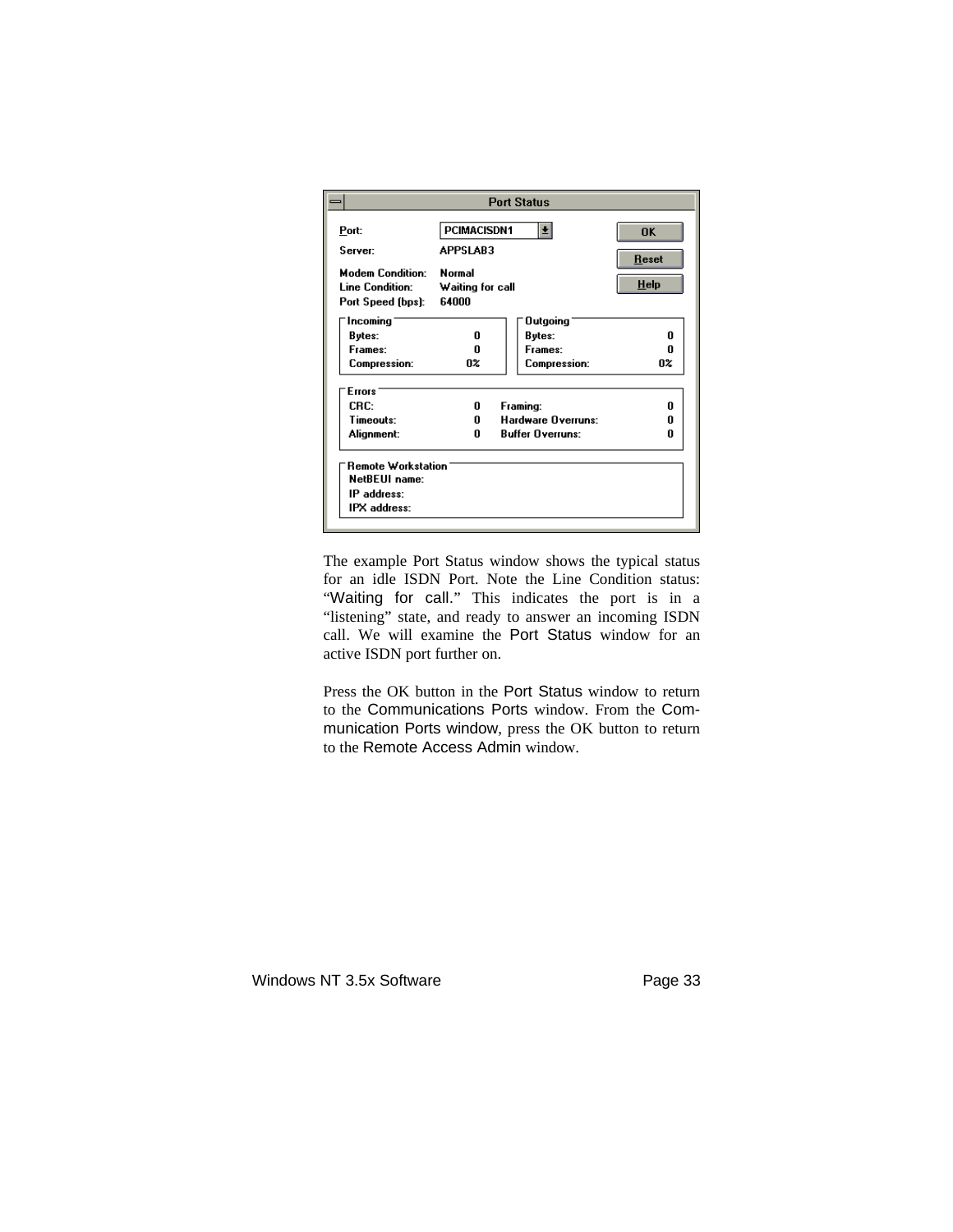## Step 9. **Remote Access Permissions**

From the Remote Access Admin window, pull down the Users menu and select Permissions:

|        |                     |                        | Remote Access Admin on \\APPSLAB3 |              |         |
|--------|---------------------|------------------------|-----------------------------------|--------------|---------|
| Server | Users <i>Yiew</i>   | <b>Options</b><br>Help |                                   |              |         |
| Server | Permissions         | Condition              | Total Ports                       | Ports In Use | Comment |
| APPSL  | <b>Active Users</b> | Running                |                                   | 0            |         |
|        |                     |                        |                                   |              |         |
|        |                     |                        |                                   |              |         |
|        |                     |                        |                                   |              |         |
|        |                     |                        |                                   |              |         |
|        |                     |                        |                                   |              |         |
|        |                     |                        |                                   |              |         |
|        |                     |                        |                                   |              |         |
|        |                     |                        |                                   |              |         |
|        |                     |                        |                                   |              |         |
|        |                     |                        |                                   |              |         |
|        |                     |                        |                                   |              |         |
|        |                     |                        |                                   |              |         |

You will see something like:

| <b>Remote Access Permissions</b>                                                        |                                                                      |
|-----------------------------------------------------------------------------------------|----------------------------------------------------------------------|
| Users<br>Administrator<br>Guest                                                         | <b>OK</b><br>Cancel<br><b>Grant All</b><br><b>Revoke All</b><br>Help |
| $\boxtimes$ Grant dialin permission to user                                             |                                                                      |
| <b>Call Back</b><br>◉ No Call Back<br>$\bigcirc$ Set By Caller<br>$\bigcirc$ Preset To: |                                                                      |

Following Microsoft's instructions, grant dial-in permissions to listed users and set Call Back parameters as appropriate for your Network. Press OK when you are finished; you will be returned to the Remote Access Admin window.

Page 34 Windows NT 3.5x Software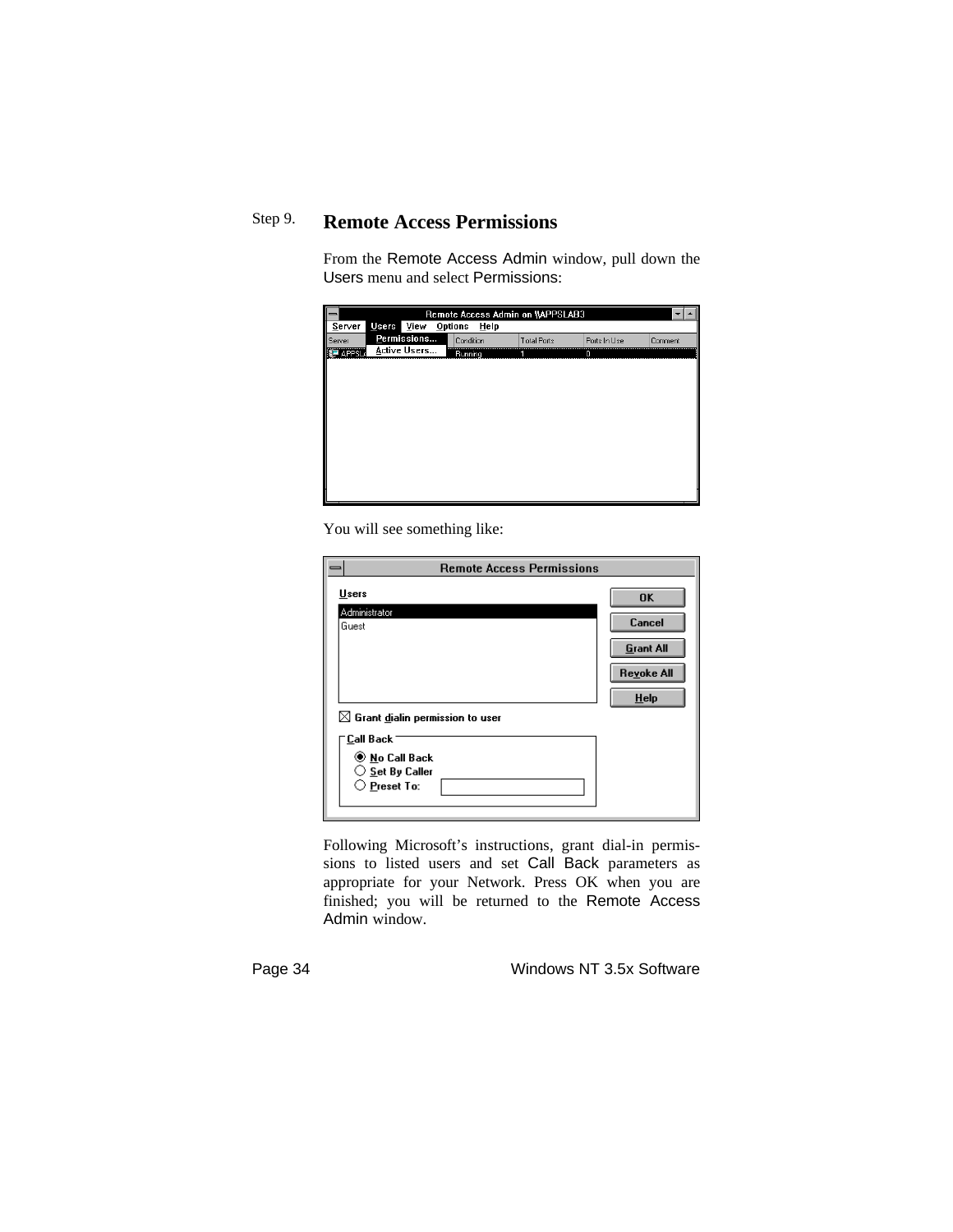## **On the Calling Side: Setting Up an ISDN Call**

In this section, we will look at some of the RAS parameters that need to be set for the Calling machine. Both Windows NT 3.5x Server software machines and Workstation software machines can be set up to originate calls.

"Server" in the balance of this section refers to the machine that was set up to receive calls; it does not necessarily have to be running Microsoft's Windows NT 3.5x Server software.

Step 1. Double-click on the Remote Access icon in the Remote Access Service Program Group window.

> If you just installed RAS, the Remote Access phone book will be empty. Remote Access will detect this when it is first launched, and will display the dialog box shown below to prompt you to add an entry to the Remote Access phone book.



If the Remote Access phone book already has entries in it (i.e. you have installed RAS prior to the installation of the Digi ISDN adapter card and have added entries to the phone book for use with other installed communications ports), launching Remote Access opens the Remote Access window directly (without prompting for you to add an entry).

We will assume for the moment that RAS has just been installed and that there are no existing Remote Access phone book entries. Press the OK button in the dialog box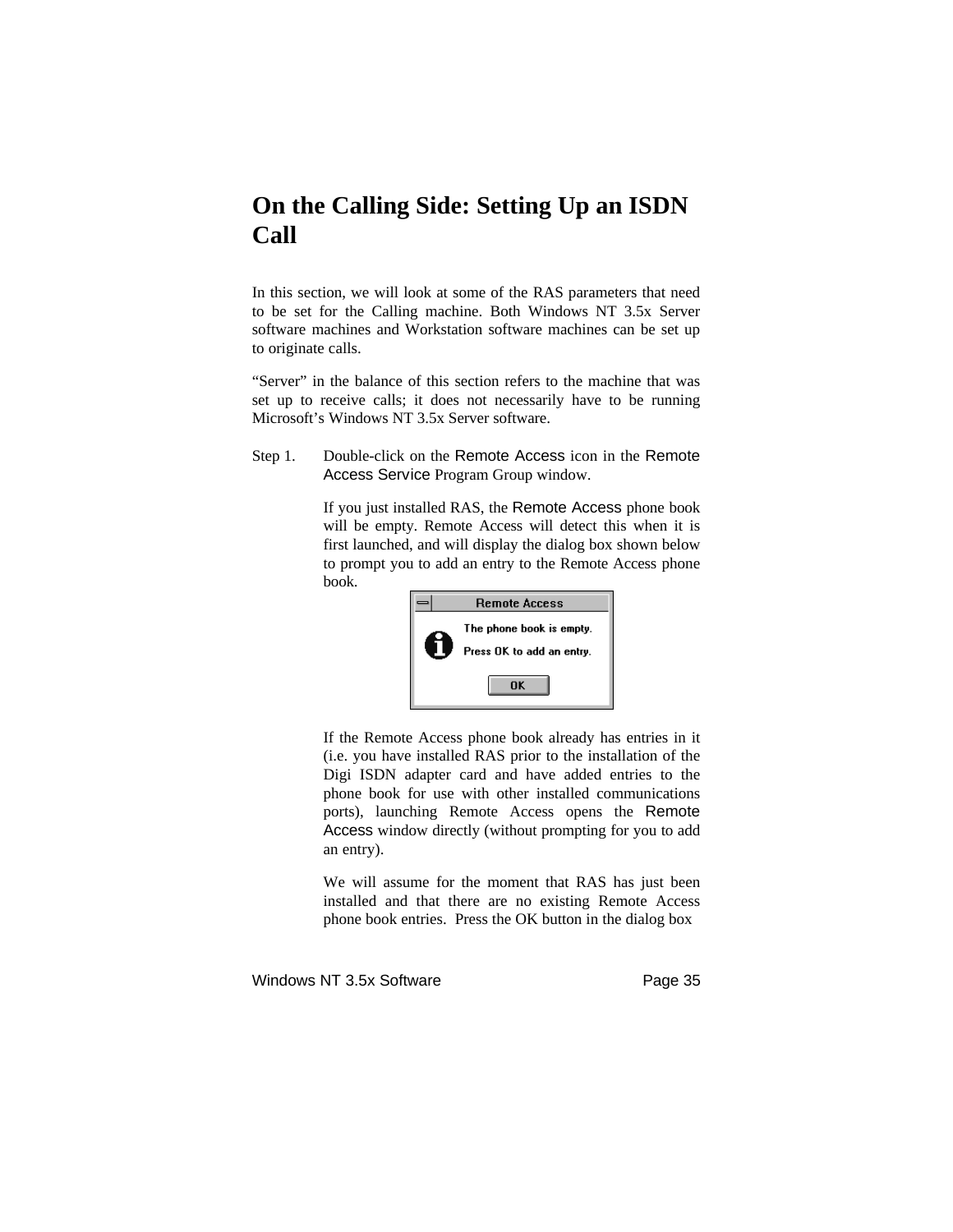#### Step 2. You will see the Add Phone Book Entry window:

|                     | <b>Add Phone Book Entry</b>                                   |           |
|---------------------|---------------------------------------------------------------|-----------|
| <b>Entry Name:</b>  |                                                               | <b>OK</b> |
| Phone Number:       |                                                               | Cancel    |
| <b>Description:</b> |                                                               | << Basic  |
|                     | $\boxtimes$ Authenticate using current user name and password | HeIp      |
| Port:               | PCIMACISDN1<br>土                                              |           |
| Device:             | <b>PCIMAC</b>                                                 |           |
| 25<br>Modem         | max(7)<br>Eg<br><b>ISDN</b><br><b>Network</b><br>Security     |           |

(This example shows the window after the Advanced button is pushed.)



If the Remote Access phone book *already had* entries in it, pressing the Add button in the Remote Access window would bring up the same Add Phone Book Entry window shown above, permitting you to Add a new entry to your phone book.

Step 3. In the Entry Name field, enter a name for the phone book entry being Added. This field is required in that you must enter a name consisting of at least one non-blank character with no commas or periods.

Page 36 Windows NT 3.5x Software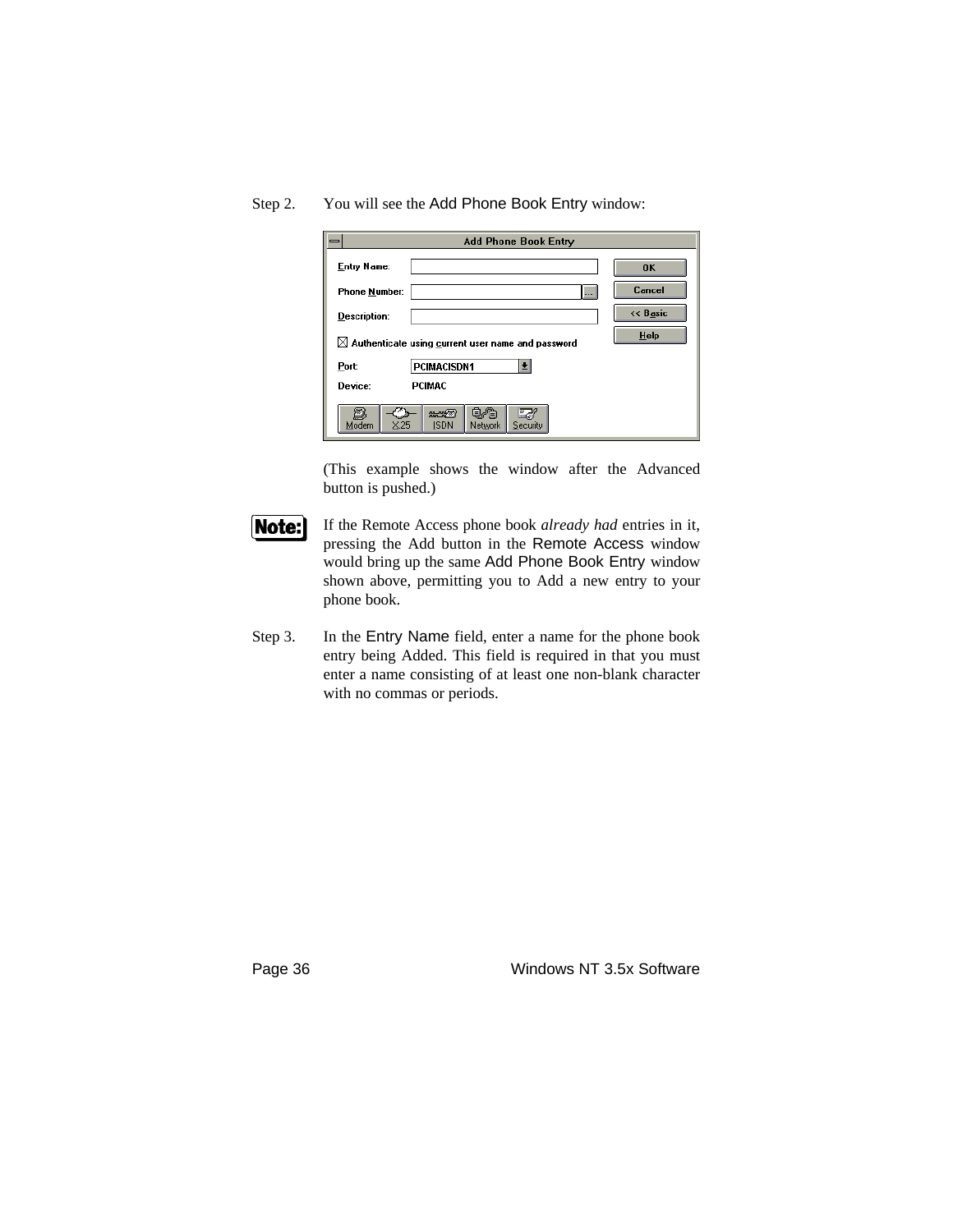Step 4. In the Phone Number field, enter the ISDN phone number *or numbers* to be dialed when the call is placed. To connect through ISDN, you must specify a phone number for *each* B Channel you request when requesting more than two B Channels.

> For example, if you request two B Channels, you must specify two phone numbers (separated by colons, no spaces) in the Phone Number field.

Example: 5551234:5551234

If you request three B Channels, specify three phone numbers:

Example: 5551234:5551234:5556789

**Important!** There cannot be any dashes in the phone numbers.

Note:

If there are more B Channels specified than phone numbers given, the extra channels will attempt to use the last number. For this reason, you can use *one* number for a two B Channel call since ISDN lines normally support two B Channels each. However, some ISDN Service Providers require a *unique* number for *each* B Channel. Check with your service provider.

- Step 5. In the Description field, enter a description for the phone book entry. This field may be left blank.
- Step 6. Check the Authenticate using current user name and password check box if you want authentication checks (on the RAS server you will be connecting to using this phone book entry) run against the user name and password you used to log in to the machine *placing* the call. If this box is not checked, you will be prompted to enter a user name and password to be used in authentication checks on the Windows NT 3.5x server you are connecting to.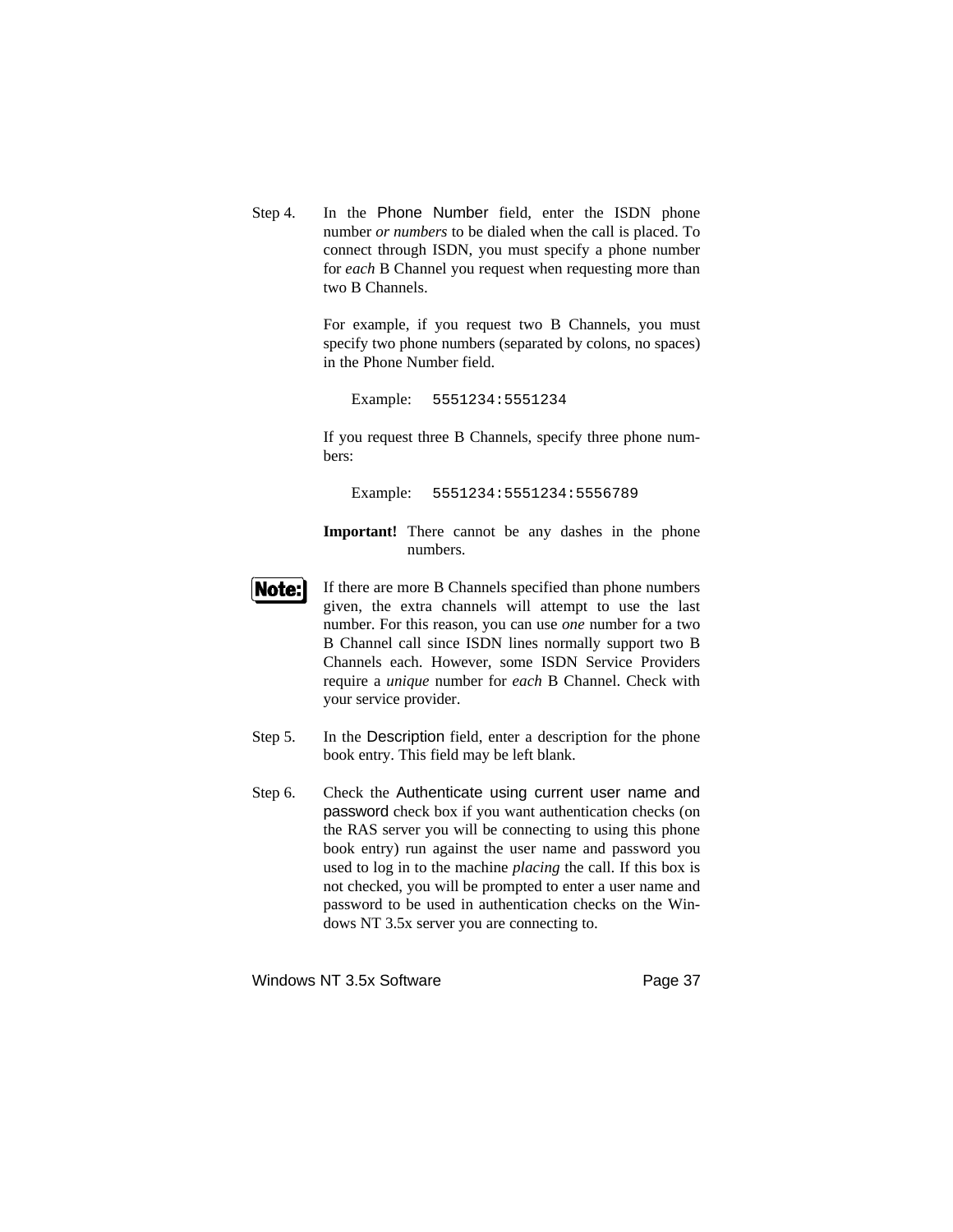Step 7. A completed Advanced >> Add Phone Book Entry should look something like:

|                          | <b>Add Phone Book Entry</b>                              |             |  |  |
|--------------------------|----------------------------------------------------------|-------------|--|--|
| <b>Entry Name:</b>       | <b>TEST CALL</b>                                         | <b>OK</b>   |  |  |
| Phone Number:            | 5551214                                                  | Cancel      |  |  |
| Description:             | Call WinNT 3.5 Server                                    | << Basic    |  |  |
|                          | $\Box$ Authenticate using current user name and password | <b>Help</b> |  |  |
| Port:                    | <b>PCIMACISDN1</b><br>÷                                  |             |  |  |
| <b>PCIMAC</b><br>Device: |                                                          |             |  |  |
| X 25<br>Modem            | $m - 1$<br>Г.<br><b>ISDN</b><br>Network<br>Security      |             |  |  |



*Do not* press OK to accept/Add your new phone book entry yet. Before you accept the entry you must define what Port the phone book entry will "call out" on, verify the Device attached to the Port, and, for ISDN Ports, set and/or verify the ISDN Settings for the Port.

These settings will require the Advanced part of the window, so if the row of five icons doesn't appear as pictured, press the Advanced button on the right of the window.

Step 8. Select the ISDN Port to be used for this phone book entry by pulling down the Port selection drop box and clicking on the entry for the ISDN Port you wish to use:

Port:



The selected ISDN port will appear in the box.

Step 9. Next, press the **ISDN** button located in the bottom section of the window.



Page 38 Windows NT 3.5x Software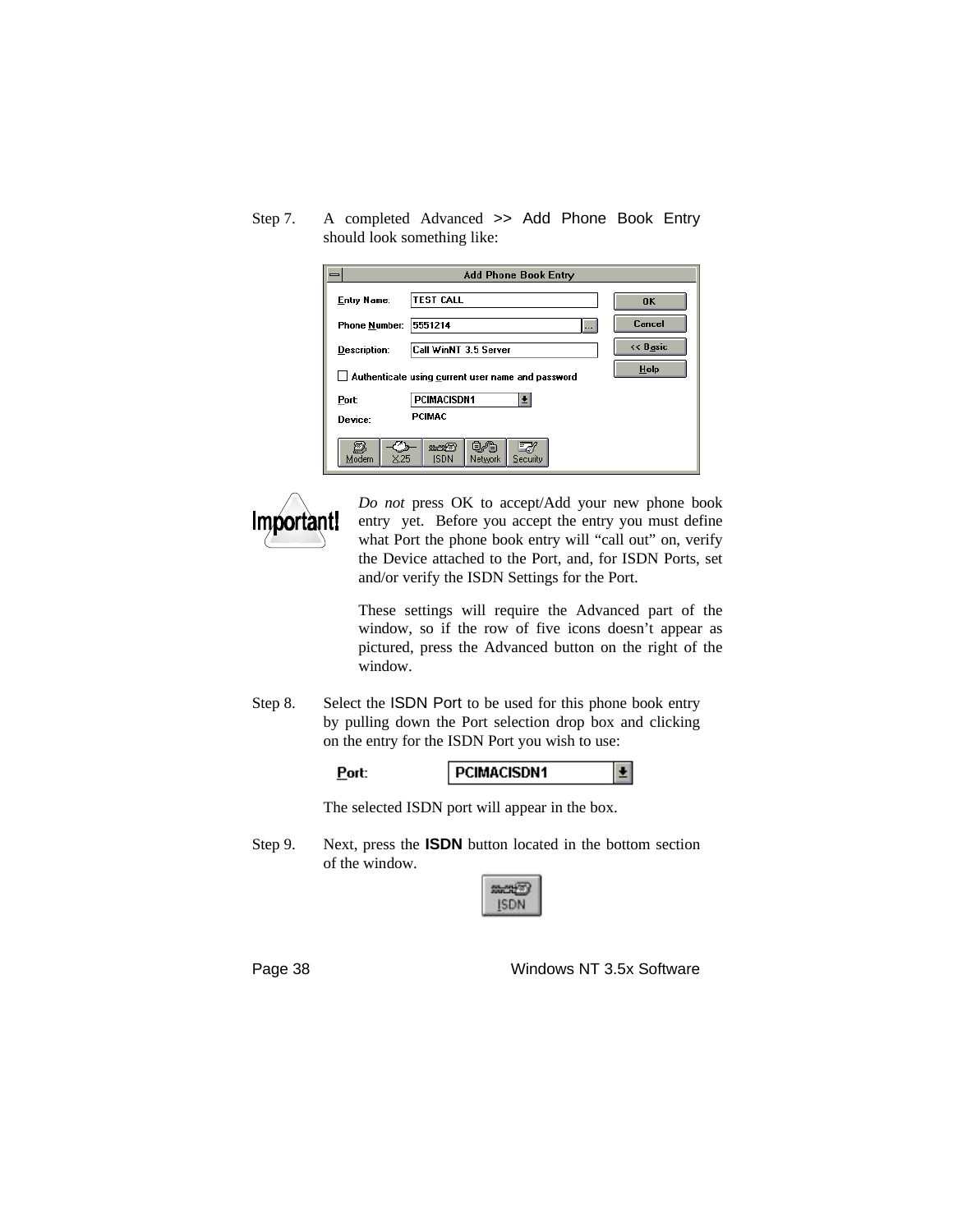This will open the ISDN Settings window for the ISDN Port just selected. The ISDN Settings window should look like:

| <b>ISDN Settings</b>                                                                           |                |  |  |  |
|------------------------------------------------------------------------------------------------|----------------|--|--|--|
| <b>64K Digital</b><br>Line type:                                                               | OK             |  |  |  |
| $\boxtimes$ Negotiate line type<br>$\boxtimes$ Enable hardware compression<br>Channels to use: | Cancel<br>Help |  |  |  |

- Step 10. Set the Line Type to be assigned the port by opening the Line Type selection box and clicking on the line type you want (64K Digital, 56K Digital, or 56K Voice).
- Step 11. Check (or uncheck) the appropriate boxes to enable (or disable) Line Type Negotiation and Hardware Compression. (Both are enabled by default).
- Step 12. Channels to use: The Digi ISDN adapter cards allow you to use more than one B Channel when making an ISDN connection. The Channels to use field lets you define how many B Channels are to be used/aggregated when an ISDN call is placed using the phone book entry being Added. Using more than one B Channel improves throughput.

Enter the number of channels to use for the phone book entry being Added. The default is one.



Do not attempt to connect through more B Channels than the number available on your Digi ISDN card(s). Selecting more than the maximum number of B Channels actually available may prevent you from connecting at all.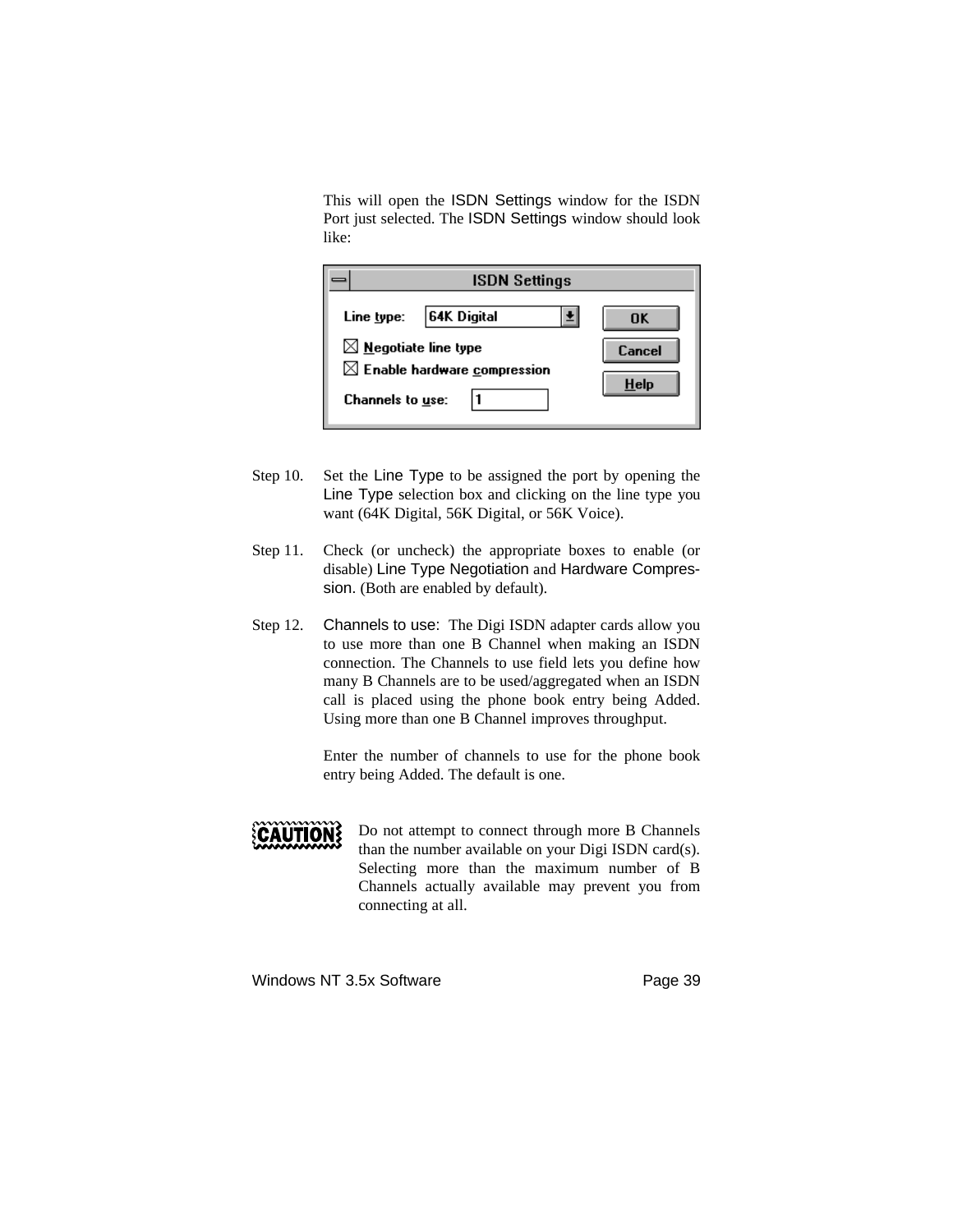Step 13. Once you have defined (or verified) the ISDN Settings for your new phone book entry, press the OK button in the ISDN Settings window to return to the (Advanced) Add Phone Book Entry window.

> In that window, press OK to accept and add the new phone book entry to the phone book.

Step 14. Your newly added phone book entry should be displayed in the phone book selection box. The Remote Access window should appear similar to:

|                   |            | <b>Remote Access</b> |                 |                       |             |  |
|-------------------|------------|----------------------|-----------------|-----------------------|-------------|--|
| Options<br>Help   |            |                      |                 |                       |             |  |
| 巨角<br>Add<br>Edit | F<br>Clone | Γ<br>Remove          | 1 de ja<br>Dial | 187<br>Hang Up        | Status      |  |
| Entry Name        |            | Phone Number         |                 | Description           |             |  |
| EE TEST CALL      | 5551214    |                      |                 | Call WinNT 3.5 Server |             |  |
|                   |            |                      |                 |                       |             |  |
| PeimaelSDN1       |            |                      | (no prefix)     |                       | [no suffix] |  |

Page 40 Windows NT 3.5x Software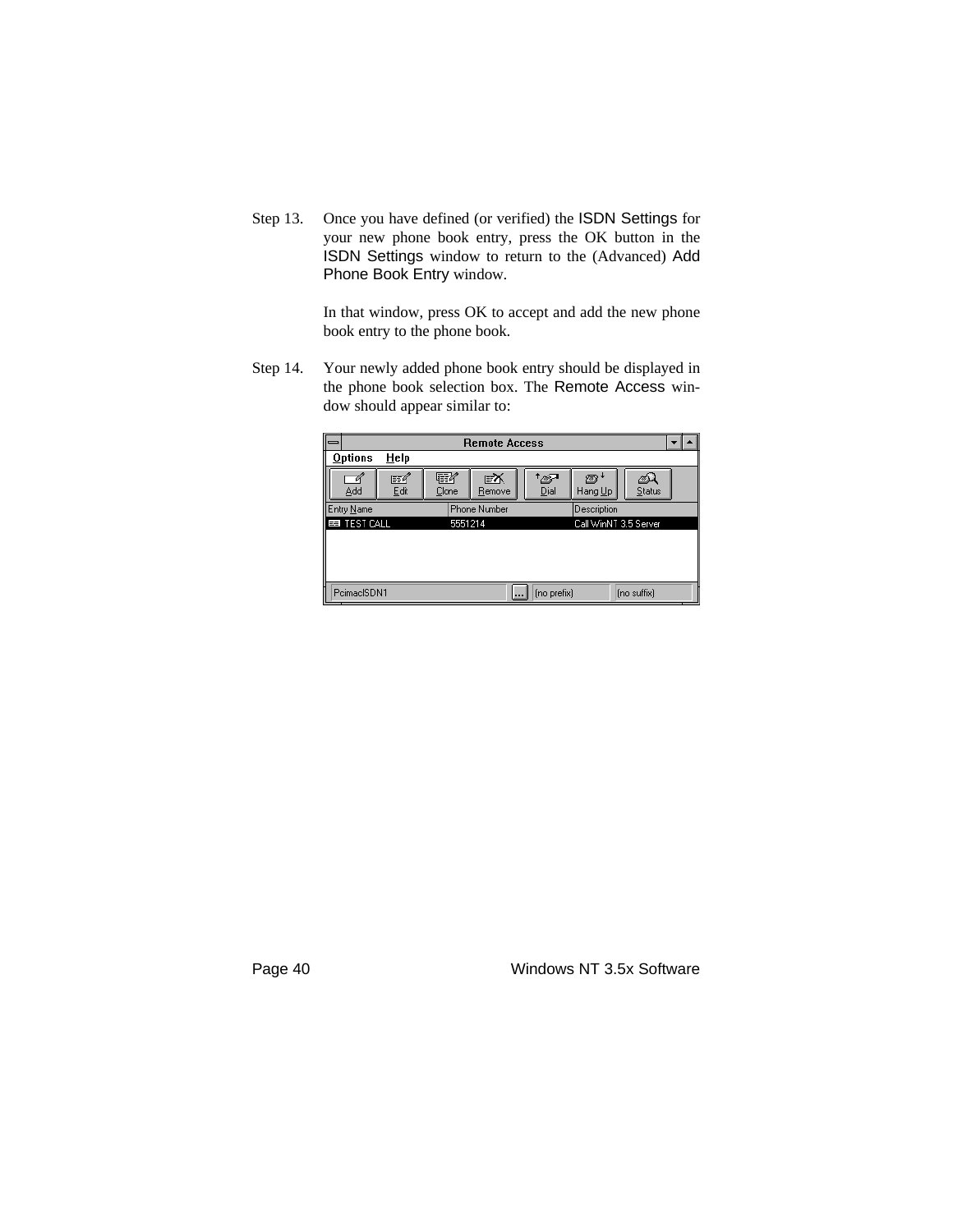## **Making the ISDN Call**

In this section, we will make a call between a two machines equipped with PC IMAC or DataFire boards.



You must have:

- Two computers running Windows NT 3.5x computers, each with functional ISDN lines connected, to properly installed Digi ISDN cards. See "Installing the Digi Windows NT 3.5x Driver Software" beginning on page 3.
- One computer must be set up through RAS to Receive calls. See "On the Receiving Side: Remote Access Service" on page 29.
- The other computer must be set up with RAS to Originate calls. See "On the Calling Side: Setting Up an ISDN Call" on page 35.

You will use the Remote Access application on *one* computer to place an ISDN call to the *other* computer.

- **Please Note:** For brevity, the rest of this section will refer to the Windows NT 3.5x computer *placing* the ISDN call as **Machine C** (C for *Calling*) and the computer *receiving* the call as **Machine R** (R for *Receiving*).
- Step 1. Start Remote Access Services on the **Machine R** (the Receiving machine); this *must* be done before Machine C can place the call.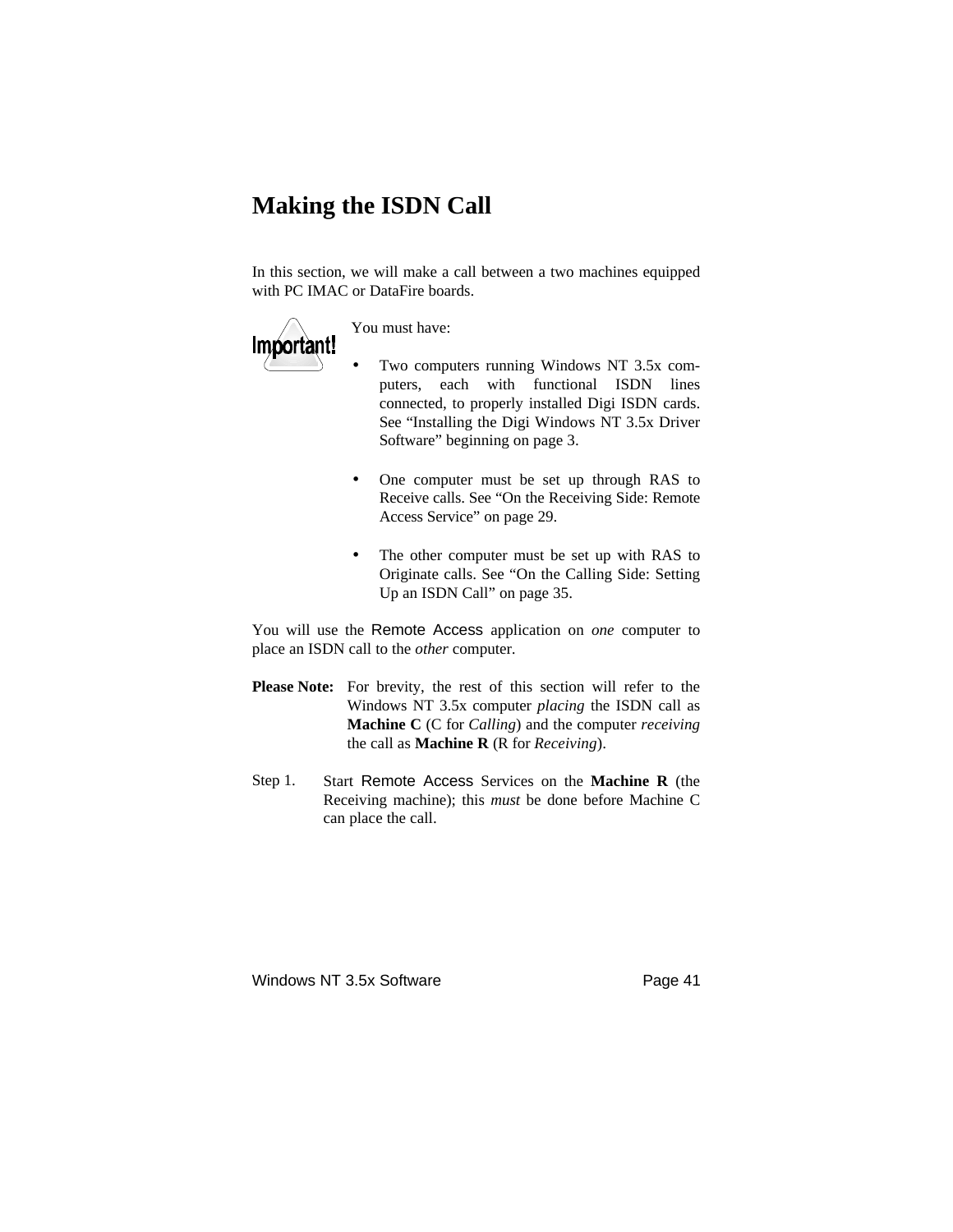Step 2. On **Machine C**, Add a phone book entry (or edit an existing one) so that the entry calls the phone number of the ISDN line connected to **Machine R**. This phone book entry must also be set to use an installed and configured Digi ISDN Port. The ISDN Settings for the ISDN Port should be as follows:

| Line Type:                         | 64K Digital     |
|------------------------------------|-----------------|
| Negotiate line type                | enabled/checked |
| <b>Enable hardware compression</b> | enabled/checked |
| <b>Channels to use</b>             | set to 1        |



*Machine R must always be set up with the same parameters as Machine C.*

(Please note that this is an "easy connection" example connection just to get you going.)

Step 3. On **Machine C**, launch the Remote Access application. Select the phone book entry configured to connect with **Machine R** by clicking on the entry (it should become highlighted when selected). Then, press the Dial button in the Remote Access window's icon bar. This will cause an ISDN call to be placed to **Machine R**.

(You could also just double-click on the Machine R entry.)

Page 42 Windows NT 3.5x Software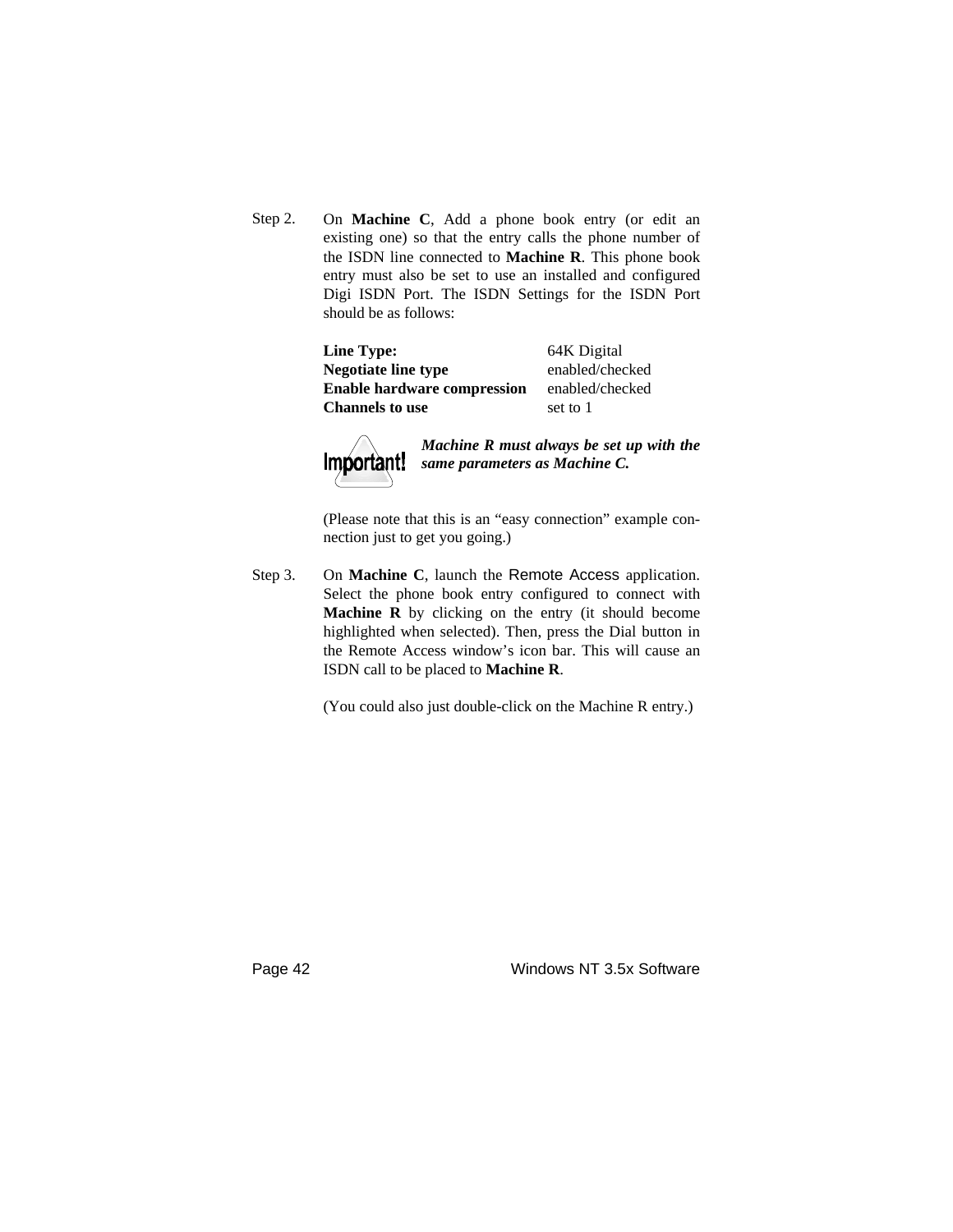## Step 4. **User Authentication**

If the Authenticate using current user name and password check box if was *not* checked for the phone book entry being used, this screen will be displayed:

|            | <b>Authentication</b>                                                                    |      |  |  |  |  |
|------------|------------------------------------------------------------------------------------------|------|--|--|--|--|
|            | Enter a User Name and Password with access to the<br><b>OK</b><br>remote network domain. |      |  |  |  |  |
|            | <b>Cancel</b>                                                                            |      |  |  |  |  |
| User Name: | Guest                                                                                    | Help |  |  |  |  |
| Password:  | *********                                                                                |      |  |  |  |  |
| Domain:    |                                                                                          |      |  |  |  |  |
|            |                                                                                          |      |  |  |  |  |

If this window appears when you tell Remote Access to Dial, enter a valid user name and password to be used in authentication checks on the Windows NT 3.5x server you are connecting to (**Machine R**). The connection procedure will continue as described later.

If the Authenticate using current user name and password check box *was* checked for the phone book entry placing the call, authentication checks on **Machine R** will be run against the user name and password you used to log in to the machine *placing* the call (**Machine C**). If the user name and password you logged into **Machine C** with are *not* registered on **Machine R**, the Windows NT 3.5x security on **Machine R** will deny the user access, and prompt you for a *valid* User Name and Password with the Authentication window shown.

Users connecting to remote networks using RAS *must* adhere to and conform with Windows NT 3.5x's security and authentication requirements.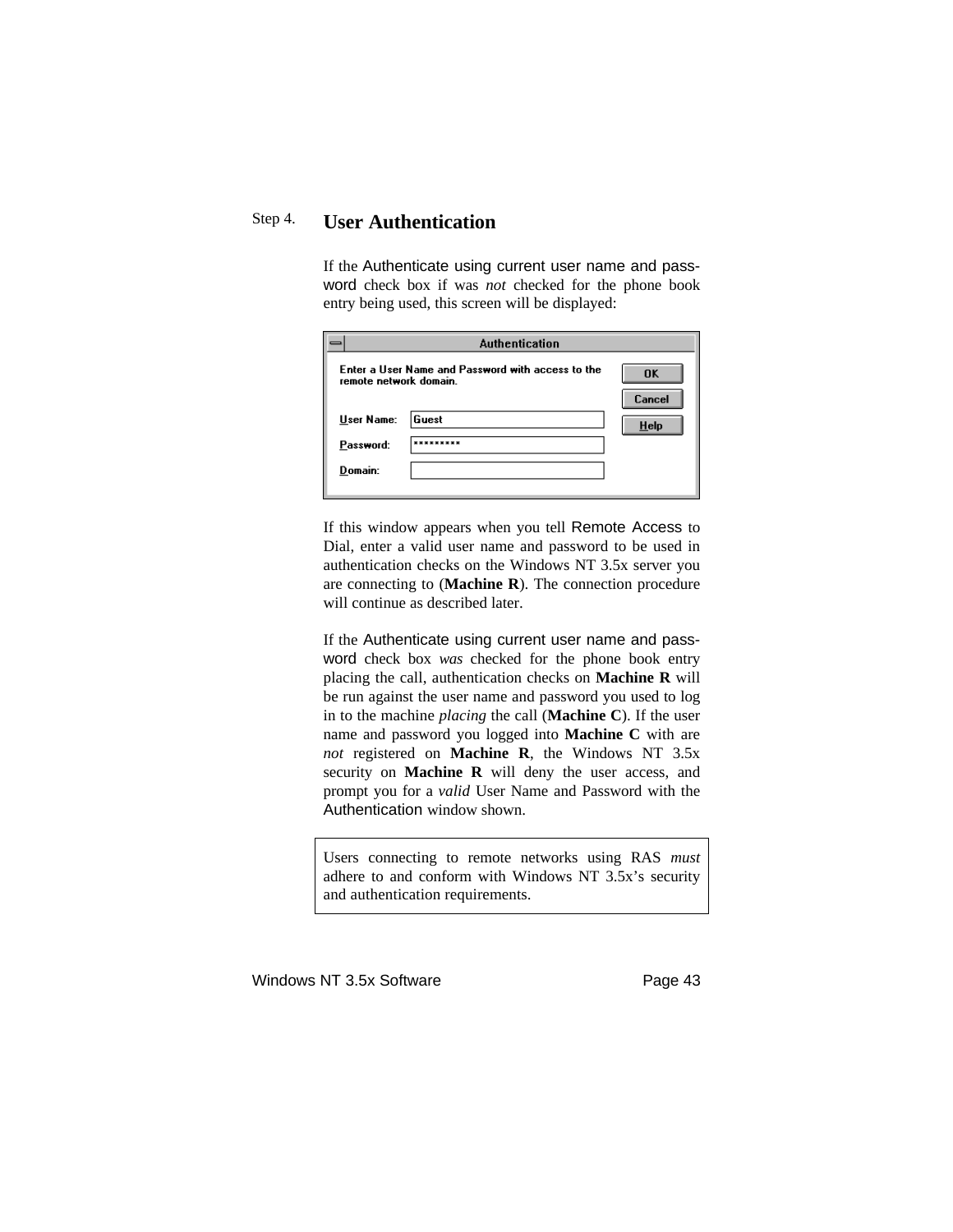#### Step 5. When the connection is successful, you will see:

| <b>Connection Complete</b>                                                                                                                                                    |  |  |  |
|-------------------------------------------------------------------------------------------------------------------------------------------------------------------------------|--|--|--|
| You have successfully connected to the Remote Access<br>server. You may now use the usual Windows programs and<br>utilities as if you were directly connected to the network. |  |  |  |
| Check Minimize-on-dial to automatically minimize the program<br>to an icon when a connection is successfully established.                                                     |  |  |  |
| $\Box$ Minimize on dial                                                                                                                                                       |  |  |  |
| $\Box$ Do not display this message in the future                                                                                                                              |  |  |  |
| ΠK                                                                                                                                                                            |  |  |  |

Click OK in this dialog box to close it. You may at your option check the appropriate boxes to Minimize on dial and/or Do not display this message in the future.

Once you press the OK button, you will be returned to the Remote Access window that you "dialed" from. **Machine C** is now connected to **Machine R** through Windows NT 3.5x Remote Access Service.

Page 44 Windows NT 3.5x Software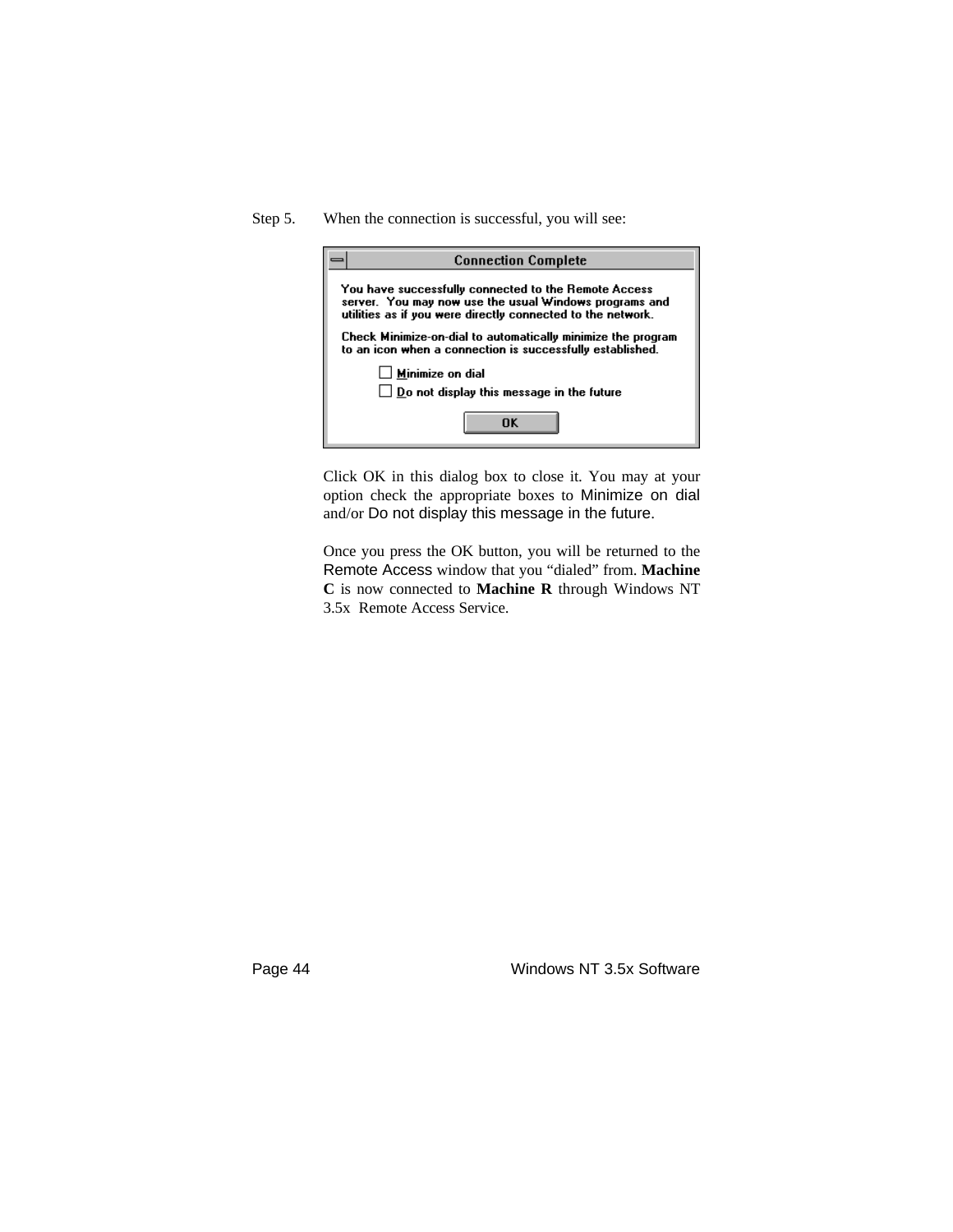Step 6. While the call is connected, press the Status button in the icon bar of the Remote Access window on the computer that placed the call (**Machine C**). Something similar to the Port Status window shown will be opened, allowing you to check the status of the ISDN port used to make the RAS connection to **Machine R**.

|                                                                                                                | <b>Port Status</b>                        |                                                           |                                   |  |
|----------------------------------------------------------------------------------------------------------------|-------------------------------------------|-----------------------------------------------------------|-----------------------------------|--|
| Port:<br>Condition:<br>Port Speed (bps):<br><b>Connect Time:</b><br><b>Connect Response:</b>                   | PCIMACISDN1<br>Active<br>64000<br>0:00:37 |                                                           | <b>OK</b><br><b>Reset</b><br>Help |  |
|                                                                                                                |                                           |                                                           |                                   |  |
| Incoming<br>Bytes:<br><b>Frames:</b>                                                                           | 316<br>12<br>O%                           | Outgoing<br>Bytes:<br>Frames:                             | 458<br>14<br>O%                   |  |
| <b>Compression:</b><br>Errors <sup>*</sup>                                                                     |                                           | <b>Compression:</b>                                       |                                   |  |
| CRC:<br>Timeouts:<br>Alignment:                                                                                | n.<br>n.<br>n.                            | Framing:<br>Hardware Overruns:<br><b>Buffer Overruns:</b> | n<br>n<br>n                       |  |
| <b>Local Workstation (using PPP protocols)</b><br><b>NetBEUI name:</b> APPSLAB3<br>IP address:<br>IPX address: |                                           |                                                           |                                   |  |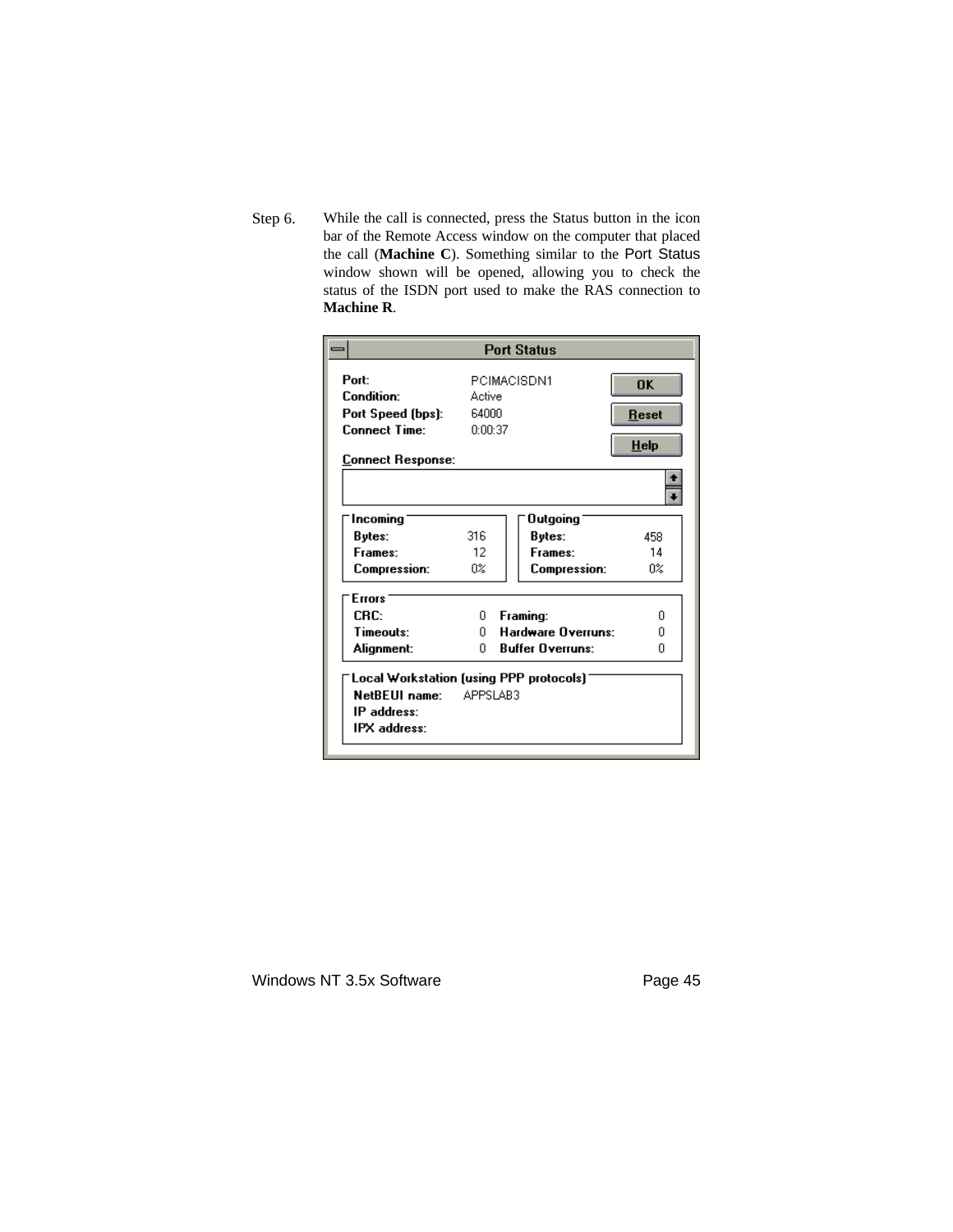## Step 7. **Remote Access Monitor**

The RAS Program Group contains an icon for the Remote Access Monitor; double-click on the icon to launch it. Pick the RAS port to be monitored by opening the Settings drop-down menu and selecting the (ISDN) Port that you wish to monitor. The Remote Access Monitor can be active on either or both machines connected through RAS.

| <b>Remote Access Monitor</b> |     |     |    |  |
|------------------------------|-----|-----|----|--|
| Settings                     |     |     |    |  |
|                              |     |     |    |  |
| тх                           | RX. | ERR | СD |  |

If an ISDN connection through RAS is active, the CD "light" will be lit. The TX and RX indicators monitor data traffic transmitted and received though the connection.

## Step 8. **Once an RAS ISDN Connection is Established**

Typically, once connection is established between Windows NT 3.5x computers through RAS, the user at the computer originating the call (at **Machine C** in our examples) will connect to shared resources. A typical resource would be a Network drive. The connection to the network drive can be established in a number of different ways (see your Microsoft documentation for details).

Page 46 Windows NT 3.5x Software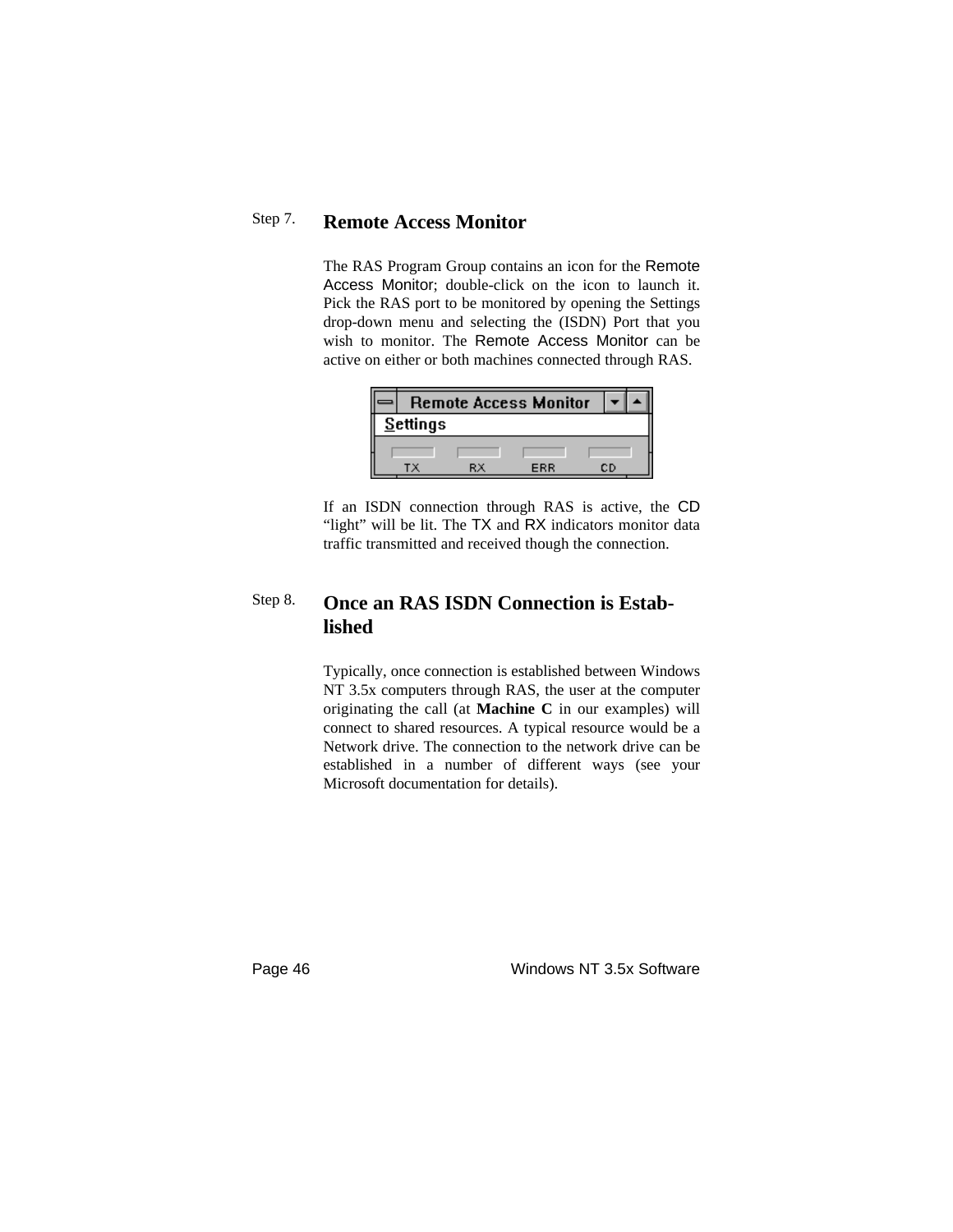One of the more common is to use the Connect Network Drive option found in the File Manager. The following figure shows an example of what File Manager's display might look like after **Machine C** connects with **Machine R** and connects to a Network Drive mapped to the user\default directory on **Machine R**:

|                                        |                        | File Manager - [F:\*.* - \\appslab2\default] |              |   |    |   |
|----------------------------------------|------------------------|----------------------------------------------|--------------|---|----|---|
| File<br>Disk<br>Tree<br>$\blacksquare$ | <b>Options</b><br>View | Security<br>Window                           | Help         |   |    | ÷ |
| E F: \\appslab2\default                | 运险<br>회                | <u>Added a casa a sa</u>                     |              |   | D) |   |
| 4: BI: BI: BI:                         | $\mathbb{E}$           |                                              |              |   |    |   |
| 合fN-FAT                                | al ball.bmp            | 32,886<br>9/4/94                             | $8:07:02$ am | a |    |   |
|                                        | leaves.bmp             | 15,118<br>9/4/94                             | $8:07:02$ am | a |    |   |
|                                        |                        |                                              |              |   |    |   |
|                                        |                        |                                              |              |   |    |   |
|                                        |                        |                                              |              |   |    |   |
|                                        |                        |                                              |              |   |    |   |
|                                        |                        |                                              |              |   |    |   |
|                                        |                        |                                              |              |   |    |   |
|                                        |                        |                                              |              |   |    |   |
|                                        |                        |                                              |              |   |    |   |
|                                        |                        |                                              |              |   |    |   |
|                                        |                        |                                              |              |   |    |   |
|                                        | $rac{1}{2}$            |                                              |              |   | *  |   |
| Selected 0 file(s) (0 bytes)           |                        | Total 2 file(s) (46.8KB)                     |              |   |    |   |

Review Microsoft's documentation for details on connecting to Network Drives and sharing other network resources and services through RAS connections.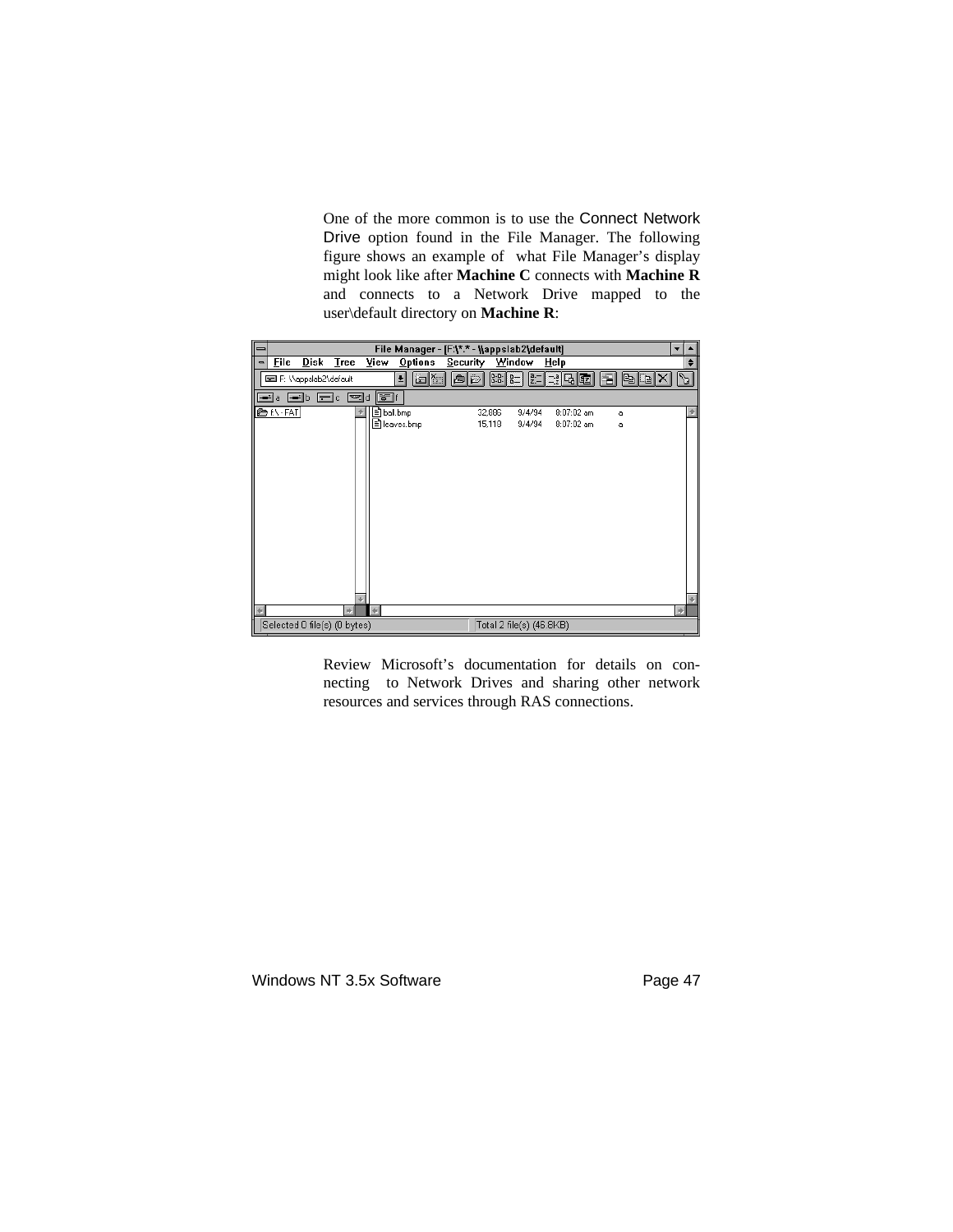# **Digi Support Services**

### **The Digi Bulletin Board System**

Digi provides an electronic bulletin board service (BBS) for our customers. This bulletin board provides general and technical information about Digi's products.

The Digi BBS allows users to download software drivers as soon as they become available. There is also a feature to allow users with problems or questions about Digi products to leave messages to Digi Technical Support.

Using the Digi BBS is easy. Simply dial **(612) 943-0550**. In Europe, dial **+49 221 9205211**; in Asia, dial **+65 735 2460**. The bulletin board accepts calls at 1200, 2400, 9600 and 14.4K baud. V.32, HST 14.4, V.42 and V.42*bis* standards are supported, with full MNP class 1-5 error correction and data compression.

The recommended modem communications parameters are 8 bits, no parity and one stop bit (**8 N 1**). Other settings may also work.

Download protocols include Zmodem, Xmodem, Ymodem, Kermit and others.

### **Internet FTP Server**

Digi has set up an Anonymous FTP server for those with access to the Internet network. The address is ftp.digibd.com. Log in as anonymous, and enter your E-mail address when asked for a password. Drivers and installation tips are located in the /drivers directory. A text file, download.doc, gives information on uncompressing the files after downloading. Tip: Be sure to enter "bin" before downloading, to ensure binary transfer of files.

Page 48 Windows NT 3.5x Software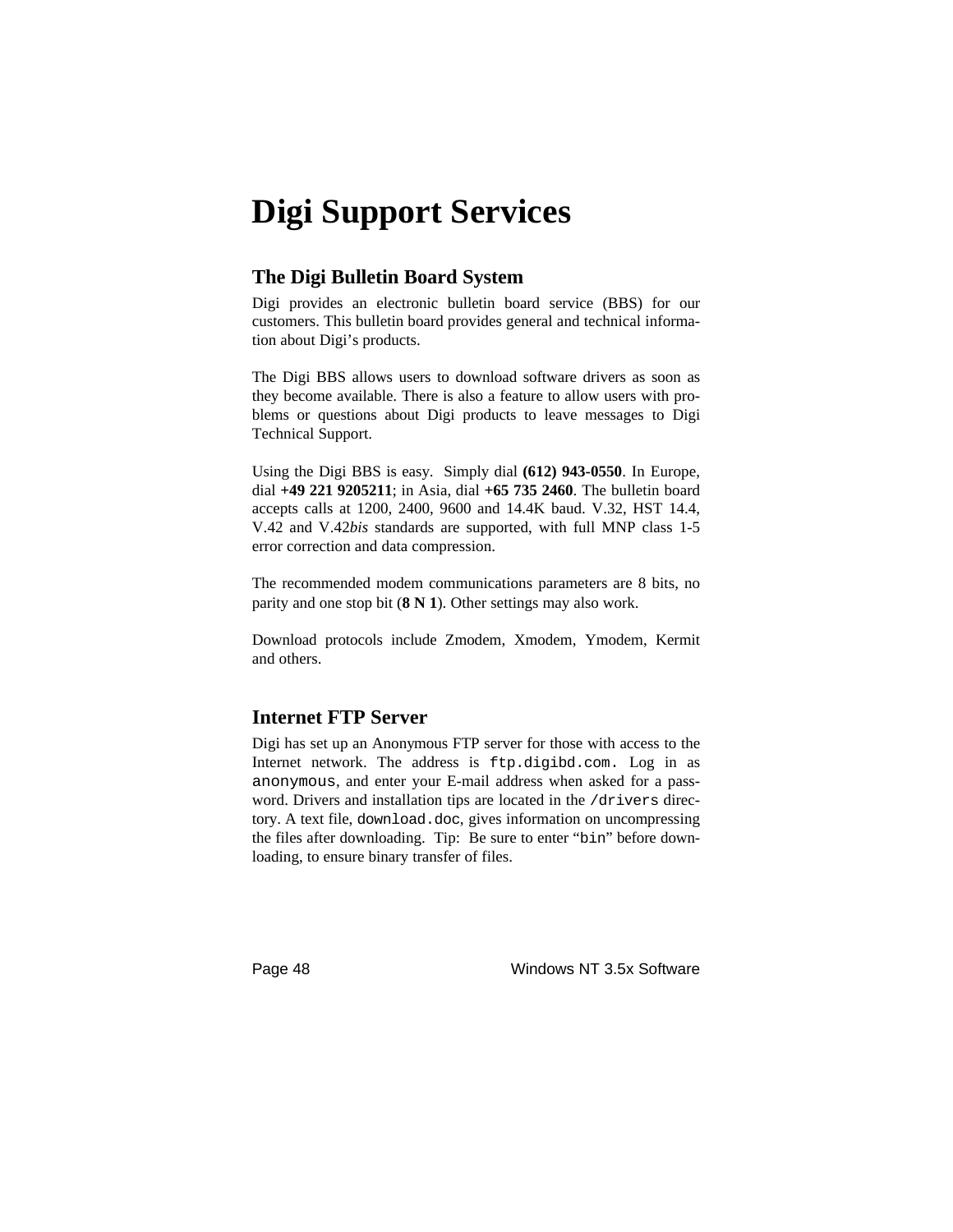## **World Wide Web Server**

Product information, manuals, new product announcements, programs, application stories and more can be obtained through the World Wide Web. Our address is http://www.digibd.com.

## **DigiFACTs FaxBack Server**

Manuals and technical information can also be obtained by FAX. To use the FaxBack server, simply dial (612) 943-0573 on a touch tone phone.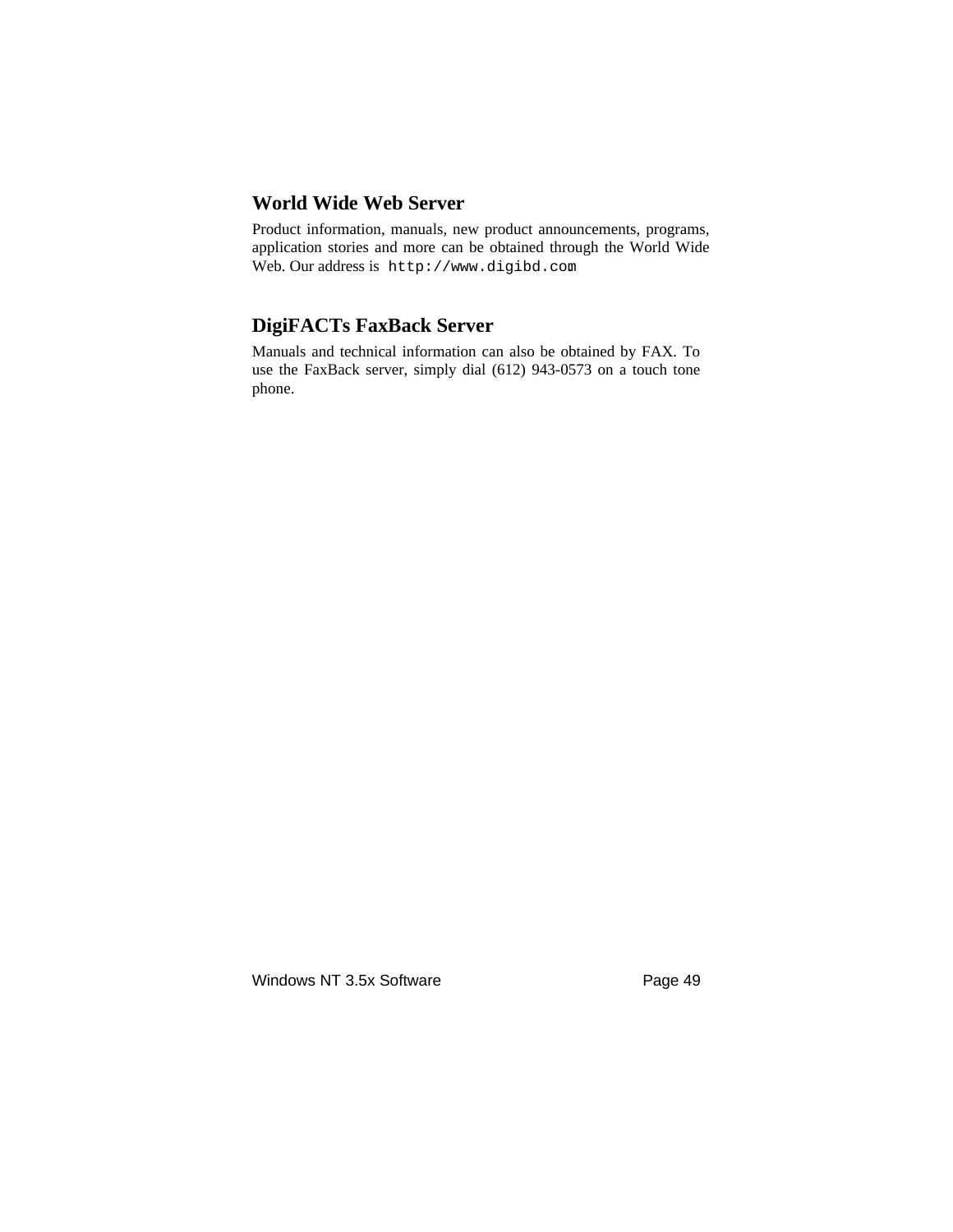## **Information About Your System**

| Serial number of your Digi product:<br><u> 1989 - Johann Stein, mars an de Frankrik en fan de Frankrik fan de Frankrik fan de Frankrik fan de Frankrik</u> |                             |                                                     |  |  |
|------------------------------------------------------------------------------------------------------------------------------------------------------------|-----------------------------|-----------------------------------------------------|--|--|
| Make, model and clock speed of your computer:                                                                                                              |                             |                                                     |  |  |
| How much RAM does your computer have?                                                                                                                      |                             |                                                     |  |  |
| <b>Hard disk</b>                                                                                                                                           |                             | controller: Type: Memory addressed at:              |  |  |
|                                                                                                                                                            |                             | I/O port used: IRQ:                                 |  |  |
|                                                                                                                                                            |                             | LAN card: Type: Memory addressed at:                |  |  |
|                                                                                                                                                            |                             | I/O port used: IRQ:                                 |  |  |
|                                                                                                                                                            |                             | Other: Type: Memory addressed at:                   |  |  |
|                                                                                                                                                            |                             | $I/O$ port used: $\qquad \qquad \qquad \text{IRQ:}$ |  |  |
|                                                                                                                                                            |                             | Operating system: Version:                          |  |  |
|                                                                                                                                                            | Digi device driver version: |                                                     |  |  |

Page 50 Windows NT 3.5x Software